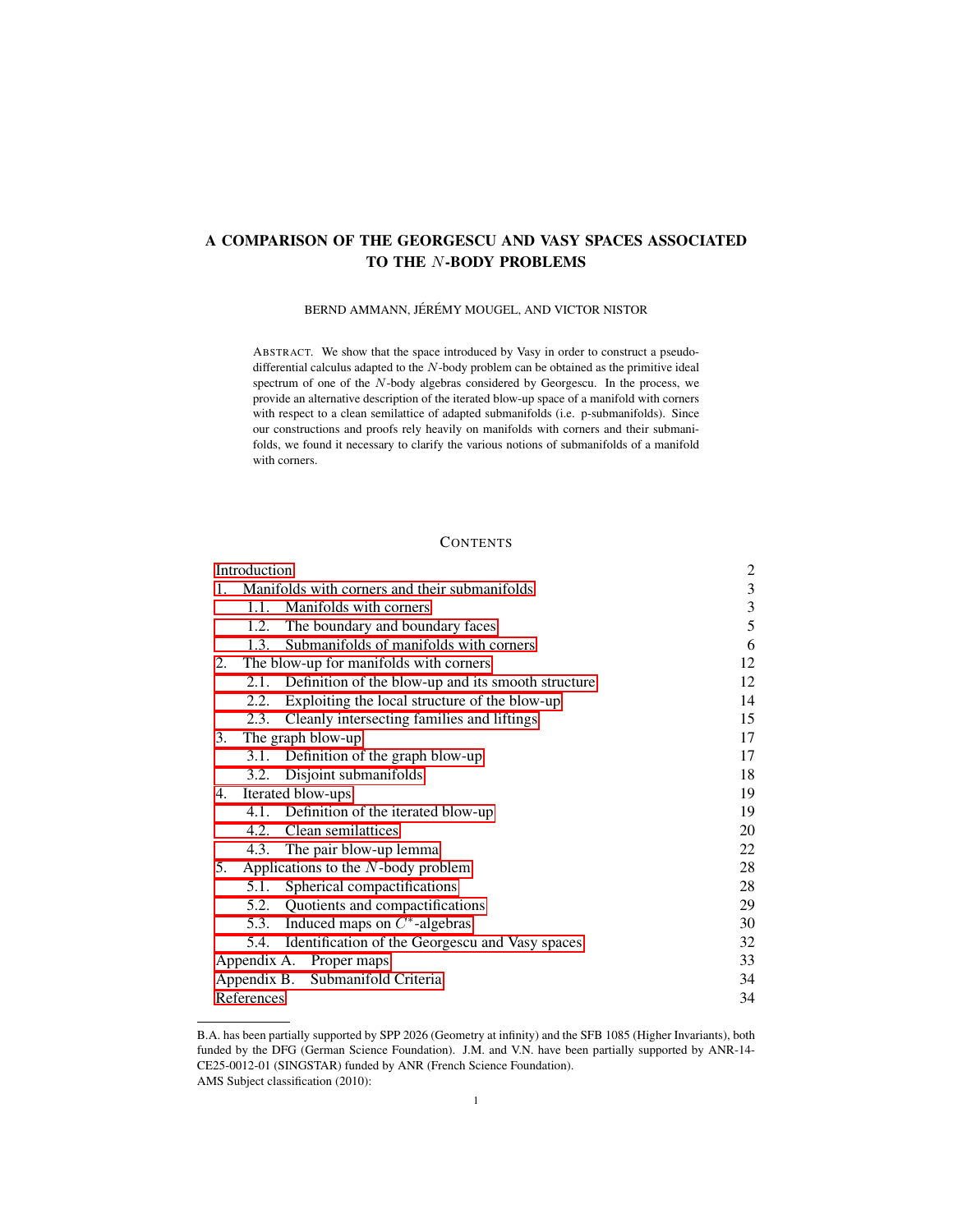### <span id="page-1-0"></span>INTRODUCTION

We show that the space introduced by Vasy in [\[21,](#page-34-0) [22\]](#page-34-1) in relation to the N-body problem coincides with the primitive ideal spectrum of the algebras considered by Georgescu and others in [\[4,](#page-33-2) [6,](#page-33-3) [7,](#page-33-4) [18\]](#page-34-2). Here we use the variant introduced in [\[18\]](#page-34-2). We will briefly describe the construction of theses spaces here in the introduction, a more detailed account of these definitions will be provided in the main body of this article.

The space considered by Vasy was defined using blow-ups of manifolds with corners. Let throughout this paper  $M$  be a manifold with corners. A submanifold will be called *closed* if it is a closed subset of the larger manifold in the sense of a topological spaces. Recall that a *p-submanifold*  $P \subset M$  is a closed submanifold of M that has a suitable tubular neighborhood in  $M$  (Definition [1.14\)](#page-8-0), and hence one that has a tubular neighborhood  $P \subset U_P \subset M$  in M.

For any p-submanifold  $P \subset M$ , recall that the *blow-up*  $[M : P]$  *of* M *with respect to* P, is defined by replacing P with the set  $N_{+}^{M}P$  of interior directions in the normal bundle  $N^M P$  of P in M (see [\[8,](#page-33-5) [15\]](#page-34-3), or Definiton [2.1\)](#page-11-2). This construction has some special properties if  $P = \emptyset$  or if P contains an open subset of M. For this reason, a manifold with one of these two properties will be called a *trivial submanifold* of M and sometimes will be excluded from our consideration.

Since Vasy's construction uses blow-ups, we begin this paper with their study. More precisely, we shall study and use the blow-up of a manifold with corners with respect to a *family* of p-submanifolds. If this family has clean intersections, the blow-up can be defined iteratively as in [\[1,](#page-33-6) [11,](#page-34-4) [15\]](#page-34-3) and in other papers. Our method is based on an alternative definition of the blow-up with respect to a family of p-submanifolds. More precisely, let us consider a locally finite family F of *non-trivial* p-submanifolds of M and let  $M_{\mathcal{F}} := M \setminus \bigcup_{P \in \mathcal{F}} Y$  be the complement of all the submanifolds in  $\mathcal{F}$ . Then  $M_{\mathcal{F}}$  is open and dense in M and is contained in each of the blow-up manifolds  $[M : P]$ ,  $P \in \mathcal{F}$ . Then we define the *graph blow-up*  $\{M : \mathcal{F}\}\$  of M with respect to the family  $\mathcal F$  as the closure

(1) 
$$
\{M:\mathcal{F}\} := \overline{\delta(M_0)} \subset \prod_{P \in \mathcal{F}} [M:P],
$$

where  $\delta$  is the diagonal embedding (see Definition [3.1](#page-16-2) and the discussion following it for more details). For simplicity, in this paper, we shall consider the graph blow-up only with respect to a *locally finite* family of non-trivial p-submanifolds that are closed subsets of the ambient manifold.

In order to have a well-behaved graph blow-up, we shall impose some additional assumptions on  $F$ . Recall that a family  $S$  of subsets of  $M$  is a *semilattice* (with respect to the inclusion) if, for all  $P_1, P_2 \in S$ , we have  $P_1 \cap P_2 \in S$ . Let then S be a semi-lattice of p-submanifolds of M and arrange its elements in an order ( $\emptyset = P_0, P_1, P_2, \ldots, P_n$ ) that is assumed to be *compatible with the inclusion*, in the sense that

<span id="page-1-1"></span>
$$
(2) \t\t\t P_i \subset P_j \Rightarrow i \leq j.
$$

We assume also that all non-empty members of S are non-trivial p-submanifold of  $M$ , that they are closed subsets of  $M$ , and that any finite subset of manifold in  $S$  intersect cleanly (in other words, we assume that  $S$  is a *clean semilattice*, see Definiton [4.3\)](#page-19-1). Then we can successively blow-up M with respect to  $(\emptyset = P_0, P_1, P_2, \ldots, P_n)$  by first doing so with respect to  $P_1$ , then doing so with respect to the lift of  $P_2$ , and so on, to obtain in the end the *iterated blow-up*  $[M : S]$  [\[1,](#page-33-6) [11,](#page-34-4) [15\]](#page-34-3). One of our main results is to prove that, if S is a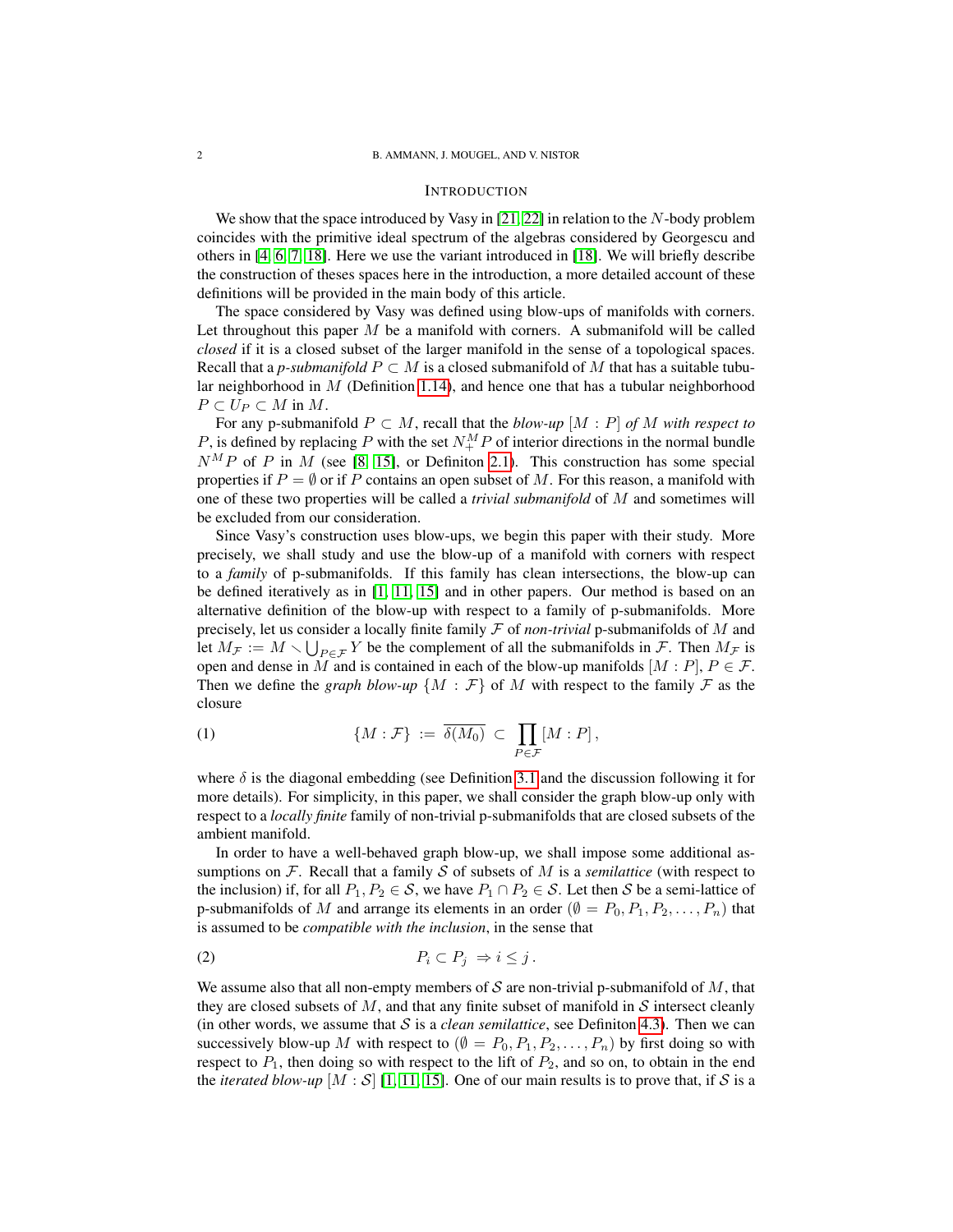locally finite clean semilattice, then there exists a unique diffeomorphism

<span id="page-2-2"></span>
$$
[M : \mathcal{S}] \simeq \{M : \mathcal{S}\}
$$

that is the identity on the common open subset  $M \setminus \bigcup_{k=1}^{n} P_n$  (see Theorem [4.12\)](#page-25-0). In particular,  $[M : S]$  is independent of the initially chosen order on S, as long as it is compatible with the inclusion.

We apply these results to the study of the  $N$ -body problem in the following way. Let  $\overline{X}$  denote be the spherical compactification of a finite-dimensional vector space X, with boundary at infinity  $\mathbb{S}_X := \overline{X} \setminus X$ , with smooth structure defined by the central projection of Lemma [5.2.](#page-28-1) Let  $\mathcal F$  be a finite semilattice of linear subspaces of X. To  $\mathcal F$  we associate the semilattice  $S := \{ \mathbb{S}_Y = \mathbb{S}_X \cap \overline{Y} \mid Y \in \mathcal{F} \} \cup \{ \emptyset \}.$  In this application to the N-body problem, the role of M will be played by  $\overline{X}$ . Vasy has considered the space  $[\overline{X} : S]$  in order to define a pseudodifferential calculus adapted to the  $N$ -body problem, see [\[21,](#page-34-0) [22\]](#page-34-1) and the references therein. Inspired by Georgescu [\[4,](#page-33-2) [6,](#page-33-3) [7,](#page-33-4) [18\]](#page-34-2), let us consider the norm closed algebra

<span id="page-2-3"></span>
$$
(4) \t\t\t\mathcal{E}_{\mathcal{S}}(X) := \langle \mathcal{C}(\overline{X/Y}) \rangle
$$

generated by all the spaces  $\mathcal{C}(\overline{X/Y})$  in  $L^{\infty}(X)$ , with  $Y \in \mathcal{F}$ . Note that this algebra will be denoted  $\mathcal{E}_{\mathcal{S}}(X)$  and not  $\mathcal{E}_{\mathcal{F}}(X)$  in what follows, in order to keep with the notation of [\[18\]](#page-34-2). It was proved in [18] that the spectrum  $\widehat{\mathcal{E}_{\mathcal{S}}}(\widehat{X})$  of  $\mathcal{E}_{\mathcal{S}}(X)$  is the closure of the image of X in the product  $\prod_{Y \in \mathcal{F}} X/Y$ . In this paper, we show that this closure coincides with  ${\overline{X} : S}$ . As a consequence, the identity  $\mathrm{id}_X : X \to X$  extends to a homeomorphisms from the compactification  $\mathcal{E}_{\mathcal{S}} (X)$  introduced by Georgescu to the compactification  $[\overline{X} : \mathcal{S}]$ introduced by Vasy. As the two compactifications coincide, we will henceforth call both spaces "the Georgescu-Vasy space."

Here are the contents of the paper. Section [1](#page-2-0) contains background material on manifolds with corners. In particular, we devote quite a little bit of effort to introduce and compare several classes of submanifolds of manifolds with corners. Section [2](#page-11-0) recalls the definition of the blow-up of a manifold with corners with respect to a p-submanifold. In Section [3,](#page-16-0) we introduce the graph blow-up of a manifold with corners with respect to a *set* of p-submanifolds and prove some of its first properties. In Section [4](#page-18-0) we prove that, for clean semilattices of p-submanifolds, the graph blow-up can also be obtained as an iterated blow-up, which is one of the main technical results of this paper. In the last section, we use the identification of the graph blow-up with the iterated blow-up to show that two spaces, introduced independently by Georgescu and Vasy, are in fact the same (canonically homeomorphic). Two appendices include some related topological results on proper maps and on summanifolds of manifolds with corners. The reader can thus see that this paper is heavily geometric, necessarily so since Vasy's construction is geometric.

### 1. MANIFOLDS WITH CORNERS AND THEIR SUBMANIFOLDS

<span id="page-2-0"></span>We begin with some background material, mostly about manifolds with corners. This section contains few new results, but the presentation is new.

<span id="page-2-1"></span>1.1. Manifolds with corners. We now introduce manifolds with corners and their smooth structure. We also set up some important notation to be used throughout the paper. The terminology used for manifold with corners is not uniform. Nevertheless, a good overview of the concept of a manifold with corners can be found in [\[8,](#page-33-5) [10,](#page-33-7) [11,](#page-34-4) [16,](#page-34-5) [20\]](#page-34-6), to which we refer for the concepts not defined here and for further references. In this paper, we will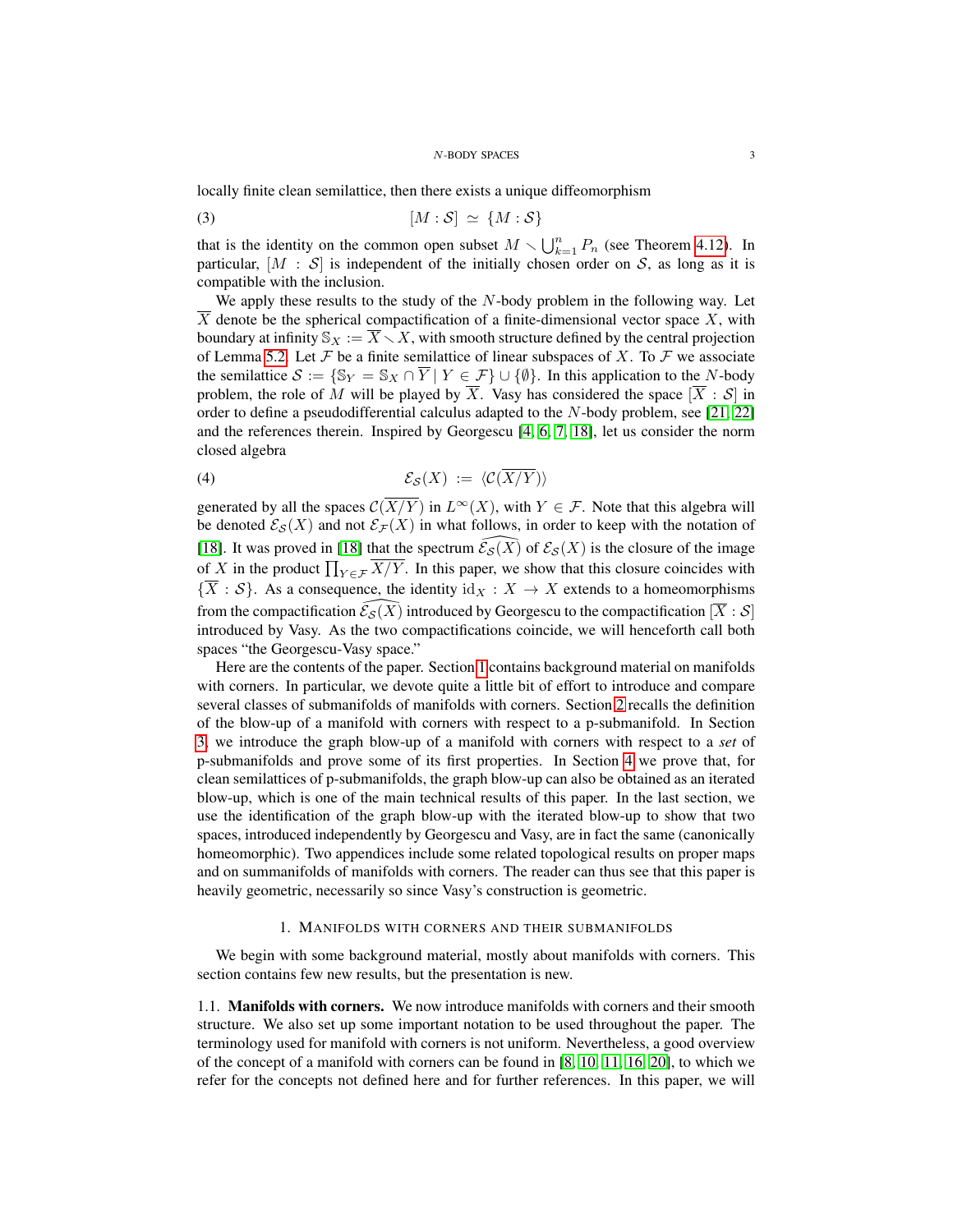mostly use the terminology introduced by Melrose and his coauthors, which predates most of the other ones.

1.1.1. *Smooth maps.* We have the following standard definition.

<span id="page-3-2"></span>**Definition 1.1.** Let  $U \subset \mathbb{R}^n_k$  and  $V \subset \mathbb{R}^m_l$  be two open subsets and  $f = (f_1, \ldots, f_m)$ :  $U \rightarrow V$ *. We shall say that:* 

- (a)  $f$  *is* smooth *on*  $U$  *if there exists an open neighborhood*  $W$  *of*  $U$  *in*  $\mathbb{R}^n$  *such that*  $f$ extends to a smooth function  $\tilde{f}:W\to \mathbb{R}^m.$
- (b)  $f$  *is a* diffeomorphism *between*  $U$  *and*  $V$  *if*  $f$  *is a bijection and both*  $f$  *and*  $f^{-1}$ *are smooth.*

<span id="page-3-3"></span>1.1.2. *Notation.* For any finite dimensional real vector space Z, let  $\mathbb{S}_Z$  denote the *set of vector directions* in Z, that is, the set of (non-constant) open half-lines  $\mathbb{R}_+v$ , with  $0 \neq v \in$ Z and  $\mathbb{R}_+ := (0, \infty)$ . We will also use the standard notation  $\mathbb{S}^{n-1} := \mathbb{S}_{\mathbb{R}^n}$ , for simplicity. In particular, if Z is a euclidean (real) vector space, we identify  $\mathbb{S}_Z$  with the unit sphere in Z. Informally, a manifold with corners is a topological space locally modeled on the spaces

<span id="page-3-0"></span>(5) 
$$
\mathbb{R}_k^n := [0,\infty)^k \times \mathbb{R}^{n-k}.
$$

For  $k, n \in \mathbb{N} = \{0, 1, \ldots\}$  with  $k \leq n$ , we let  $\mathbb{S}_k^{n-1} \subset \mathbb{R}^n$  be

<span id="page-3-4"></span>(6) 
$$
\mathbb{S}_k^{n-1} := \mathbb{S}^{n-1} \cap \mathbb{R}_k^n = \{ \phi = (\phi_1, \dots \phi_n) | \|\phi\| = 1 \text{ and } \phi_i \ge 0 \text{ for } 1 \le i \le k \},
$$

where  $\Vert . \Vert$  is the euclidean norm.

Let us write  $0_V$  for the neutral element of a vector space V, when we want to stress the space to which it belongs. We will often use maps between subsets of euclidean spaces, and, as a rule, we will try not to permute the coordinates, and, moreover, our embedding will be "first components embedings." More precisely, let  $k' \le k$  and  $n' - k' \le n - k$ , we shall then use with priority the canonical "first components" embedding given by:

<span id="page-3-1"></span>(7) 
$$
\mathbb{R}_{k'}^{n'} \simeq [0, \infty)^{k'} \times \{0_{\mathbb{R}^{k-k'}}\} \times \mathbb{R}^{n'-k'} \times \{0_{\mathbb{R}^{n-n'}}\} \subseteq [0, \infty)^k \times \mathbb{R}^{n-k} = \mathbb{R}_{k}^{n}
$$

$$
(x', x'') \mapsto (x', 0_{\mathbb{R}^{k-k'}}, x'', 0_{\mathbb{R}^{n-n'}})
$$

Other embeddings (involving permutations of the coordinates) between these sets will also be considered, and they will explained separately. For instance, we shall sometimes find it notationally convenient to use the *canonical permutation of coordinates* diffeomorphism

<span id="page-3-5"></span>(8) 
$$
\operatorname{can}: \mathbb{R}^n_k \times \mathbb{R}^{n'}_{k'} \simeq \mathbb{R}^{n+n'}_{k+k'}
$$

$$
(x', x'', y', y'') \mapsto (x', y', x'', y'') \in [0, \infty)^{k+k'} \times \mathbb{R}^{n+n'-k-k'},
$$

where  $x' \in [0, \infty)^k$  and  $y' \in [0, \infty)^{k'}$ . (Compare with Equation [\(5\)](#page-3-0).) However, if nothing else is mentioned, we consider the first components canonical embedding of Equation [\(7\)](#page-3-1).

1.1.3. *Charts and atlases.* We shall use suitable charts to define the smooth structure on manifolds with corners. Let  $M$  be a Hausdorff space. We proceed as in the case of smooth manifolds (without corners).

**Definition 1.2.** A corner chart on M *(or simply, "chart" in what follows) is a couple*  $(U, \phi)$ *with* U an open subset of M and  $\phi: U \to \Omega$  a homeomorphism onto an open subset  $\Omega$  *of*  $\mathbb{R}^n_k$ . Let  $(U, \phi)$  and  $(U', \phi')$  be two corner charts with values in  $\mathbb{R}^n_k$  and in  $\mathbb{R}^{n'}_{k'}$ , *respectively. Let*  $V := U \cap U'$ . We shall say that the corner charts  $(U, \phi)$  and  $(U', \phi')$  are compatible *if*  $V = \emptyset$  *or if* 

$$
\phi' \circ \phi^{-1} : \phi(V) \to \phi'(V)
$$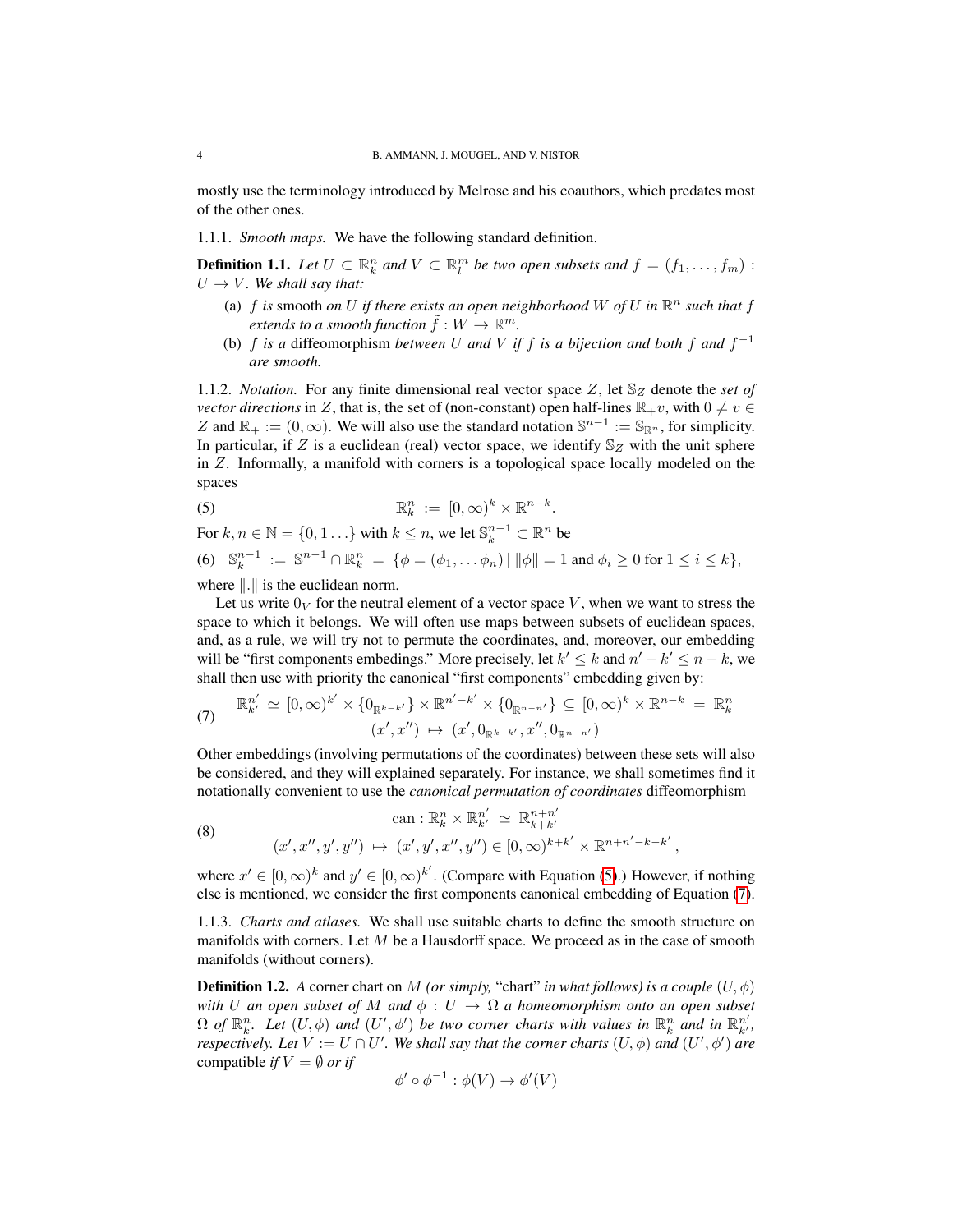is a diffeomorphism (see Definition [1.1\)](#page-3-2) between the open subsets  $\phi(V) \subset \mathbb{R}^n_k$  and  $\phi'(V) \subset$  $\mathbb{R}^n_{k}$ .

Given a point  $m \in M$  and a corner chart  $(U, \phi)$  with  $m \in U$ , we can always find a corner chart  $(U', \phi')$ ,  $\phi' : U' \to \mathbb{R}^{n'}_{k'}$ , compatible with  $(U, \phi)$  such that  $\phi'(m) = 0$  and  $k'$ is minimal.

<span id="page-4-2"></span>**Definition 1.3.** *A* corner atlas  $A = \{(U_a, \phi_a), a \in A\}$  *on M is a family of compatible corner charts such that*  $M = \bigcup U_a$ . *Two corner atlases are called* equivalent *if their*  $a \in A$ *union is again a corner atlas. A* manifold with corners *is defined to be a paracompact Hausdorff space* M *with an equivalence class of corner atlases (on* M*). In the following we will drop the word "corner" before the words "chart" and "atlas." In the context of a manifold with corners, the terms "atlas" and "chart" will always mean "corner atlas"*

A manifold with corners in the above sense is called a "t-manifold" in [\[15,](#page-34-3) Section 1.6]. If M is manifold with corners, then the union of all its atlases is again an atlas, the *maximal atlas* of M. An open subset of a manifold with corners is again, in an obvious way, a manifold with corners. Many concepts extend from the case of manifolds without corners to that of manifolds with corners.

*and, respectively, "corner chart."*

**Definition 1.4.** Let  $f : M \to M'$  be a map between two manifolds with corners. We *will say that*  $f$  *is* smooth *if, for any two charts*  $(U, \phi)$  *of*  $M$  *and*  $(U', \phi')$  *of*  $M'$ *, the map*  $\phi' \circ f \circ \phi^{-1}$  is smooth on its domain of definition  $\phi(f^{-1}(U'))$ . If f is a bijection and both f and  $f^{-1}$  are smooth, we will say that f is a diffeomorphism.

The following are some examples of manifolds with corners that will be used in this paper.

<span id="page-4-1"></span>Example 1.5. Using the notation from Subsection [1.1.2,](#page-3-3) we have the following:

- (i) Any open subset of  $\mathbb{R}^n_k := [0, \infty)^k \times \mathbb{R}^{n-k}$  is a manifold with corners.
- (ii) The sphere octant  $\mathbb{S}_k^{n-1} := \mathbb{S}^{n-1} \cap \mathbb{R}_k^n$  of Equation [\(6\)](#page-3-4) is a manifold with corners.
- (iii) Any smooth manifold is a manifold with corners (even if it doesn't have a boundary or any true corners).

<span id="page-4-0"></span>1.2. The boundary and boundary faces. We now fix some standard terminology to be used in what follows. In particular, we need the intrinsic definition of the boundary of a manifold with corners. The *depth* (in X) depth<sub>X</sub>(p) of a point  $p \in X$  is the number of non-negative coordinate functions vanishing at  $p$  in any local coordinate chart at  $p$ . It is the least k such that there exists a chart near U with values in  $\mathbb{R}_k^n$ . Let  $(M)_k$  be the set of points of  $M$  of depth  $k$ . It is a smooth manifold (no corners). Its connected components are called the *open* boundary faces (or just the *open* faces) of codimension (or depth) k of M. A *boundary face* of depth k is the closure of an open boundary face of depth k. It is possible to construct a manifold with corners  $M$  that has a boundary face  $F$  such that  $F$  is not a manifold with corners for the induced smooth structure. More precisely, there are M and F such that  $\{f|_F \mid f \in C^{\infty}(M)\}$  is not the set of smooth functions on F for some manifold-with-corners structure on F.

We will denote by  $\mathcal{M}_k(M)$  the set of all *closed* boundary faces of codimension k. In particular, the *boundary*  $\partial M$  of M, defined as the set of all points of depth  $> 0$ , is given by

$$
\partial M := \bigcup_{H \in \mathcal{M}_1(M)} H.
$$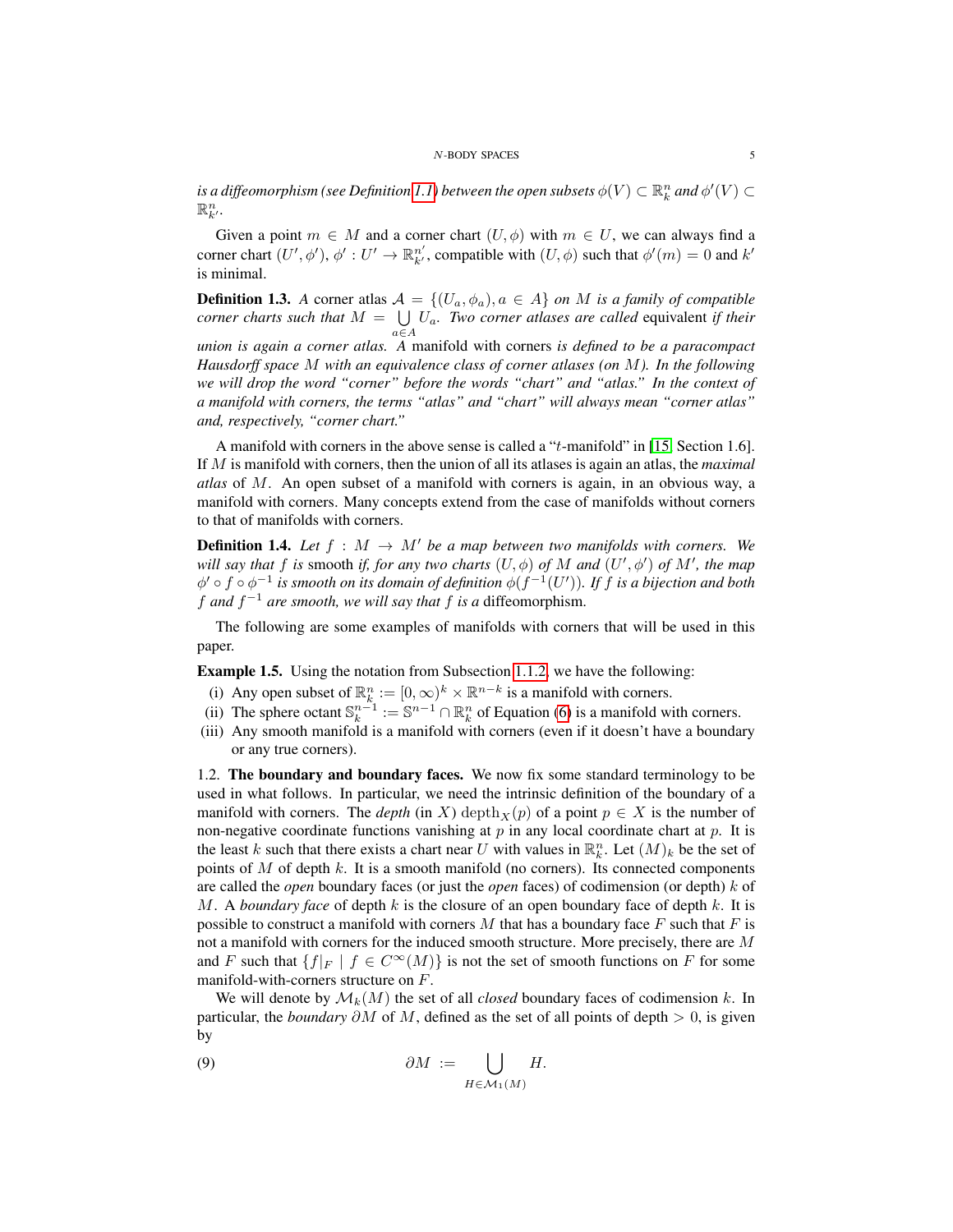A boundary face of M of codimension one will be called a *hyperface* in what follows. Thus  $\partial M$  is the union of the hyperfaces of M. If H is a hyperface of M and  $0 \le x \in C^{\infty}(M)$ is a function such that  $H = x^{-1}(0)$  and  $dx \neq 0$  on H, then x is called a *boundary defining function* of H. As above, there are examples of hypersurfaces, that do not have a boundary defining function. However, each boundary face F of codimension k can *locally* be represented as  $F = \{x_1 = x_2 = \ldots = x_k = 0\}$ , where  $x_j$  are boundary defining functions of the hyperfaces containing F. Here "locally" means that, given  $p \in F$ , there is an open neighborhood U of p in M such that the statement is true for M and F replaced with  $M \cap U$  and, respectively, with  $F \cap U$ .

Remark 1.6. Note that in [\[15\]](#page-34-3), by a "manifolds with corners" Melrose means a manifold with corners in our sense that has the further property that each of its hyperfaces (and hence each face) has a system of defining functions. Our definition is thus slightly more general. Furthermore, the submanifolds in [\[15\]](#page-34-3) are sometimes required to be connected, which would be an inconvenient loss of generality for us. As the blow-up construction below is local, the results of [\[15\]](#page-34-3) extend trivially to our framework.

It is also convenient to consider an alternative approach to the definition of manifolds with corners and of their smooth structure via embeddings, as in the next remark.

**Remark 1.7.** Every manifold with corners  $M$  is contained in a smooth manifold  $\overline{M}$  of the same dimension [\[3,](#page-33-8) [8,](#page-33-5) [11,](#page-34-4) [16,](#page-34-5) [15,](#page-34-3) [20\]](#page-34-6). It is then convenient to define

$$
TM := TM|_M.
$$

Up to a diffeomorphism, TM can be obtained by gluing the tangent spaces  $T(\mathbb{R}^n_k) :=$  $\mathbb{R}^n_k \times \mathbb{R}^n$  using an atlas of M. We also let  $T_x^+M$  be the set of tangent vectors of  $T_xM$  that are inward-pointing or tangent to the boundary. It can be defined as the set of equivalence classes of curves starting at x and completely contained in M. We finally let  $T^+M :=$  $\bigcup_{x \in M} T_x^+ M$  with its projection map to M. Note that  $T^+ M$  is not a fiber bundle, but a fiberwise conical closed subset of the tangent space. We note, however, that ∂M is intrinsically defined and sometimes it is *not* the *topological* boundary  $\overline{M} \setminus \overset{\circ}{M}$  of M, where the closure  $\overline{M}$  and the interior  $\stackrel{\circ}{M}$  are computed in  $\widetilde{M}$ . For instance, when  $M :=$  ${x \in \mathbb{R}^n \mid x_n \ge 0, \|x\| < 1}$  and  $\widetilde{M} = \mathbb{R}^n$ , then  $\partial M = \{x \in \mathbb{R}^n \mid x_n = 0, \|x\| < 1}$ , whereas the topological boundary of M is  $\partial M \cup \{x \in \mathbb{R}^n \mid x_n = 0, \|x\| = 1\}$ , a bigger set. In fact, we always have that  $\partial M$  is contained in the topological boundary of M in M. Unlike  $\partial M$ , the topological boundary of M in M depends on M.

<span id="page-5-0"></span>1.3. Submanifolds of manifolds with corners. We now discuss several notions of submanifolds of a manifold with corners.

1.3.1. *Submanifolds and weak submanifolds.* We follow [\[15,](#page-34-3) Definition 1.7.3] to define submanifolds in manifolds with corners. Again, our definition differs slightly from Melrose's in that we do not require connectedness for the submanifold  $S$  or the ambient manifold  $M \supset S$ .

<span id="page-5-1"></span>Definition 1.8. *A subset* S *of a manifold with corners* M *is a* submanifold *if, for every*  $p \in S$ , there exists  $k \in \{0, 1, ..., n\}$  and a (corner) chart  $\phi: U \to \Omega \subset \mathbb{R}^n_k$ , numbers  $n' \leq n$  and  $k' \leq n'$ , and a matrix  $G \in \mathrm{GL}(n,\mathbb{R})$  such that

*(1)* p ∈ U  $(2)$   $G \cdot \left(\mathbb{R}_{k'}^{n'} \times \{0\}\right) \subset \mathbb{R}_k^n$ .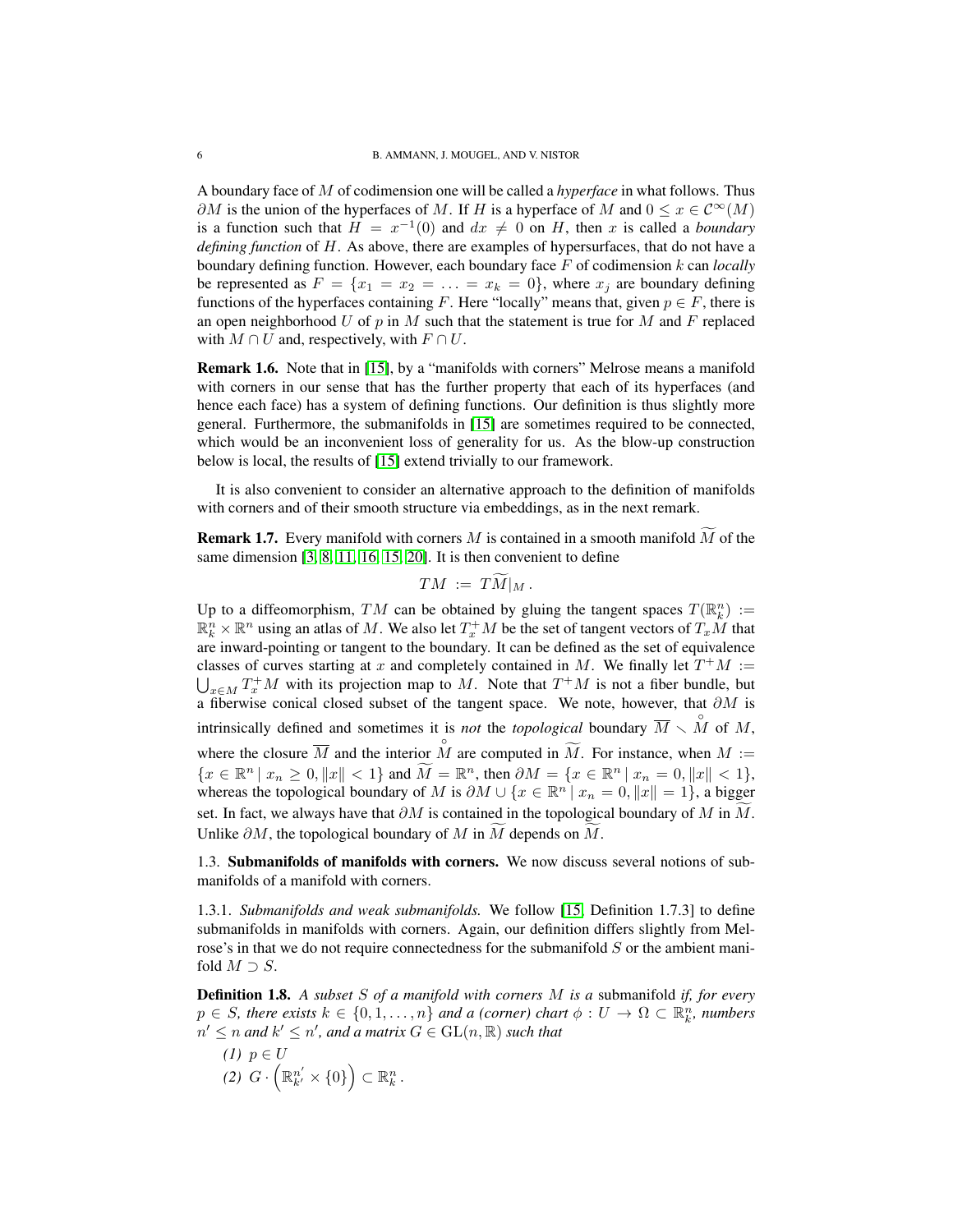*(3) The chart*  $\phi$  *maps*  $S \cap U$  *bijectively to the intersection of this linear submanifold with* Ω*, in other words*

$$
\phi(S\cap U) \ = \ G\cdot \left(\mathbb{R}_{k'}^{n'}\times \{0\}\right)\cap \Omega\, .
$$

Let us comment on this definition.

# Remark 1.9.

- (1) In Definition [1.8,](#page-5-1) the symbol "." denotes the action of  $GL(n, \mathbb{R})$  on subsets of  $\mathbb{R}^n$ , action which is induced by the standard linear action of  $GL(n,\mathbb{R})$  on  $\mathbb{R}^n$ .
- (2) In Melrose's terminology, Property (2) of this definition is expressed by saying that  $G \cdot \left(\mathbb{R}_{k'}^{n'} \times \{0\}\right)$  is a linear submanifolds of  $\mathbb{R}_{k}^{n}$ .
- (3) If S is submanifold of M and  $p \in S$ , then the number n' and k' are uniquely determined. We say that  $n'$  is the dimension of  $S$  in  $p$ . This dimension is locally constant, but we allow it to depend on the connected component. A (connected) submanifold  $S$  of a manifold with corners  $M$  carries an induced structure of a manifold with corners. This structure can be characterised by the condition, that the embedding is a smooth map  $i : S \to M$  and that the differential  $d_p i : T_p S \to M$  $T_pM$  is injective for any  $p \in S$ . Alternatively this structure can be described by an atlas. For any  $\phi$  and G as above, we the map  $\phi(p)$  is defined for  $p \in U \cap S$ by the relation  $G^{-1}\phi(p) = (\tilde{\phi}(p), 0)$ . We set  $\tilde{U} := U \cap S$  and  $\tilde{\Omega} := \phi(\tilde{U}) =$  $G^{-1}(\Omega)\cap \left(\mathbb{R}_{k'}^{n'}\times\{0\}\right)$ . Then  $\tilde{\phi}:\tilde{U}\to\tilde{\Omega}$  shall be taken as a chart for  $S$  around p, and if we do this construction for any  $p \in S$ , then we obtain an atlas for S. See [\[15,](#page-34-3) Lemma 1.7.1 and following] for further details.
- (4) Note that in [\[2\]](#page-33-9), a more restrictive notion of submanifold of a manifold with corners was used, see Remark [1.24](#page-10-0) for more details.

The following example illustrates the definition of a submanifold of a manifold with corners and explains why we consider it in the first place.

<span id="page-6-1"></span>**Example 1.10** (Diagonal). Let N be a manifold with corners. Then  $M := N \times N$  is also a manifold with corners. Consider the diagonal  $\Delta_N := \{(p, p) \in M \mid p \in N\}$ . Then  $\Delta_N$ is a submanifold of M.

In various applications it is helpful or even necessary to use variations of the concept of a "submanifold"; in our article we will require both a more general concept, that of a "weak submanifold," and a more restrictive one, namely, that of a "p-submanifold" of a manifold with corners, which will be discussed in the next section.

We explained above that a submanifold  $S$  of a manifold with corners  $M$  inherits an atlas from  $M$ . This property can be generalized to "weak submanifolds," which we will be define after the following example.

<span id="page-6-0"></span>**Example 1.11.** The function  $f(x, y) := (x + y^2, y)$  defines a injective immersion  $\mathbb{R}^2_1 \to$  $\mathbb{R}^2$ . It is a homeomorphism onto its image  $S := f(\mathbb{R}^2)$ . However, it can be easily seen that S is not a submanifold  $\mathbb{R}_1^2$ . On the other hand S is a submanifold of  $\mathbb{R}^2$ .

The situation of the last example is not convenient in applications as we would like the images of injective immersions with the homeomorphism property to defined some sort of submanifold. Our next aim is thus to generalize the notion of "submanifold" to allow for such examples.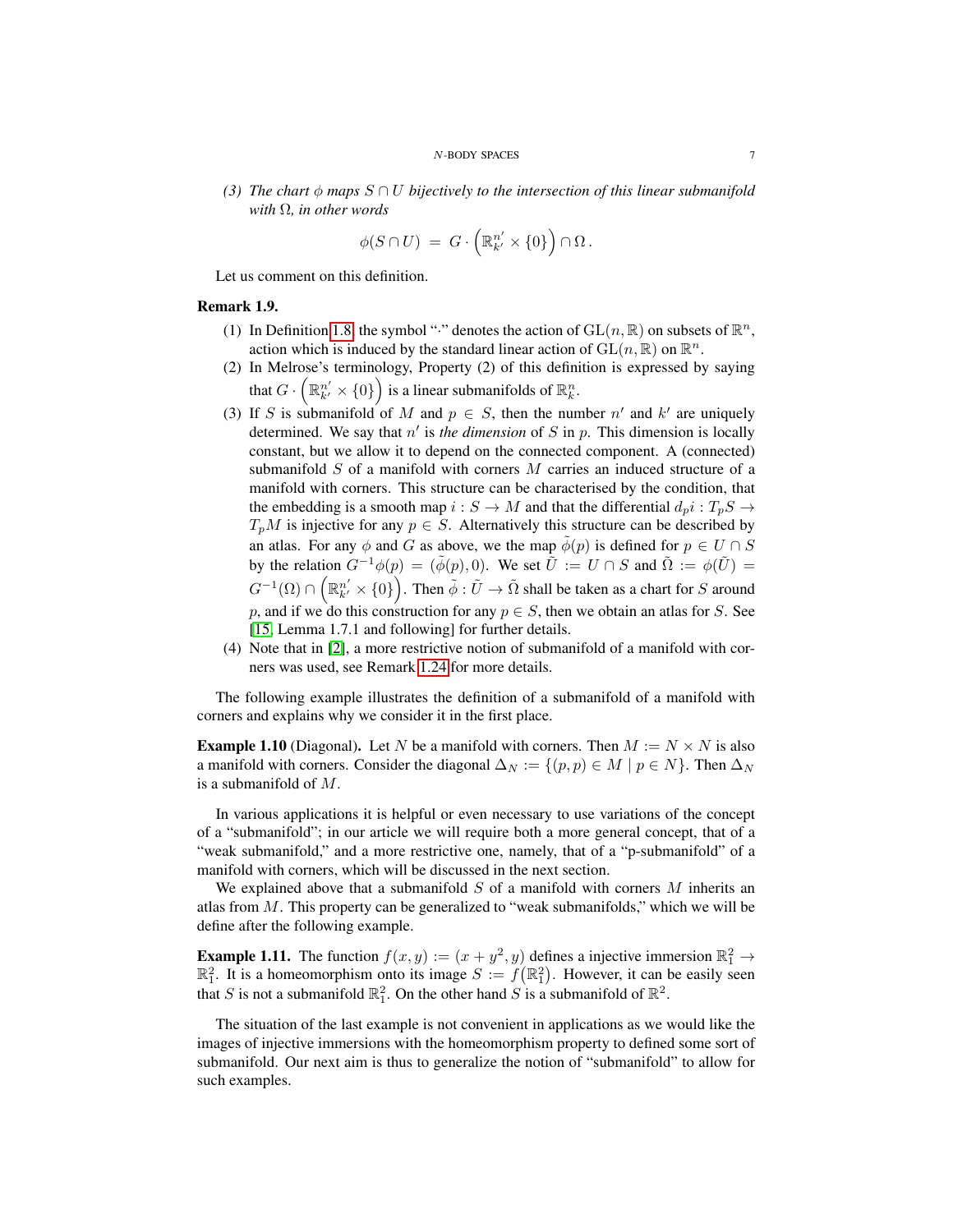<span id="page-7-0"></span>Definition 1.12. *A subset* S *of a manifold with corners* M *is a* weak submanifold *if, for every*  $p \in S$ *, there exists*  $k \in \{0, 1, ..., n\}$  and a chart  $\phi : U \to \Omega \subset \mathbb{R}^n_k$ *, such that* 

*(1)*  $p \in U$  *and* 

(2)  $\phi(S \cap U)$  *is a submanifold of*  $\mathbb{R}^n$ .

*The* dimension of S at p *is by definition the dimension of*  $\phi(S \cap U)$  *at*  $\phi(p)$ *.* 

Equivalently, one can reformulate Definition [1.12](#page-7-0) by saying that  $S$  is a weak submanifold if, and only if, M can be extended to a manifold  $M$  without corners (or boundary), such that S is covered by charts  $\phi: U \to \Omega$  of  $\tilde{M}$  satisfying

$$
\phi(S \cap U) = \left(\mathbb{R}_{k'}^{n'} \times \{0\}\right) \cap \Omega.
$$

Note that if we replaced in (2) the ambient manifold  $\mathbb{R}^n$  by  $\mathbb{R}^n_k$ , then S would be a weak submanifold if, and only if, S was a submanifold. However as written above, the class of weak submanifolds strictly contains the class of submanifolds. Indeed, the set S in Example [1.11](#page-6-0) is a weak submanifold of  $\mathbb{R}^2$ , but not a submanifold.

For any chart  $\phi : U \to \Omega$  of M the submanifold property provides an atlas on every  $\phi(S \cap U)$  and thus an atlas on  $S \cap U$ . If  $\phi' : U' \to \Omega'$  is another chart of M, then we similarly obtain an atlas on  $S \cap U'$ , and as  $\phi' \circ \phi^{-1}|_{\phi(U \cap U')}$  is a diffeomorphism, the atlases on  $S \cap U$  and  $S \cap U'$  are compatible, i.e. their union is an atlas on  $S \cap (U \cup U')$ . By repeating this construction for all the domains of charts of an atlas of  $M$ , we obtain an atlas of S, the *induced atlas on* S. With this atlas, the set S is a manifold with corners.

By applying the implicit function theorem, one can prove that a subset  $S \subset M$  of a manifold with corners is a weak submanifold, if, and only if, it is the image of an injective immersion  $f : N \to M$ , where N is a manifold with corners and where  $f : N \to S$  is a homeomorphism. See Proposition [B.1](#page-33-10) in the appendix for a proof.

Furthermore, we have the following nice property which we will claim without proof: if P and Q are weak submanifolds of M and  $P \subset Q$ , then P is a weak submanifold of Q. Thus weak submanifolds also have nicer categorical properties than submanifolds. In the categorical language, the above property is expressed as follows: if we consider the category whose objects are manifolds with corners and the morphisms are inclusions as a weak submanifold, then this is a *full* subcategory of the category of sets with the inclusions as morphisms.

If we only consider submanifolds in the sense of Definition [1.8](#page-5-1) as morphisms, then the above property does not hold as we have seen in Example [1.11,](#page-6-0) i.e. we obtain a subcategory that is not full.

1.3.2. *Submanifolds with tubular neighborhoods: p-submanifolds.* We now recall the definition of a p-submanifold of a manifold with corners  $M$  [\[1,](#page-33-6) [9,](#page-33-11) [15,](#page-34-3) [21\]](#page-34-0). In our paper, p-submanifolds are of central importance, as we blow-up manifolds with corners along closed p-submanifolds.

**Definition 1.13.** Let I be a subset of  $\{1, \ldots, n\}$  and L be the subset of  $\mathbb{R}^n_k$  defined by

<span id="page-7-1"></span>(10) 
$$
L_I := \{ x = (x_1, \ldots, x_n) \in \mathbb{R}^n_k \mid x_i = 0 \text{ if } i \in I \}.
$$

*The number*  $b := \#(I \cap \{1, \ldots, k\})$  will be called the boundary depth of  $L_I$ ;  $c := \#I$  is *the codimension of*  $L_I$  *and*  $d := n - c$  *its dimension.* 

After reordering the components,  $L_I$  is the first factor of  $\mathbb{R}^n_k \cong \mathbb{R}^d_{k-b} \times \mathbb{R}^c_b$ , in the sense that  $L_I$  is mapped to  $\mathbb{R}_{k-b}^d \times \{0\}$ . The boundary depth of  $L_I$  is the boundary depth of any interior point of  $L_I$  with respect to  $\mathbb{R}^n_k$ . The sets  $L_I$  are the local models for p-submanifolds [\[15,](#page-34-3) Definition 1.7.4].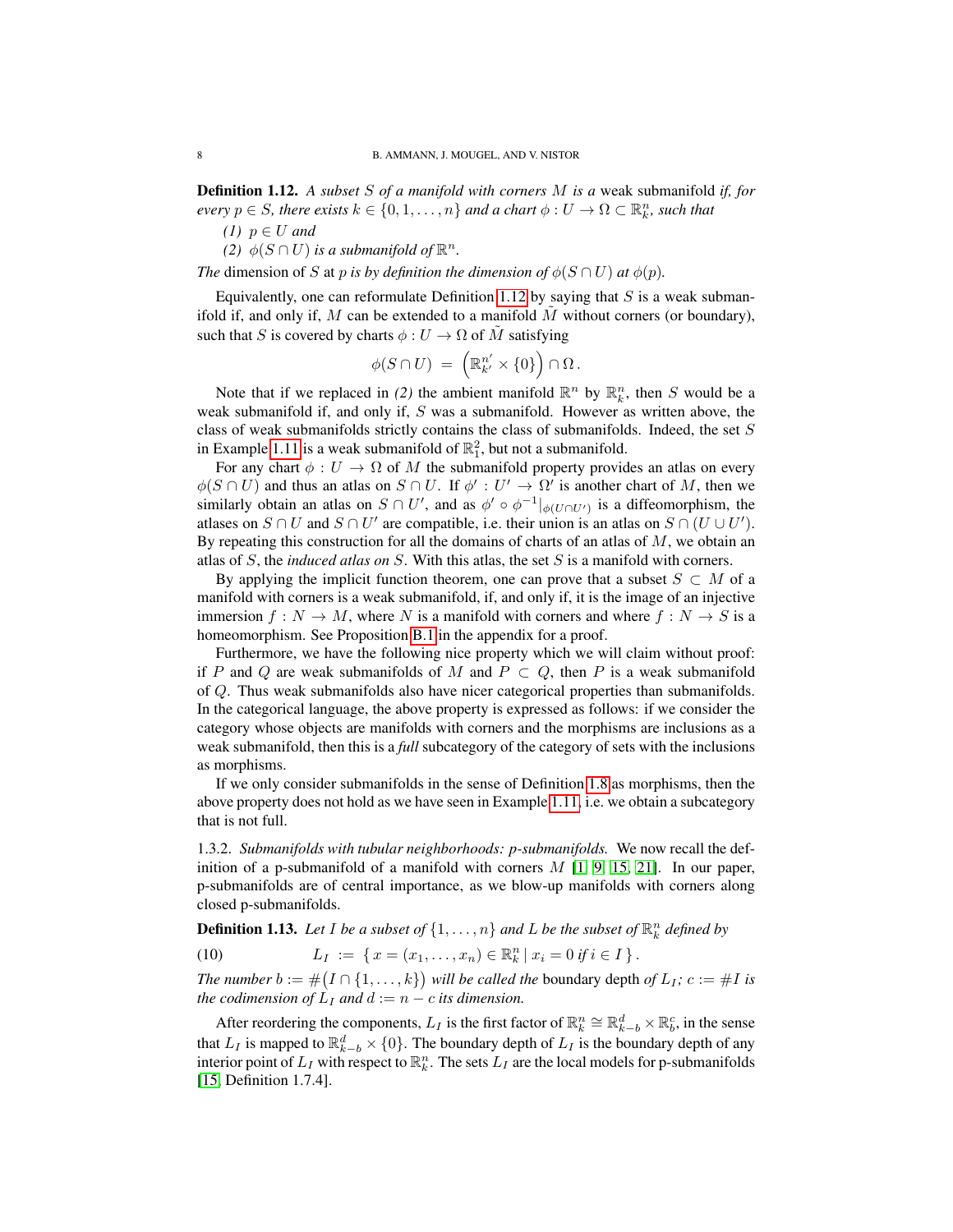<span id="page-8-0"></span>Definition 1.14. *A subset* P *of a manifold with corners* M *is a* p-submanifold *if, for every*  $x \in P$ , there exists a chart  $(U, \phi)$  with  $x \in U$  and  $I \subset \{1, 2, \ldots, n\}$  such that

$$
\phi(P \cap U) = L_I \cap \phi(U),
$$

*with*  $L_I$  *as defined in Equation* [\(10\)](#page-7-1)*. The number*  $n - #I$  *(respectively,* #*I, respectively,*  $\#(I \cap \{1, \ldots, l\})$  will be called the dimension *(respectively, the* codimension *of* P in x, *respectively, the* boundary depth *of* P *in* x*). We allow p-submanifolds* Y *of non-constant dimension. We define* dim Y *as the maximum of the dimensions of the connected components of* Y *and* dim  $\emptyset = 0$ *.* 

Obviously all p-submanifolds are submanifolds, and the definition of the dimension of  $P$  in  $x$  coincides with the dimension already defined above.

<span id="page-8-3"></span>**Remark 1.15.** The numbers  $n - #I$  (respectively,  $#I$ , respectively,  $#(I \cap \{1, ..., l\})$ ) introduced in Definition [1.14](#page-8-0) are locally constant functions on P. For any interior point x in P and  $\epsilon > 0$  small enough, these numbers are the dimension (respectively, the codimension, respectively, the boundary depth of x) of the intersection  $B_{\epsilon}(x) \cap P$  in M. More generally: if P is a p-submanifold of M with boundary depth d on the component of  $x \in P$ , and if x is a (boundary) point of depth e in P, then x has depth  $d + e$  in M. In particular, for a p-submanifold  $P \subset M$ , the difference of depths depth $_M(x)$  – depth $_P(x)$ is constant on the connected components of P.

This definition of a p-submanifold comes from [\[15\]](#page-34-3). Note that " $p$ " is used as an abbreviation for "product," reflecting the fact that, locally in coordinate charts, p-submanifolds are a factor of the product  $\mathbb{R}_k^n \simeq \mathbb{R}_{k_1}^{n_1} \times \mathbb{R}_{k_2}^{n_2}$ . A more general concept, that of an "interior binomial subvariety," was introduced and studied in [\[11\]](#page-34-4).

Let  $P \subset M$  be a p-submanifold. Then it is possible that  $P \subset F$ , for F a non-trivial face of M. If P is connected, then the boundary depth of P is the boundary depth of the smallest closed face  $F$  of  $M$  containing  $P$ .

We shall need the following lemma. Recall that a subset of a topological space is called *locally closed* if it is the intersection of a closed subset with an open subset.

# <span id="page-8-1"></span>**Lemma 1.16.** *Let*  $P \subset Q \subset M$  *be manifolds with corners.*

- *(i) If* P *is a p-submanifold of* M*, then* P *is locally closed.*
- <span id="page-8-2"></span>*(ii) If both* P *and* Q *are p-submanifolds of* M*, then* P *is a p-submanifold of* Q*.*
- *(iii) If* P *is a p-submanifold of* Q *and* Q *is a p-submanifold of* M*, then* P *is a p-submanifold of* M*.*

*Proof.* Let us fix an atlas  $A := \{(U, \phi)\}\.$  The definition of a p-submanifold shows that it is a closed subset in every coordinate chart  $(U, \phi)$ . Hence it is locally closed. This proves (i).

In order to prove (ii) we consider functions  $x^1, \ldots, x^\ell$  defining a p-submanifold P of codimension  $\ell$  in M locally in a neighborhood of  $x \in P$ . Choose  $I \subset \{1, \ldots, \ell\}$  such that  $(dx^{i}|_{p})_{i\in I}$  is a basis of  $T_{x}^{*}Q$ . Then in a possibly smaller neighborhood, the functions  $(x^{i})_{i\in I}$  define P as a p-submanifold of Q.

For (iii) we consider functions  $x^1, \ldots, x^k$  locally defining P as a p-submanifold of Q. We extend these functions to locally defined functions on  $M$ . Then we choose functions  $x^{k+1}, \ldots, x^l$  defining  $Q$  locally as a p-submanifold of  $M$  . Then  $x^1, \ldots, x^l$  locally define  $P$ as a p-submanifold of M.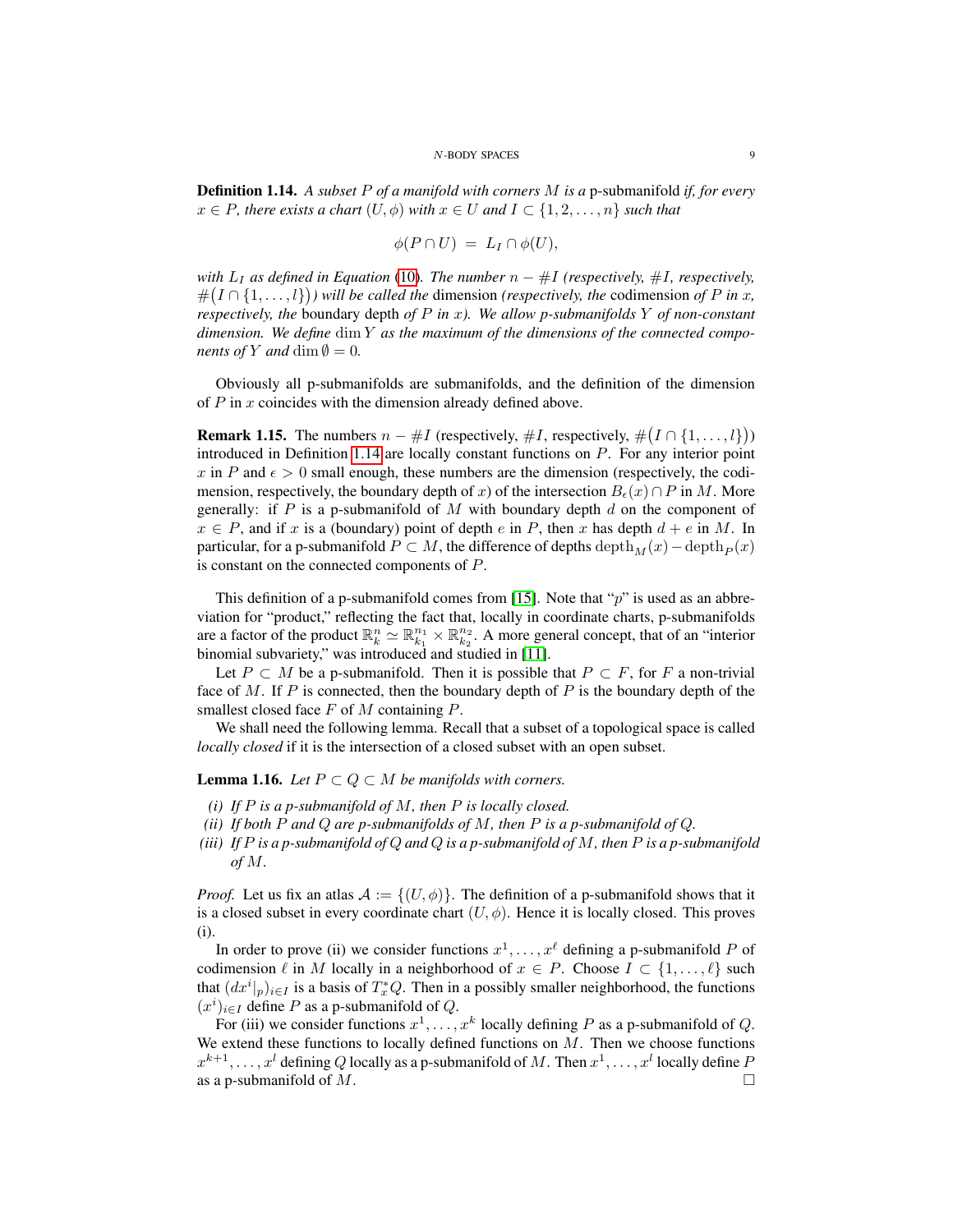**Example 1.17.** The diagonal  $\Delta_N$  in Example [1.10](#page-6-1) is not a p-submanifold. If N is the 2-dimensional closed disc, then with argumets analogous to Remark [4.11,](#page-24-0) the diagonal is not a p-submanifold of  $N \times N$ . Alternatively, one could argue with [\[15\]](#page-34-3), see Remark [1.23.](#page-10-1)

1.3.3. *The normal bundle of p-submanifolds.* The following standard concepts will be important in the definition of the blow-up of a manifold with corners by a p-submanifold.

<span id="page-9-1"></span>**Definition 1.18.** Let  $P \subset M$  be a p-submanifold of the manifold with corners M. Then  $N^MP := TM|_P / TP$  is called the normal bundle of P in M. *The image*  $N^M_+P$  of  $T^+M|_P$ *in*  $N^M P$  *is called the* inward pointing normal fiber bundle of P in M. In contrast to  $T^+M|_P \to P$ , which is not a fiber bundle over P, the projection map  $N^M_+P \to P$  defines *a fiber bundle structure over*  $P$  *on*  $N_{+}^{M}P$ *, called the* inward pointing normal bundle of  $P$ in  $M.$  *Finally, the set*  $\mathbb{S}(N_{+}^{M}P)$  *of unit vectors in*  $N_{+}^{M}P$  *is called the set of* inward pointing spherical normal bundle of P in M. *The inward pointing spherical normal bundle of* P *in* M *comes equipped with a fiber bundle projection*

$$
\mathbb{S}(N^M_+P) \to P.
$$

We complete this section with a few remarks. We first notice the existence of suitable "tubular neighborhoods."

**Remark 1.19.** Let  $P \subset M$  be a p-submanifold in the manifold with corners M. If M is compact, then P has a neighborhood  $V_P \subset M$  such that  $V_P$  is diffeomorphic to the closed cone  $N_{+}^{M}P$  via a diffeomorphism that sends P to the zero section of  $N_{+}^{M}P \rightarrow M$  and induces the identity at the level of normal bundles. This was proved in [\[15,](#page-34-3) Proposition 2.10.1], under the additional assumption that  $P$  be closed. Moreover, the condition that  $M$ be compact is not necessary (since our  $p$ -manifolds are assumed to be locally closed). In this case,  $N_{+}^{M}P$  is a cone with corners in  $N_{-}^{M}P$ . Generalizing Example [1.5,](#page-4-1) we obtain that all of the sets  $N^{M}P$ ,  $N^{M}_{+}P$ , and  $S^{+}(N^{M}P)$  introduced in the last definition are manifolds with corners. This is because the property of being a manifold with corners is a local property and the product of manifolds with corners is again a manifold with corners.

1.3.4. *The dimension of a non-connected p-submanifold.* We finish the discussion of psubmanifolds with a note on our terminology.

<span id="page-9-0"></span>**Remark 1.20.** By taking I to be an empty subset, we obtain that the open subsets of  $M$ are p-submanifolds. The empty set  $\emptyset$  also satisfies the conditions defining a p-submanifold. The empty set and the p-submanifolds containing open subsets of M will be called *trivial p-submanifolds of* M*.* We allow the different connected components of a p-submanifold to have *different* dimensions. Therefore, if Y is a p-submanifold of M, we shall denote by dim(Y ) the *largest* dimension of a connected component of Y . Thus, the *non-trivial* p-submanifolds of  $M$  are the p-submanifolds that are non-empty and of lower dimension than M.

1.3.5. *Further classes of special submanifolds.* In the conclusion to this section, let us mention some further classes of submanifolds which put our article in the contex of the literature and which might be helpful to obtain possible extensions of our results. However, they are not needed to understand the statement or proof of our main results, thus may be skipped by the reader.

In some parts of our article, the notion of a submanifold in the sense of Definition [1.8](#page-5-1) is too unspecific, and the notion of a p-submanifold to restrictive. In between these two classes there lies a class of submanifolds that we call "wib-submanifolds," for lack of a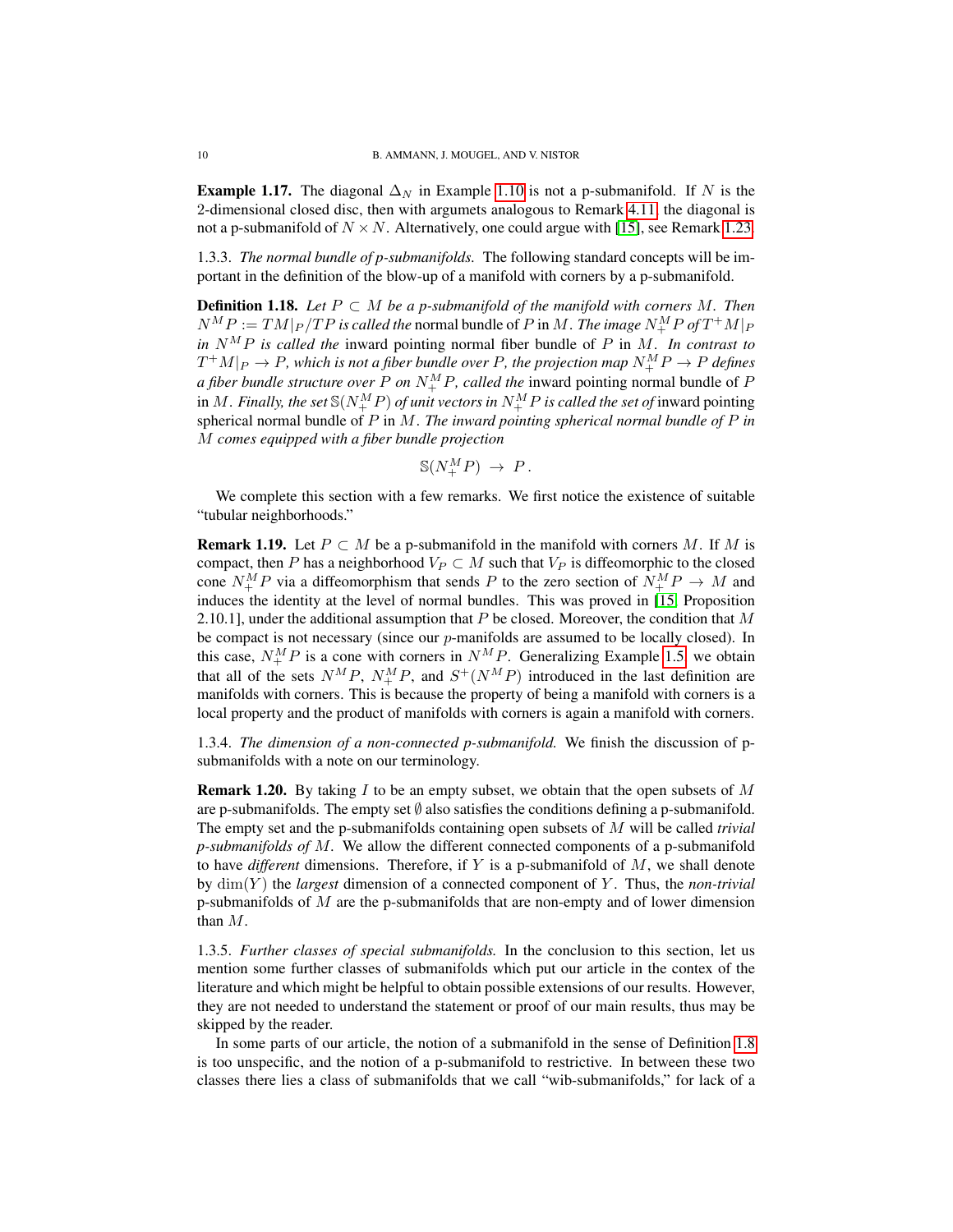better name in the literature. Here "wib-submanifold" stands for a submanifold *without an interior boundary.*

**Definition 1.21.** *A submanifold*  $S ⊂ M$  *is called a* wib-submanifold *or a* submanifold without interior boundary *if it can be defined locally in suitable charts as the kernel of a linear function. More precisely:*  $S \subset M$  *is a wib-submanifold if, for every*  $x \in S$ *, there exists a (corner) chart*  $\phi: U \to \Omega \subset \mathbb{R}^n_k$ , and a linear subspace L of  $\mathbb{R}^n$ , such that

(1) 
$$
x \in U
$$
 and  
(2)  $\phi(S \cap U) = L \cap \Omega$ .

If  $G \in GL(n, \mathbb{R})$  is defined as above, then we necessarily have  $L = G \cdot (\mathbb{R}^{n'} \times \{0\})$ . If  $x \in S \cap U$ , then  $n' := \dim L$  is the dimension of S in x defined above.

Obviously all p-submanifolds are wib-manifolds, which can be easily seen by defining the L in the definition above as the linear extension of  $L_I$  in Definition [1.14.](#page-8-0)

**Remark 1.22.** In the above definition, we explicitly required  $S$  to be a submanifold. To justify this requirement, we will give an example of a closed subset  $S \subset M$  which is not a submanifold, but fulfills all other requirements of the definition of a wib-submanifold. Indeed, let

$$
K := \{ (x_1, x_2, x_3) \in \mathbb{R}^3 \mid x_1 \ge 0, x_2 \ge 0, x_1 \le x_3, x_2 \le x_3 \},
$$

which is a cone over a square. The map  $f : \mathbb{R}^3 \to \mathbb{R}^4$ ,  $f(x_1, x_2, x_3) = (x_1, x_2, x_3$  $x_1, x_3 - x_2$ ) has the property  $f^{-1}(\mathbb{R}^4_4) = K$ . Then for  $\phi = id$ ,  $x = 0$ , and  $L := f(\mathbb{R}^3)$ all requirements of the definition are satisfied, but  $S := f(K)$  is not a submanifold of  $\mathbb{R}_4^4$ . It it were a submanifold, then its dimension would have to be 3, and then any boundary point of S is in at most 3 closed boundary hyperfaces. But  $0 \in S$  is in 4 closed boundary hyperfaces of S.

<span id="page-10-1"></span>Remark 1.23. Note that Melrose also introduces the notions d-submanifold [\[15,](#page-34-3) Def. 1.7.4] and b-submanifold [\[15,](#page-34-3) Def. 1.12.9], whose definitions will not be recalled here. They satisfy

S is a p-submanifold  $\implies$  S is a d-submanifold  $\implies$  S is a b-submanifold

 $\implies$  S is a submanifold  $\implies$  S is a weak submanifold.

However there are wib-manifolds that are not b-submanifolds, e.g. Melrose's example of the submanifold  $\{x_3 = x_1 + x_2\} \in \mathbb{R}_3^3$ . There are d-manifolds that are no wib-manifolds, e.g.  $\mathbb{R}_1^1 = [0, \infty) \subset \mathbb{R}$  or any surface with boundary in  $\mathbb{R}^3$ . However all p-submanifolds introduced below are d-manifolds and wib-manifolds.

Melrose shows that the diagonal  $\Delta_N$  is a b-submanifold of  $N \times N$ , but in general not a d-submanifold. It follows that  $\Delta_N$  is not a p-submanifold.

<span id="page-10-0"></span>Remark 1.24. Let us remark that the definition of a *tame* submanifold considered in [\[2,](#page-33-9) Sec. 2.3] is a submanifold in an essentially different sense. All notions of submanifolds discussed involve are properties that may hold or not for a subset  $N$  of a manifold with corners  $M$ . In contrast to this, tame submanifolds in [\[2,](#page-33-9) Sec. 2.3], are submanifolds of a *Lie manifold*  $(M, A)$ , where M is a manifold with corners and A is a Lie algebroid on  $M$  with some compatibility conditions. The fact whether a subset  $N$  of  $M$  is a tame submanifold of  $(M, A)$  or not, depends also on the Lie algebroid A. In any case, a tame submanifold will have a tubular neighborhood in the strongest sense.

Similar remarks apply to the  $A(G)$ -tame submanifolds considered in [\[20\]](#page-34-6).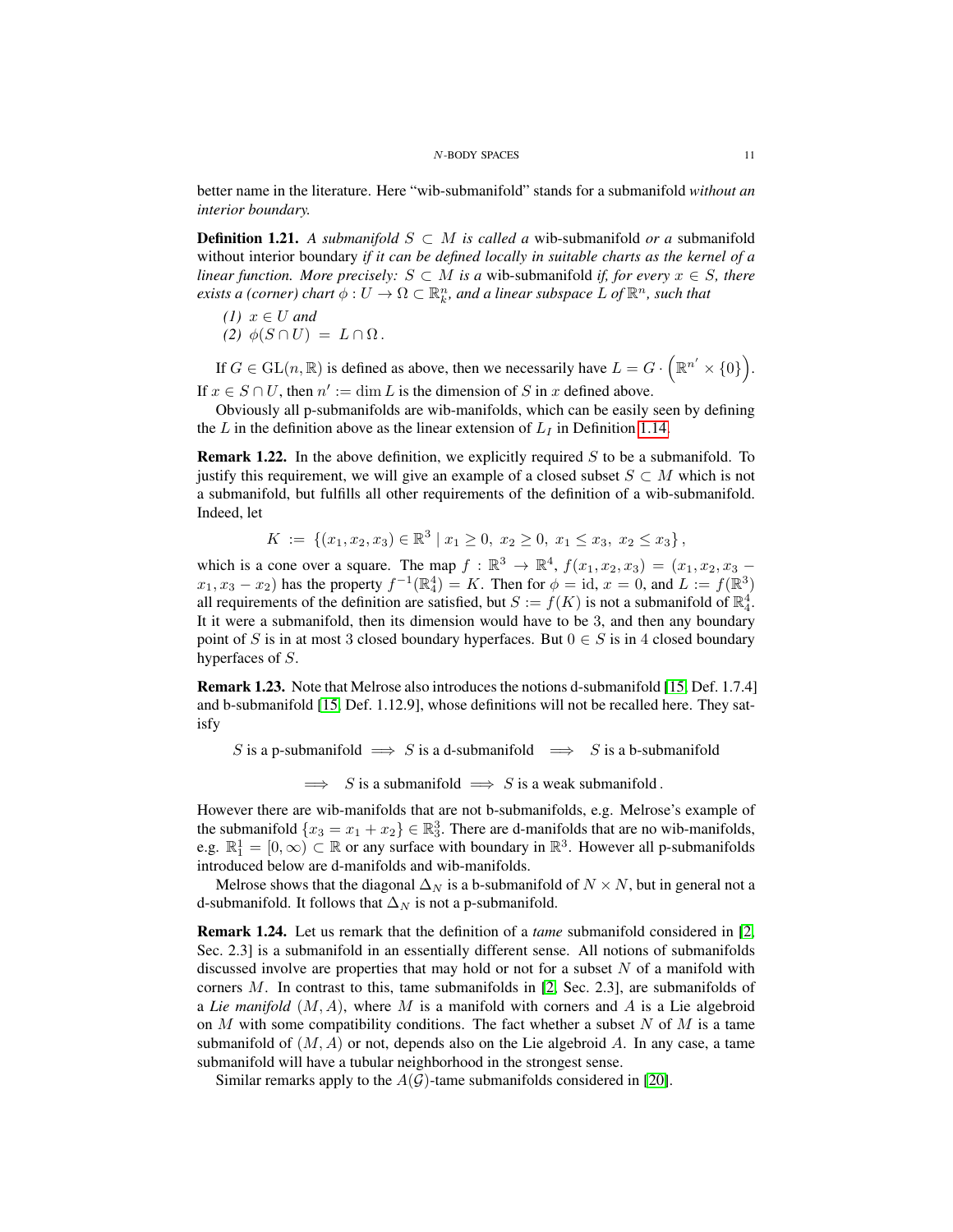## 2. THE BLOW-UP FOR MANIFOLDS WITH CORNERS

<span id="page-11-0"></span>We now introduce the blow-up of a manifold M with corners by a *closed* p-submanifold P with  $\dim(P) < \dim(M)$  (see Remark [1.20](#page-9-0) for the definition of the dimension of a psubmanifold). We also study some of the properties of the blow-up.

<span id="page-11-1"></span>2.1. Definition of the blow-up and its smooth structure. Recall (Remark [1.20\)](#page-9-0) that if  $P \subset M$  is a p-submanifold, then  $\dim(P)$  denotes the largest dimension of the connected components of  $P$  (these connected components are not necessarily all of the same dimension).

2.1.1. *Definition of the blow-up as a set.* We now define the underlying set of the blow-up of a manifold with corners M with respect to a p-submanifold. If A and B are disjoint, we sometimes denote  $A \sqcup B := A \cup B$  their union.

<span id="page-11-2"></span>Definition 2.1. *Let* M *be a manifold with corners and* P *be a* closed *p-submanifold of* M*.* Let  $\mathbb{S}(N_{+}^{M}P)$  be the inward pointing spherical normal bundle of P in M (Definition [1.18\)](#page-9-1). *The* blow-up of M along P *(or* with respect to P*) is the following union of disjoint sets:*

$$
[M:P] \;:=\; (M\smallsetminus P) \sqcup \mathbb{S}(N^M_+P)\,.
$$

*In particular,*  $[M : \emptyset] = M$  *and*  $[M : M] = \emptyset$ *. The blow-down map*  $\beta = \beta_{M,P} : [M : M]$  $P$   $\rightarrow$  *M* is defined as the identity map on  $M \setminus P$  and as the fiber bundle projection  $\mathbb{S}(N_{+}^{M}P) \rightarrow P$  *on the complement.* 

The blow-up  $[M : P]$  is therefore not defined if P is not closed, but we allow P to consist of the disjoint union of several closed, connected p-submanifolds of  $M$  of different dimensions.

Assume  $P \subset M$  to be a trivial p-submanifold. Then, by definition, there will be  $x \in P$ such that P is of codimension 0 in a neighborhood of x, and hence the fiber of  $\mathcal{S}(N_{+}^{M}P)$ over  $x$  is  $\emptyset$ .

A general approach to smooth structures on the blow-up is contained in [\[11\]](#page-34-4). Here we recall an approach that suffices for our needs. We begin with the case of open subsets of a model space  $\mathbb{R}^n_l$ .

2.1.2. *The blow-up of the local models*. In the following, let  $I_j$ ,  $j = 1, 2, \ldots n$ , denote either  $\mathbb R$  or  $[0,\infty)$ . We will write  $N_1 \cong N_2$  if  $N_1$  is a p-submanifold of  $I_1 \times I_2 \times \cdots \times I_n \subset$  $\mathbb{R}^n$  and if there is a permutation  $\sigma$  of the components of  $\mathbb{R}^n$  that induces a diffeomorphism from  $N_1$  to the p-submanifold  $N_2$  of  $I_{\sigma(1)} \times I_{\sigma(2)} \times \cdots \times I_{\sigma(n)} \subset \mathbb{R}^n$ . By contrast, when we write  $N_1 \simeq N_2$ , we will merely state that the indicated manifolds are diffeomorphic, without including further information on the diffeomorphism. In particular,  $N_1 \cong N_2$ implies  $N_1 \simeq N_2$ .

To start with, the blow-up  $[\mathbb{R}^n_l \times \mathbb{R}^{n'}_{l'} : \mathbb{R}^n_l \times \{0\}]$  of  $\mathbb{R}^n_l \times \mathbb{R}^{n'}_{l'} \cong \mathbb{R}^{n+n'}_{l+l'}$  $\prod_{l+l'}^{n+n}$  along its p-submanifold  $\mathbb{R}^n_l \times \{0\} = \mathbb{R}^n_l \times \{0_{\mathbb{R}^{n'}}\}$  is, by Definition [2.1,](#page-11-2) the set

(11)  
\n
$$
[\mathbb{R}^n_l \times \mathbb{R}^{n'}_{l'} : \mathbb{R}^n_l \times \{0\}] := \left( \mathbb{R}^n_l \times \mathbb{R}^{n'}_{l'} \setminus \mathbb{R}^n_l \times \{0\} \right) \sqcup \mathbb{R}^n_l \times \mathbb{S}^{n'-1}_{l'} \n= \mathbb{R}^n_l \times \left( \mathbb{S}^{n'-1}_{l'} \sqcup \left( \mathbb{R}^{n'}_{l'} \setminus \{0\} \right) \right).
$$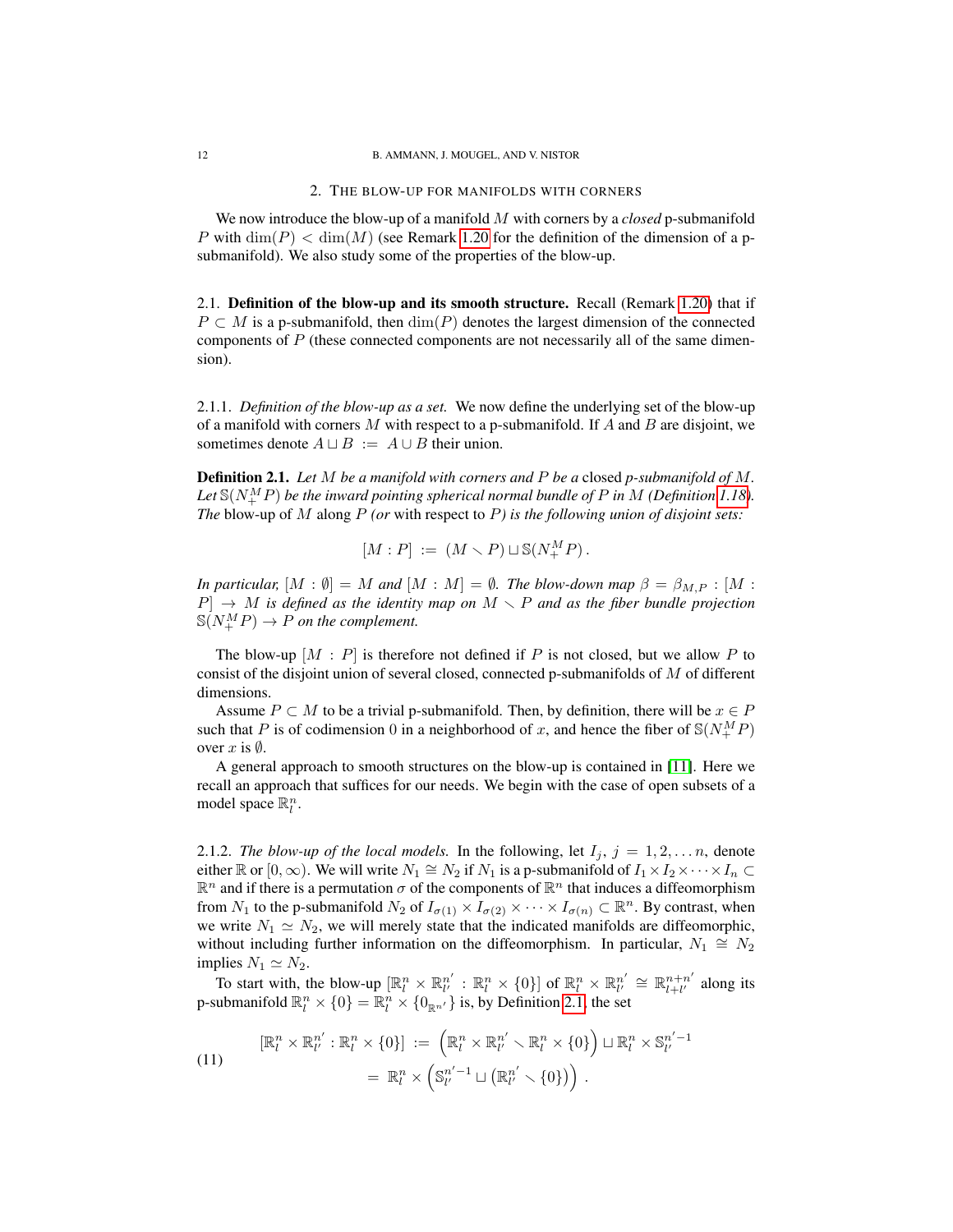Let us consider the map

<span id="page-12-4"></span>(12)  
\n
$$
\kappa: \mathbb{R}^n_l \times \mathbb{S}^{n'-1}_{l'} \times [0, \infty) \to \mathbb{R}^n_l \times \left(\mathbb{S}^{n'-1}_{l'} \sqcup (\mathbb{R}^{n'}_{l'} \smallsetminus \{0\})\right),
$$
\n
$$
\kappa(x, \xi, r) := \begin{cases}\n(x, \xi) \in \mathbb{R}^n_l \times \mathbb{S}^{n'-1}_{l'} & \text{if } r = 0 \\
(x, r\xi) \in \mathbb{R}^n_l \times (\mathbb{R}^{n'}_{l'} \smallsetminus \{0\}) & \text{if } r > 0.\n\end{cases}
$$

The map  $\kappa$  is immediately seen to be a bijection and we will use it to endow  $[\mathbb{R}^n_l \times \mathbb{R}^{n'}_{l'}]$ :  $\mathbb{R}^n_l \times \{0\}$  with the structure of a manifold with corners induced from  $\mathbb{R}^n_l \times \mathbb{S}^{n'-1}_{l'} \times [0,\infty)$ . Under this diffeomorphism, the blow-down map becomes

<span id="page-12-3"></span>(13) 
$$
\beta: \mathbb{R}^n_l \times \mathbb{S}^{n'-1}_{l'} \times [0,\infty) \to \mathbb{R}^n_l \times \mathbb{R}^{n'}_{l'}, \quad \beta(x,\xi,r) := (x,r\xi).
$$

The blown-up space  $[\mathbb{R}^n_l \times \mathbb{R}^{n'}_{l'} : \mathbb{R}^n_l \times \{0\}]$  is thus a space of "generalized spherical coordinates."

<span id="page-12-1"></span>If  $U \subset \mathbb{R}^n_l \times \mathbb{R}^{n'}_{l'}$  is an open subset, we endow

(14) 
$$
[U:U\cap(\mathbb{R}^n_l\times{0})]=\beta^{-1}(U)\subset[\mathbb{R}^n_l\times\mathbb{R}^{n'}_{l'}:\mathbb{R}^n_l\times{0}]
$$

with the induced structure of a manifold with corners.

2.1.3. *The smooth structure of the blow-up.* The following lemmas will allow us to define a manifolds with corners structure on blow-ups.

<span id="page-12-0"></span>**Lemma 2.2.** Let  $P_i \subset M_i$ ,  $i = 1, 2$ , be closed p-submanifolds and let  $\phi : M_1 \rightarrow M_2$  be a diffeomorphism such that  $\phi(P_1) = P_2$ . Then there exists a unique map  $\phi^{\beta} : [M_1 : P_1] \rightarrow$ [M<sup>2</sup> : P2] *that is bijective and makes the following diagram commute*

$$
[M_1 : P_1] \xrightarrow{\phi^{\beta}} [M_2 : P_2]
$$
  

$$
\beta_{M_1, P_1} \downarrow \qquad \qquad \downarrow \beta_{M_2, P_2}
$$
  

$$
M_1 \xrightarrow{\phi} M_2.
$$

*This construction is functorial, in the sense that*  $(\phi \circ \psi)^\beta = \phi^\beta \circ \psi^\beta$ . If  $M_i$  are open subsets of  $\mathbb{R}^n_k$ , then  $\phi^\beta$  is a diffeomorphism.

*Proof.* The existence, uniqueness, and the functorial character of  $\phi^{\beta}$  follows from the definition of the blow-up. The fact that  $\phi^{\beta}$  is smooth if  $M_i$  are open subsets of the model space  $\mathbb{R}_k^n$  is the content of Lemma 2.2 of [\[1\]](#page-33-6).

<span id="page-12-2"></span>**Lemma 2.3.** Let  $A = \{(U_a, \phi_a) | a \in A\}$  be an atlas on a manifold with corners M, see *Definition* [1.3.](#page-4-2) Let  $P \subset M$  *be a closed p-submanifold and*  $\beta = \beta_{M,P} : [M : P] \rightarrow M$ *be the blow-down map. We endow* [M : P] *with the smallest topology that makes all the maps*  $\phi_a^{\beta}$ ,  $a \in A$ , continuous ( $\phi_a^{\beta}$  is defined on  $\beta^{-1}(U_a)$ ). Then

$$
\beta^*(\mathcal{A}) \ := \ \{ (\beta^{-1}(U_a), \phi_a^{\beta}) \ | \ a \in A \}
$$

*is an atlas on*  $[M; P]$ *, where*  $\phi^{\beta}_{a}$  *are the maps obtained from*  $\phi_{a}$  *using Lemma [2.2.](#page-12-0) If we take another atlas*  $\mathcal{A}'$  *of* M *that is compatible with*  $\mathcal{A}$ *, then*  $\beta^*(\mathcal{A})$  *and*  $\beta^*(\mathcal{A}')$  *will be compatible atlases on* [M : P]*.*

*Proof.* This follows from Equation [\(14\)](#page-12-1) and Lemma [2.2.](#page-12-0) □

Lemma [2.3](#page-12-2) thus yields the desired smooth structure on  $[M : P]$  that is moreover canonical (independent of any choices).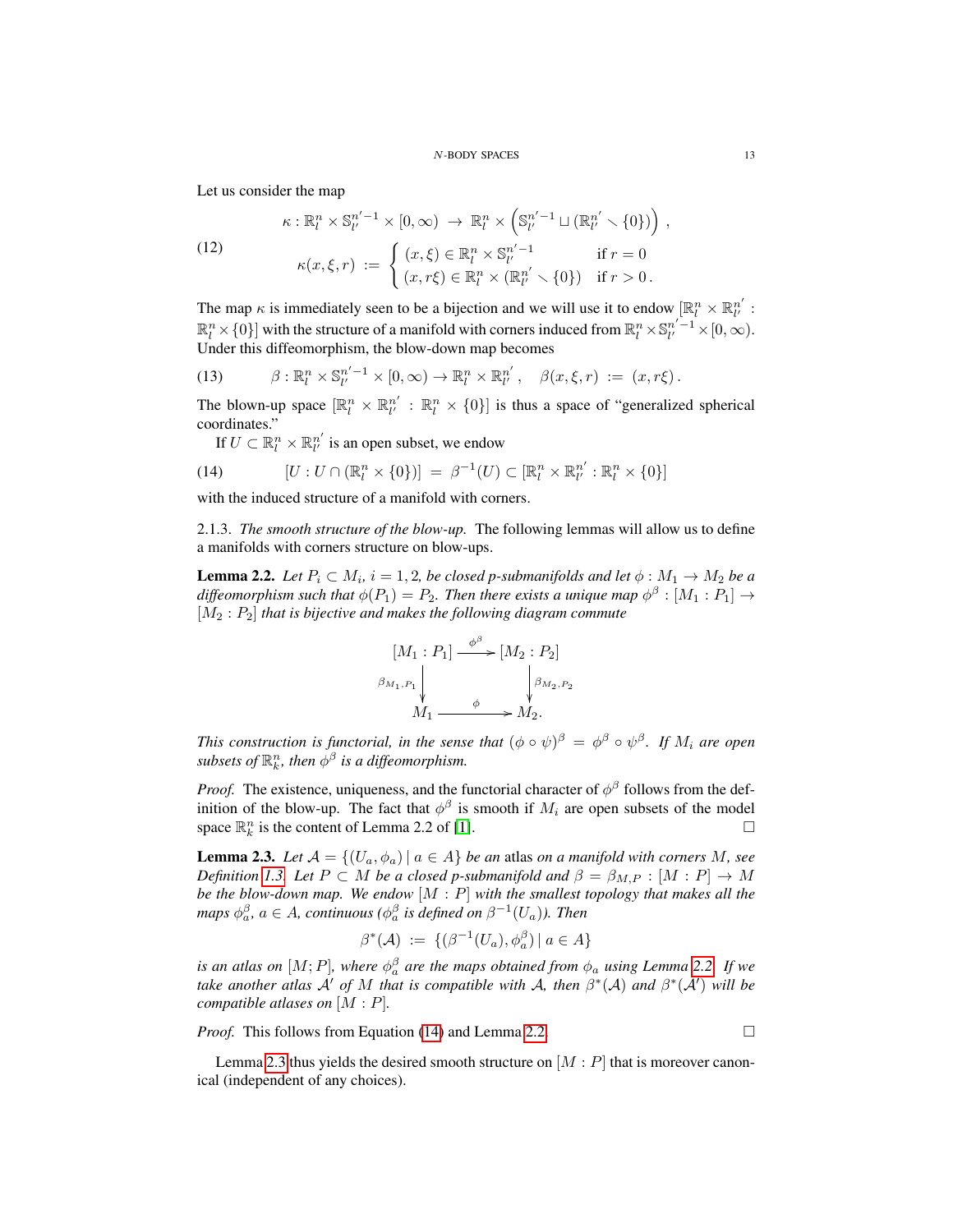**Definition 2.4.** *Let* M *be a manifold with corners and*  $P \subset M$  *be a closed p-submanifold.* We endow  $[M : P]$  with the smooth structure defined by the atlas  $\beta^*(A)$  *obtained from Lemma [2.3,](#page-12-2) for any atlas* A *on* M*.*

The smooth structure on  $[M : P]$  is natural in the following strong sense.

<span id="page-13-1"></span>**Proposition 2.5.** With the notation of Lemma [2.2,](#page-12-0) we have that the map  $\phi^{\beta}$  is a diffeomor*phism (in general, not just in the case of open subsets of Euclidean spaces).*

*Proof.* If A is an atlas on  $M_2$ , then the pull-back of  $\beta^*(A)$  to  $[M_1 : P_1]$  is an atlas.  $\square$ 

The functoriality property of Lemma [2.2](#page-12-0) then gives the following.

<span id="page-13-3"></span>Corollary 2.6. *Let* G *be a discrete group acting smoothly on the manifold with corners* M *and let*  $P ⊂ M$  *be a closed p-submanifold such that*  $g(P) = P$  *for all*  $g ∈ G$ *. Then*  $G$  *acts smoothly on* [M : P]*.*

*Proof.* The action of every  $q \in G$  on M defines a smooth action on  $[M : P]$  by Proposition [2.5.](#page-13-1) It is a group action by the last part of Lemma [2.2](#page-12-0) (the functoriality of the assignement  $\phi \rightarrow \phi^\beta$ . In the second contract of the second contract of the second contract of the second contract of the second co<br>In the second contract of the second contract of the second contract of the second contract of the second contr

The blow-up  $[M : P]$  of a manifold with corners is thus again a manifold with corners.

<span id="page-13-0"></span>2.2. Exploiting the local structure of the blow-up. The local character of the definition of the smooth structure of the blow-up  $[M : P]$  of the manifold with corners M along a p-submanifold P means that most of the proofs involving blow-ups can be conveniently treated by first treating the model case  $P := \mathbb{R}^n_k = \mathbb{R}^n_k \times \{0\} \subset \mathbb{R}^n_k \times \mathbb{R}^{n'}_{k'} = M$ . To simplify notation, we shall often omit factors of the form  $\{0\}$  when there is no danger of confusion. This is the case with the following results.

2.2.1. *The blow-down map is proper.* We shall need to prove that certain maps are closed. This will be conveniently done by proving that they are proper, since a proper map between manifolds with corners is closed. In particular, we will show that the blow-down map is proper.

Let  $f : X \to Y$  be a continuous map between two Hausdorff spaces. Recall that f is called *proper* if  $f^{-1}(K)$  is compact for every compact subset  $K \subset Y$ . For instance, the map  $\beta$  of Equation [\(13\)](#page-12-3) is immediately seen to be proper.

<span id="page-13-4"></span>Corollary 2.7. *Let* P *be a closed p-submanifold of a manifold with corners* M*. The blowdown map*  $\beta_{M,P} : [M : P] \to M$  *is proper.* 

*Proof.* Using Lemma [A.3](#page-32-1) from the Appendix, we see that we can treat the problem in local coordinates. Then, in local coordinates, the blow-down map is given by Equation [\(13\)](#page-12-3), which is a proper map, as we have already pointed out.  $\Box$ 

2.2.2. *Blow-ups and products.* We have a simple, convenient behavior of the blow-up with respect to products.

<span id="page-13-2"></span>Lemma 2.8. *Let* M *and* M<sup>1</sup> *be two manifolds with corners and* P *be a closed p-submanifold of* M. Then  $P \times M_1$  *is a closed p-submanifold of*  $M \times M_1$  *and the following diagram with smooth maps commutes:*

(15) 
$$
\begin{aligned}\n[M \times M_1 : P \times M_1] &\xrightarrow{\simeq} [M : P] \times M_1 \\
\beta_{M \times M_1, P \times M_1} \downarrow &\qquad \qquad \downarrow \beta_{M, P} \times \text{id} \\
M \times M_1 &\xrightarrow{\text{id}} M \times M_1.\n\end{aligned}
$$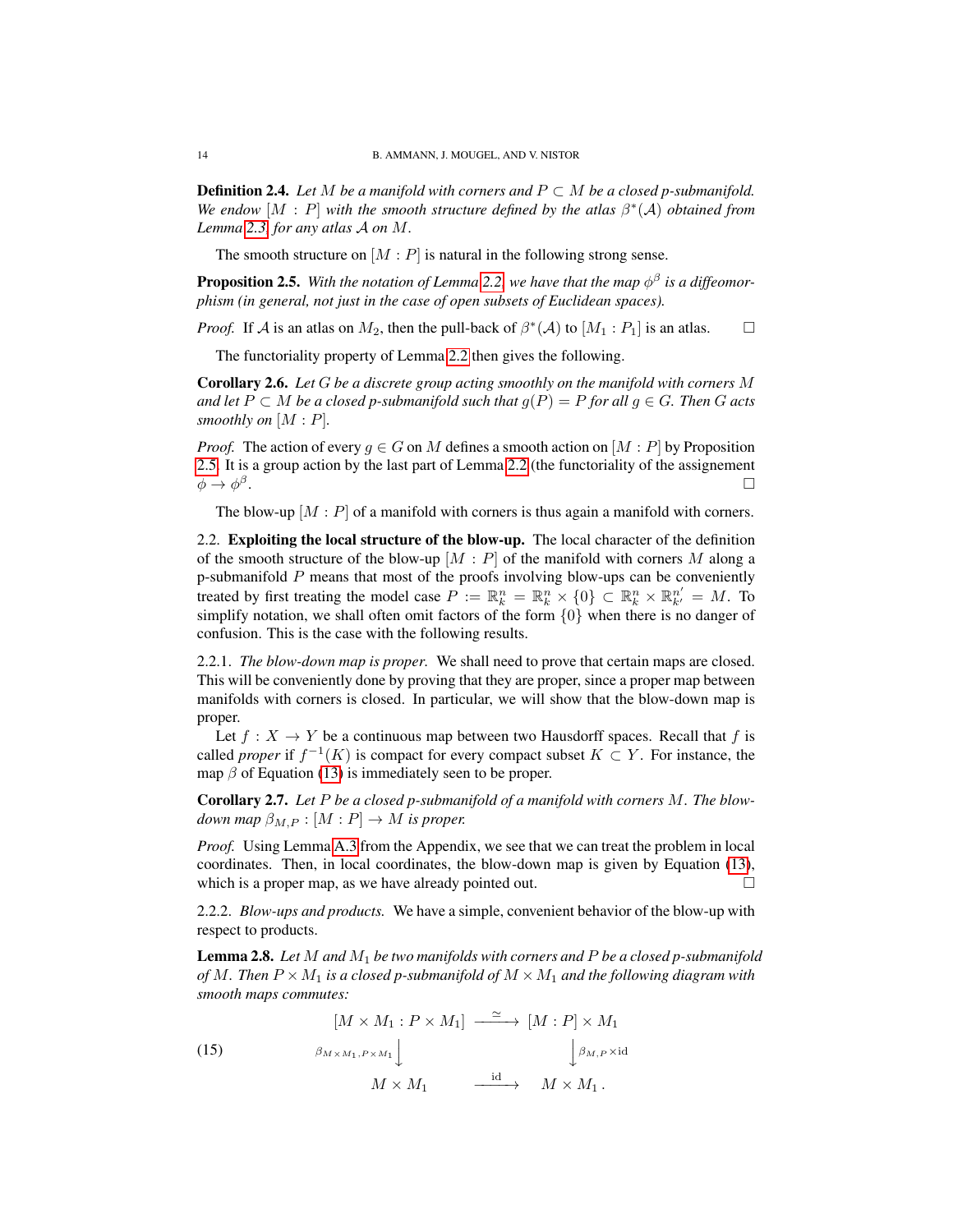*Proof.* Since the result is a local one and P is a p-submanifold of  $M$ , it is enough to treat the case

$$
M := \mathbb{R}_{k_m}^m \times \mathbb{R}_{k_p}^p
$$
  
\n
$$
P := \{0_{\mathbb{R}^m}\} \times \mathbb{R}_{k_p}^p \subset M
$$
  
\n
$$
M_1 := \mathbb{R}_{k_l}^l.
$$

In this local treatment, we will write ≅ to stress that a given diffeomorphism is given by a permutation of coordinates, more precisely in this proof, by the canonical permutation of coordinates diffeomorphism of Equation [\(8\)](#page-3-5).

With this choice, we see that  $P \times M_1$  is p-submanifold of  $M \times M_1$ . We have natural diffeomorphisms with the first one being obtained from the definition of the blow-up, Definition [2.1,](#page-11-2) and the last being induced by suitable permutations of coordinates)

$$
[M \times M_1 : P \times M_1] = [\mathbb{R}_{k_m}^m \times \mathbb{R}_{k_p}^p \times \mathbb{R}_{k_l}^l : \{0_{\mathbb{R}^m}\} \times \mathbb{R}_{k_p}^p \times \mathbb{R}_{k_l}^l]
$$
  
\n
$$
= \mathbb{S}_{k_m}^{m-1} \times \mathbb{R}_{k_p}^p \times \mathbb{R}_{k_l}^l \sqcup \left( (\mathbb{R}_{k_m}^m \times \mathbb{R}_{k_p}^p \times \mathbb{R}_{k_l}^l) \setminus (\{0_{\mathbb{R}^m}\} \times \mathbb{R}_{k_p}^p \times \mathbb{R}_{k_l}^l) \right)
$$
  
\n
$$
\simeq \mathbb{S}_{k_m}^{m-1} \times [0, \infty) \times \mathbb{R}_{k_p}^p \times \mathbb{R}_{k_l}^l \cong \mathbb{S}_{k_m}^{m-1} \times \mathbb{R}_{k_p+k_l+1}^{p+l+1}
$$

and

$$
[M:P] = [\mathbb{R}_{k_m}^m \times \mathbb{R}_{k_p}^p : \{0_{\mathbb{R}^m}\} \times \mathbb{R}_{k_p}^p]
$$
  

$$
= \mathbb{S}_{k_m}^{m-1} \times \mathbb{R}_{k_p}^p \sqcup \left( (\mathbb{R}_{k_m}^m \times \mathbb{R}_{k_p}^p) \smallsetminus (\{0_{\mathbb{R}^m}\} \times \mathbb{R}_{k_p}^p) \right)
$$
  

$$
\simeq \mathbb{S}_{k_m}^{m-1} \times [0, \infty) \times \mathbb{R}_{k_p}^p \cong \mathbb{S}_{k_m}^{m-1} \times \mathbb{R}_{k_p+1}^{p+1} .
$$

The desired diffeomorphism  $[M \times M_1 : P \times M_1] \stackrel{\simeq}{\longrightarrow} [M : P] \times M_1$  is then induced by the above diffeomorphisms and the canonical permutation of coordinates diffeomorphism  $\mathbb{S}_{k_m}^{m-1} \times \mathbb{R}_{k_p+1}^l \times \mathbb{R}_{k_l}^l \stackrel{\cong}{\longrightarrow} \mathbb{S}_{k_m}^{m-1} \times \mathbb{R}_{k_p+k_l+1}^{p+l+1}$  of Equation [\(8\)](#page-3-5).

# <span id="page-14-0"></span>2.3. Cleanly intersecting families and liftings.

2.3.1. *Clean intersections.* We continue to exploit the local structure of the blow-up. Recall the following standard definition.

<span id="page-14-1"></span>**Definition 2.9.** Let M be a manifold with corners and  $X_1, X_2, \ldots, X_k \subset M$  be p*submanifolds. We shall say that*  $X_1, X_2, \ldots, X_k$  have a clean intersection *or that they* intersect cleanly *if*

<span id="page-14-2"></span>*(i)*  $Y := X_1 ∩ X_2 ∩ ∴ ∩ X_k$  *is a p-submanifold of*  $M$  *(possibly empty), (ii) for all*  $x \in Y$ *,*  $T_xY = T_xX_1 \cap T_xX_2 \cap \ldots \cap T_xX_k$ *.* 

We consider the conditions (i) and (ii) of the Definition [2.9](#page-14-1) to be automatically satisfied if  $Y := X_1 \cap X_2 \cap \ldots \cap X_k = \emptyset$ . Similar conditions appear in Definition 2.7, [\[1\]](#page-33-6). They were used to define a *weakly transversal family* of connected submanifolds with corners. We shall need also the notion of a "cleanly intersecting family" (Definition [4.4\)](#page-20-0), which roughly states that every subfamily intersects cleanly.

Lemma 2.10. *Let* P *and* Q *be closed p-submanifolds of* M *intersecting cleanly. Then*  $P \cap Q$  *is a p-submanifold of Q.* 

*Proof.* According Definition [2.9](#page-14-1) [\(i\)](#page-14-2)  $P \cap Q$  is a p-submanifold of M. Then Lemma [1.16](#page-8-1) [\(ii\)](#page-8-2) states that  $P \cap Q$  is also a p-submanifold of  $Q$ .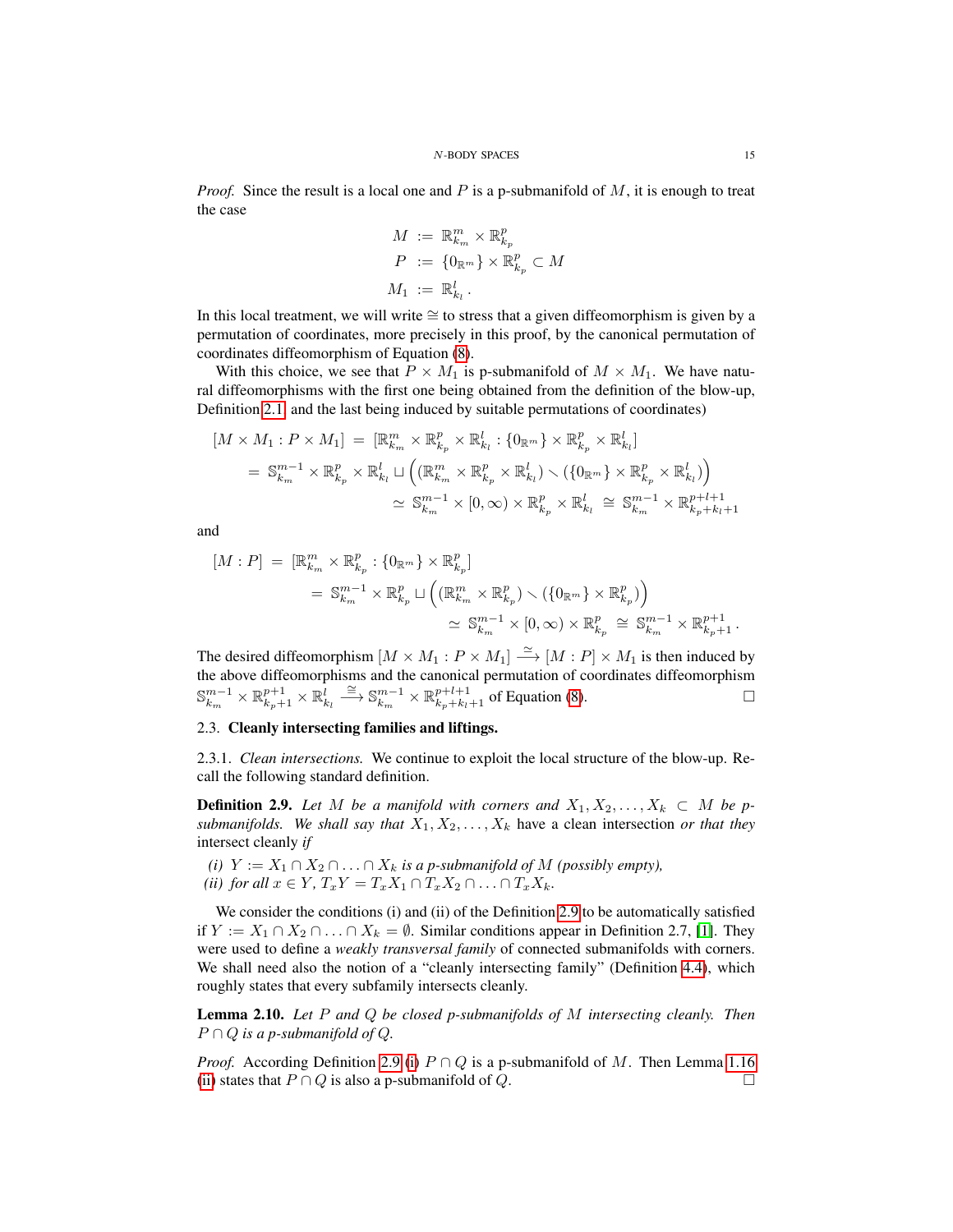2.3.2. *Liftings of p-submanifolds to blowups.* We now consider the lifting of suitable psubmanifolds in M to  $[M : P]$  as in [\[11,](#page-34-4) [15\]](#page-34-3).

The local model for such lifts is given by the following lemma. (See Lemma [2.2](#page-12-0) for the definition of  $j^{\beta}$ .)

**Lemma 2.11.** If  $l'' \ge l'$  and  $n'' - l'' \ge n' - l'$ , so that the canonical (first components)  $inclusion$   $j$  :  $\mathbb{R}^n_l \times \mathbb{R}^{n'}_{l'} \to \mathbb{R}^n_l \times \mathbb{R}^{n''}_{l''}$  is defined, then there is a map  $j^{\beta}$  such that the *diagram*

<span id="page-15-0"></span>(16) 
$$
\begin{aligned}\n[\mathbb{R}_l^n \times \mathbb{R}_{l'}^{n'} : \mathbb{R}_l^n \times \{0\}] &\xrightarrow{j^\beta} [\mathbb{R}_l^n \times \mathbb{R}_{l''}^{n'} : \mathbb{R}_l^n \times \{0\}] \\
&\xrightarrow{\beta_{\mathbb{R}_l^n \times \mathbb{R}_{l'}^n', \mathbb{R}_l^n \times \{0\}}} \downarrow{\beta_{\mathbb{R}_l^n \times \mathbb{R}_{l''}^n', \mathbb{R}_l^n \times \{0\}}} \\
\mathbb{R}_l^n \times \mathbb{R}_{l'}^{n'} &\xrightarrow{j} &\mathbb{R}_l^n \times \mathbb{R}_{l''}^{n'}.\n\end{aligned}
$$

*commutes.*

In fact the diagram [\(16\)](#page-15-0) is obtained from

(17) 
$$
\begin{array}{ccc}\n[\mathbb{R}^{n'}_l : \{0\}] & \xrightarrow{j_0^{\beta}} & [\mathbb{R}^{n''}_{l''} : \{0\}] \\
& \beta_{\mathbb{R}^{n'}_{l'}, \{0\}} \downarrow & & \beta_{\mathbb{R}^{n''}_{l''}, \{0\}} \\
& & \mathbb{R}^{n'}_{l'} & \xrightarrow{j_0} & \mathbb{R}^{n''}_{l''}.\n\end{array}
$$

by taking for each space the product with  $\mathbb{R}^n_l$  and extending the maps as a product with the identity map id :  $\mathbb{R}^n_l \to \mathbb{R}^n_l$ , using the linear version of Lemma [2.8.](#page-13-2)

The lift  $j_0^{\beta}$  is given by

(18) 
$$
[\mathbb{R}^{n'}_l : \{0\}] \simeq \mathbb{S}^{n'-1}_{l'} \times [0, \infty) \xrightarrow{i \times \mathrm{id}} \mathbb{S}^{n''-1}_{l''} \times [0, \infty) \simeq [\mathbb{R}^{n''}_{l''} : \{0\}],
$$

where  $i: \mathbb{S}_{l'}^{n'-1} \to \mathbb{S}_{l''}^{n''-1}$  is the restriction of  $j_0$ . In particular,  $j_0^{\beta}$  and thus  $j^{\beta}$  are smooth.

<span id="page-15-1"></span>Definition 2.12. *Let* P *be a p-submanifold of* M *and* Q *be a closed subset of* M*. The*  $\text{lifting } \beta^*_{M,P}(Q) \text{ of } Q \text{ in } [M:P] \text{ is defined by}$ 

$$
\beta^*_{M,P}(Q) := \overline{\beta^{-1}_{M,P}(Q \setminus P)} \quad \text{(the closure is in } [M:P]).
$$

A more general version of the lifting  $\beta^*$  was defined in [\[15,](#page-34-3) Chap 5, Section 7] (for  $Q \subset P$ , in which case, with the notation of Definition [2.12,](#page-15-1)  $\beta^*(Q) := \beta^{-1}(Q)$ , but that version will not be needed in this paper.

We have the following result on the blow-up of p-submanifolds, due, in part, to Melrose [\[15,](#page-34-3) Chapter 5, Section 7]. A proof in a slightly less general setting can be found also in Proposition 2.4 of [\[1\]](#page-33-6). For a p-submanifold  $P \subset M$ , recall the definition of  $\mathcal{S}(N_{+}^{M}P)$ , the *inward pointing normal bundle of* P *in* M from Definition [1.18.](#page-9-1)

<span id="page-15-2"></span>Proposition 2.13. *Let* P *and* Q *be closed p-submanifolds of* M *intersecting cleanly. Then the inclusion*  $j: Q \to M$  *lifts to a natural inclusion* 

$$
j^{\beta} : [Q : P \cap Q] := (Q \setminus (P \cap Q)) \sqcup \mathbb{S}(N^Q_+(P \cap Q)) \to (M \setminus P) \sqcup \mathbb{S}(N^M_+P) =: [M : P].
$$

*The map* j β *is smooth for the natural p-submanifold structures. In particular, the inclusion*  $Q \setminus P \subset [Q : P \cap Q]$  *extends to a natural diffeomorphism* 

$$
\beta^*_{M,Q}(Q) := \overline{\beta^{-1}_{M,Q}(Q \setminus P)} \xrightarrow{\simeq} [Q : P \cap Q].
$$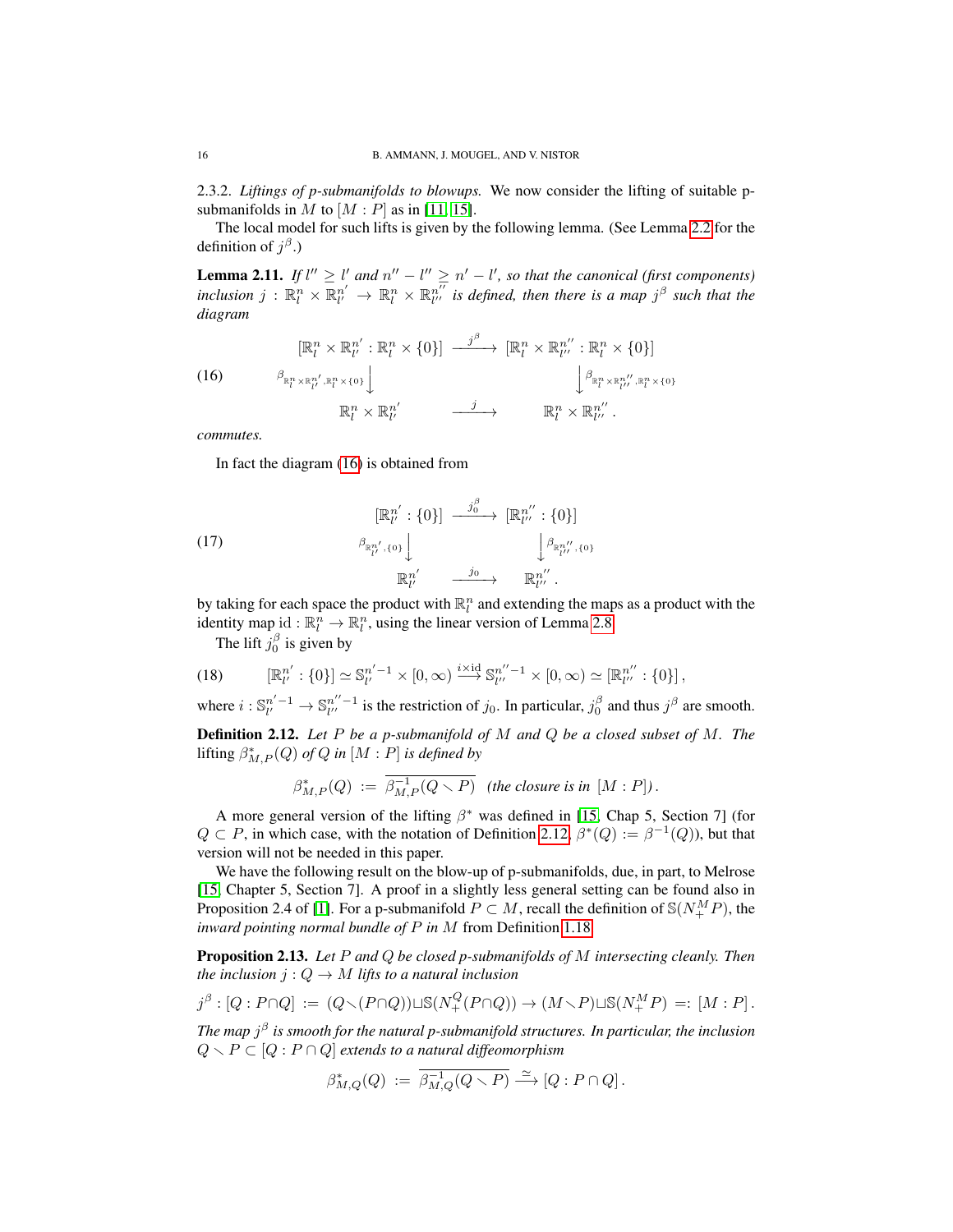*Proof.* The inclusion of Q into M restricts to a map  $Q \setminus (P \cap Q) \to M \setminus P$ . It also induces an inclusion  $TQ \rightarrow TM$ , extending the inclusion  $T(P \cap Q) \rightarrow TP$ . Since  $T(P \cap Q) = TP \cap TQ$ , we can pass to quotients to obtain an injective map

$$
N^{Q}(P \cap Q) := TQ|_{P \cap Q}/T(P \cap Q) = TQ|_{P \cap Q}/(TP \cap TQ) \rightarrow TM|_{P}/TP =: N^{M}P
$$
  
The injectivity of this map yields an inclusion  $\mathcal{S}(N^{Q}_{+}P) \rightarrow \mathcal{S}(N^{M}_{+}P)$ , which fits smoothly  
with a map  $Q \setminus (Q \cap P) \rightarrow M \setminus P$ , using the fact that P and Q intersect smoothly and  
the local description of the blow-up with half-spaces in [1]. The result then follows from  
the definition of the blow-up, Definition 2.1.

#### 3. THE GRAPH BLOW-UP

<span id="page-16-0"></span>We introduce also the blow-up with respect to more than one submanifold, called *graph blow-up*.

<span id="page-16-1"></span>3.1. Definition of the graph blow-up. Let M be a manifold with corners and  $\mathcal F$  be a locally finite set of p-submanifolds of M. Then  $\bigcup \mathcal{F} := \bigcup_{Y \in \mathcal{F}} Y$  is nowhere dense in M and  $M \setminus \bigcup \mathcal{F}$  is a dense, open subset of  $[M : Y]$ , for each  $Y \in \mathcal{F}$ . Motivated by the results of [\[7,](#page-33-4) [18\]](#page-34-2), we now introduce the following definition.

<span id="page-16-2"></span>Definition 3.1. *Let* F *be a locally finite set of closed p-submanifolds of the manifold with corners* M. Then the graph blow-up  $\{M : \mathcal{F}\}\$  of M along  $\mathcal{F}$  is defined by

$$
\{M:\mathcal{F}\} \ := \ \overline{\{(x,x,\ldots,x)\,|\,x\in M\smallsetminus\bigcup\mathcal{F}\}} \ \subset \ \prod_{Y\in\mathcal{F}}[M:Y]\,.
$$

Let  $\delta : M \setminus \bigcup \mathcal{F} \to \prod_{Y \in \mathcal{F}}[M : Y]$  be the diagonal map of inclusions,  $\delta(x) =$  $(x, x, \ldots, x)$ . Thus the graph blow-up  $\{M : \mathcal{F}\}\$ is the closure of the image through  $\delta$ of the complement  $M \setminus \bigcup \mathcal{F}$  in the product  $\prod_{Y \in \mathcal{F}} [M : Y]$  of all the blown-up spaces  $[M:Y], Y \in \mathcal{F}$ :

$$
\{M : \mathcal{F}\} := \overline{\delta(M \setminus \bigcup \mathcal{F})} \subset \prod_{Y \in \mathcal{F}} [M : Y],
$$
  

$$
M \setminus \bigcup \mathcal{F} \ni x \to \delta(x) := (x, x, \dots, x) \in \prod_{Y \in \mathcal{F}} [M : Y].
$$

Note that we have used here that  $M \setminus \bigcup \mathcal{F} \subset M \setminus Y \subset [M : Y]$  for all  $Y \in \mathcal{F}$ . The graph blow-up will be compared in the next section to the iterated blow-up.

<span id="page-16-3"></span>Definition 3.2. *If* G *is a Lie group acting smoothly on* M *and* F *is a locally finite set of closed p-submanifolds of* M *such that, for every*  $Y \in \mathcal{F}$  *and*  $g \in G$ *, we have*  $g(Y) \in \mathcal{F}$ *, then we shall say that*  $F$  is a  $G$ -family of p-submanifolds of  $M$ .

Corollary [2.6](#page-13-3) yields right away the following corollary

Corollary 3.3. *Let* G *be a discrete group and* F *be a* G*-family of p-submanifolds of* M *(see Definition [3.2\)](#page-16-3). Then G acts continuously on*  $\{M : \mathcal{F}\}.$ 

*Proof.* We have that each  $g \in G$  acts on  $M \setminus \bigcup \mathcal{F}$  and on  $\prod_{Y \in \mathcal{F}}[M : Y]$ , with the action sending  $[M : Y]$  to  $[M : g(Y)]$ , by Corollary [2.6,](#page-13-3) which also shows that this action is a smooth action of G on  $\prod_{Y \in \mathcal{F}} [M : Y]$ . The result follows since  $\delta$  commutes with the action of  $G$ .

Later on, we will show that  $\{M : \mathcal{F}\}\$ is a weak submanifold of a suitable manifold with corners, and thus that  $\{M : \mathcal{F}\}\$ inherits the structure of a manifold with corners. Then the proof above yields that G acts smoothly  $\{M : \mathcal{F}\}.$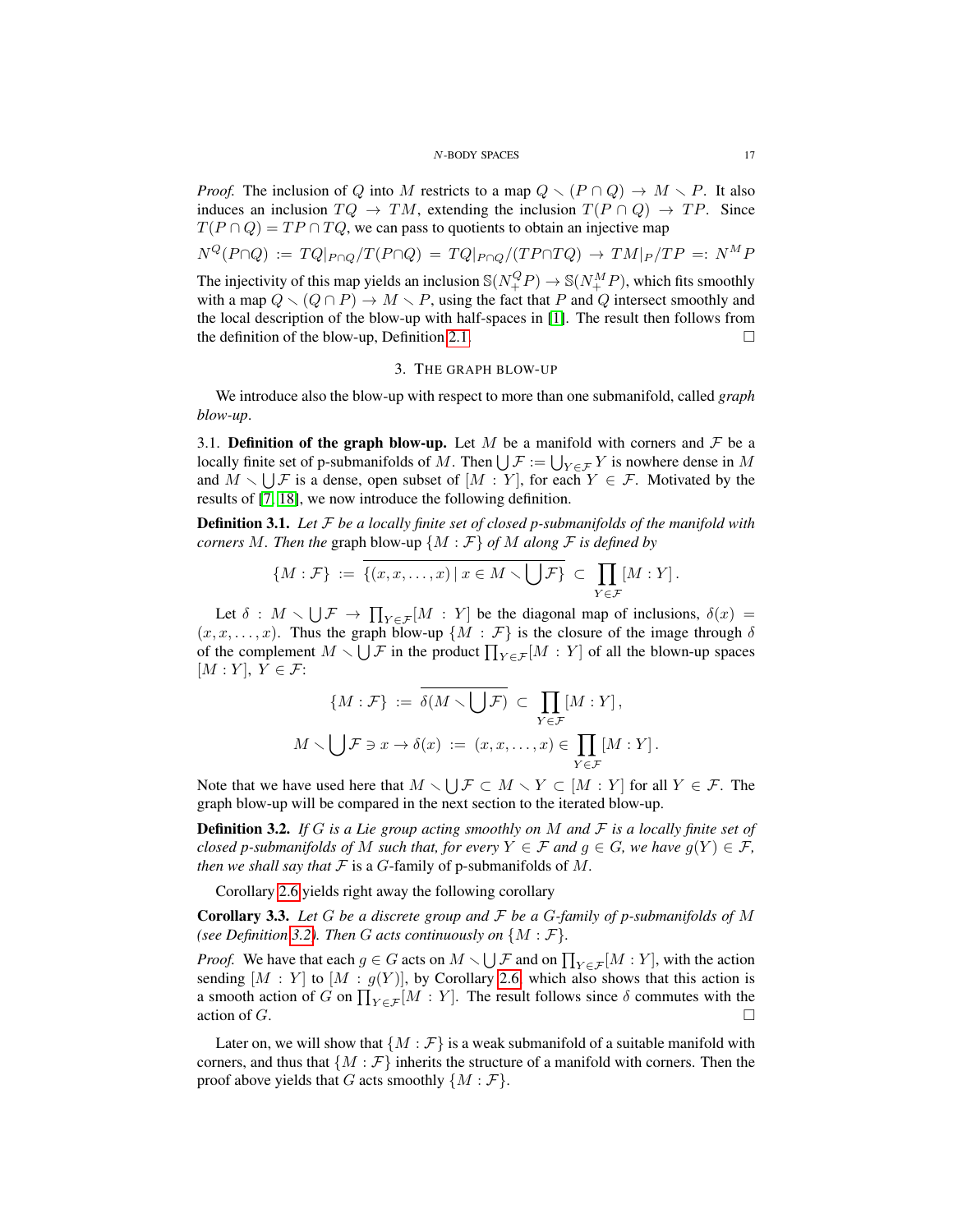<span id="page-17-0"></span>3.2. Disjoint submanifolds. We are allowing our p-submanifolds to have components of different dimensions. Blowing-up with respect to such a manifold amounts, as we will see, to blowing up successively with respect to each component.

We need first to discuss the gluing of open subsests. Let us assume that we have two manifolds with corners  $M_1$  and  $M_2$  and that  $U_i \subset M_i$  are open subsets  $(i = 1, 2)$ . Let us also assume that we are given a diffeomorphism  $\phi: U_1 \to U_2$ . Then we define

(19) 
$$
M_1 \cup_{\phi} M_2 := (M_1 \cup M_2) / \{x \equiv \phi(x) \mid x \in U_1\},
$$

$$
M_1 \cup_{\text{id}} M_2 =: M_1 \cup_{U_1} M_2, \text{ if } U_1 = U_2 \text{ and } \phi \text{ is the identity map id }.
$$

If  $\phi$  is the identity, we shall call  $M_1 \cup_{U_1} M_2$  the *union of*  $M_1$  *and*  $M_2$  *along*  $U_1 = U_2$ *.* Under favorable circumstances (but not always),  $M_1 \cup_{\phi} M_2$  is also a manifold with corners.

We have the following simple lemma.

<span id="page-17-1"></span>**Lemma 3.4.** Let M be a manifold with corners (and hence Hausdorff) and  $M_i \subset M$ ,  $i = 1, 2$ *, be open subsets with*  $U := M_1 \cap M_2$  *and*  $M_1 \cup M_2 = M$ *. Then there exists a unique structure of a manifold with corners on*  $M_1 \cup_U M_2$  *that induces the given smooth structures on*  $M_i$ *, and hence we have a canonical diffeomorphism*  $M_1 \cup_U M_2 \simeq M$ .

*Proof.* Let  $A_i$  be an atlas for  $M_i$ . Then their union  $A := A_1 \cup A_2$  is an atlas for M. It is also an atlas for any manifold with corners structure on  $M_1 \cup_{U} M_2$  that induces the given one on each  $M_i$ . Hence the desired manifold with corners structure on  $M_1 \cup_{U} M_2$  is given by the union  $A := A_1 \cup A_2$ .

This allows us to "commute" the procedures of taking blow-ups with respect to disjoint manifolds.

<span id="page-17-2"></span>**Lemma 3.5.** Let us assume that P and Q are closed p-submanifolds of M such that  $P \cap$  $Q = \emptyset$ . Let  $\beta_{M,Q} : [M:Q] \to M$  be the blow-down map. Then  $\beta^*(P) := \beta_{M,Q}^{-1}(P) = P$ and the iterated blow-up  $\big[ [M:Q] : P \big]$  is defined and diffeomorphic to  $([M:Q] \setminus P)$ P)  $\Box_{M \smallsetminus (P \cup Q)}$  ([M : P]  $\smallsetminus Q$ )*, the union of* [M : Q]  $\smallsetminus P$  *and* [M : P]  $\smallsetminus Q$  *along*  $M \setminus (P \cup Q)$ , a common open subset. In particular,

$$
[[M:P]:Q] = [[M:Q]:P] = [M:P\cup Q],
$$

*with the same smooth structure.*

*Proof.* Since  $Q \subset M \setminus P$  and  $\beta_{M,P}$  is the identity on  $M \setminus P$ , we obtain

$$
\beta^*_{M,P}(Q) \; := \; \overline{\beta^{-1}_{M,P}(Q \smallsetminus P)} \; = \; \overline{\beta^{-1}_{M,P}(Q)} \; = \; \overline{Q} \; = \; Q \, ,
$$

which is a p-submanifold of  $M \setminus P$  and hence also of  $[M : P]$ , since the property of being a p-submanifold is a local one. It also follows that  $\mathbb{S}(N_{+}^{M}Q) = \mathbb{S}(N_{+}^{[M:P]}Q)$ , since  $\mathbb{S}(N_{+}^{M}Q)$  is also defined locally. We thus obtain

$$
[[M:P]:Q] := ([M:P] \setminus Q) \sqcup \mathbb{S}(N_+^{[M:P]}Q) \\
= (M \setminus (P \cup Q)) \sqcup \mathbb{S}(N_+^M P) \sqcup \mathbb{S}(N_+^M Q),
$$

which is symmetric in Q and P, and hence  $[[M : P] : Q] = [[M : Q] : P]$  as sets. The last part follows from Lemma [3.4](#page-17-1) applied to the open subsets

$$
\beta_{[M:P],Q}^{-1}([M:P] \setminus Q) = [M:P] \setminus Q \text{ and}
$$

$$
\beta_{[M:Q],P}^{-1}([M:Q] \setminus P) = [M:Q] \setminus P
$$
of 
$$
[[M:P]:Q] = [[M:Q]:P].
$$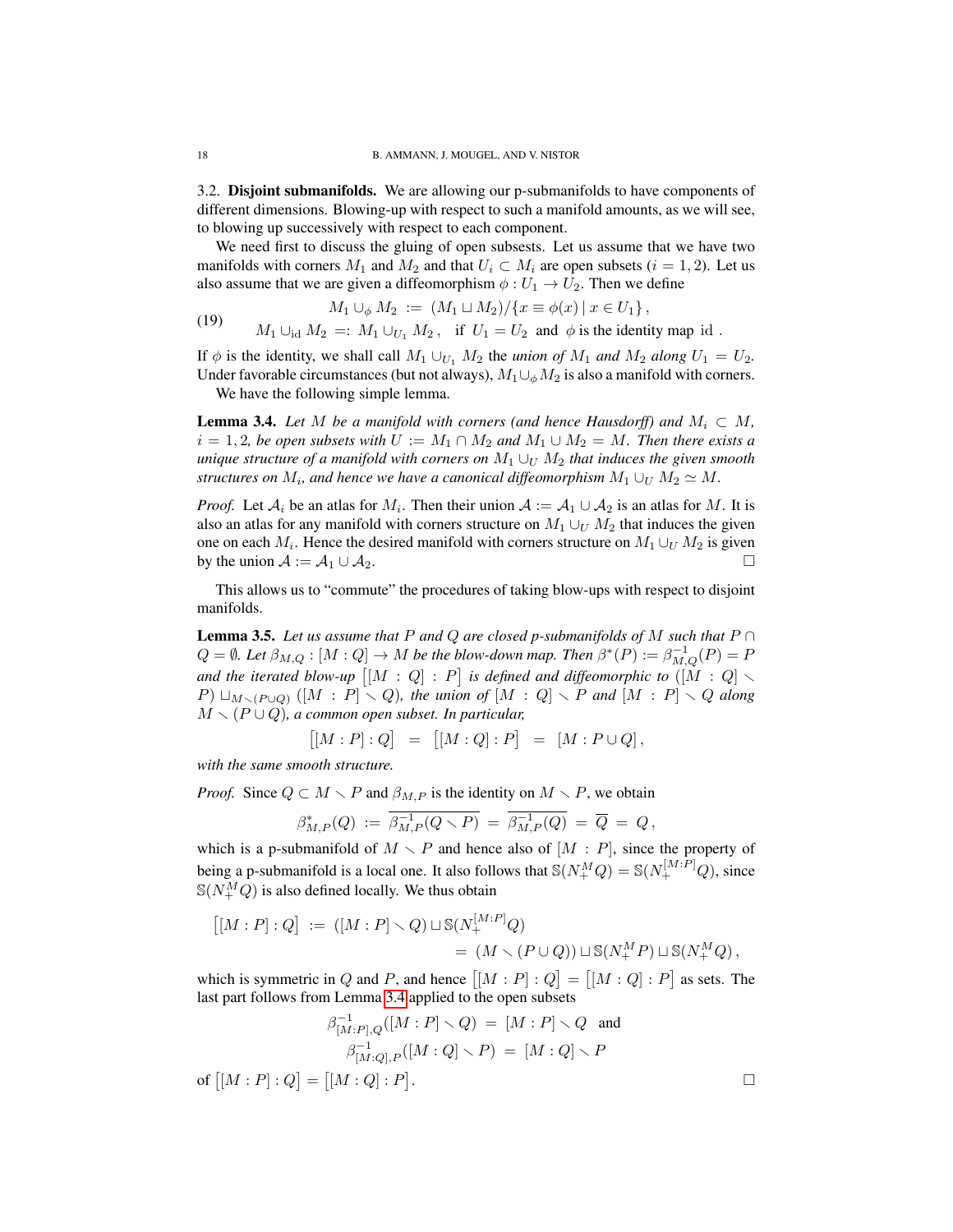**Definition 3.6.** Suppose  $f_i: X \to Y_i$ ,  $i = 1, ..., N$ , are continuous maps. We say  $(f_1,\ldots,f_N):X\to \prod_{i=1}^N Y_i, x\mapsto (f_1(x),\ldots,f_N(x))$  is proper in each component if *each* f<sup>i</sup> *is proper.*

We shall need the following lemma.

<span id="page-18-2"></span>Lemma 3.7. *Let us assume that* P *and* Q *are closed, non-trivial,* disjoint *p-submanifolds of* M*. Then there exists a unique, smooth, natural map*

$$
\zeta_{M,Q,P} : \big[ [M:Q] : P \big] \to [M:P]
$$

*that restricts to the identity on*  $M \setminus (P \cup Q)$ *. Moreover, the product map* 

$$
\mathcal{B}_{M,Q,P} := (\zeta_{M,Q,P}, \beta_{[M:Q],P}) : [[M:Q]:P] \to [M:P] \times [M:Q]
$$

*is proper in each component. Its image is a weak submanifold in the sense of Definition* [1.8](#page-5-1) and  $\mathcal{B}_{M,\Omega}$  *p* is a diffeomorphism onto its image.

*Proof.* Lemma [3.5](#page-17-2) states that  $[[M:Q]:P] = [M:P \cup Q] = [[M:P]:Q]$ . This gives  $\zeta_{M,Q,P} = \beta_{[M:P],Q}$ . In particular,  $\zeta_{M,Q,P}$  is proper, by Corollary [2.7.](#page-13-4) The map  $\beta_{[M:Q],P}$  is proper by Corollary [2.7.](#page-13-4) As P and Q are disjoint, at each point, at least one component of  $\mathcal{B}_{M,Q,P} = (\zeta_{M,Q,P}, \beta_{[M,Q],P})$  is a local diffeomorphism. Thus  $\mathcal{B}_{M,Q,P}$ is an immersion. As it is injective and proper, it is a homeomorphism onto its image. Proposition [B.1](#page-33-10) implies that the image is thus a weak submanifold and that  $\mathcal{B}_{M,Q,P}$  is a diffeomorphism onto its image.

By iterating the above lemma, we obtain the following consequence.

<span id="page-18-3"></span>**Corollary 3.8.** Let  $\mathcal{F} := \{P_1, P_2, \ldots, P_k\}$  be a family of closed, non-trivial, disjoint p*submanifolds of a manifold with corners* M*. Then we have canonical diffeomorphisms* inducing the identity on  $M_0 := M \setminus \bigcup_{j=1}^k P_j$  between the usual blow-ups and the graph *blow-up (Definitions [2.1](#page-11-2) and [3.1\)](#page-16-2):*

$$
[[...[[M:P_1]:P_2]:...:P_{k-1}]:P_k] \simeq [M:\bigcup_{j=1}^k P_j] \simeq \{M:\mathcal{F}\}.
$$

*Proof.* This follows by induction from Lemmas [3.5](#page-17-2) and [3.7](#page-18-2) since  $P_i$  identifies naturally with a p-submanifold of  $[[...[[M:P_1]:P_2]:...:P_{j-2}]:P_{j-1}].$ 

# 4. ITERATED BLOW-UPS

<span id="page-18-0"></span>The graph blow-up  $\{M : \mathcal{F}\}\$  introduced in the previous subsection has the advantage that it is defined in great generality and is obviously independent of the order on the family of p-submanifolds  $\mathcal{F}$ , up to an isomorphism. However, it is not clear what is the structure of the graph blow-up. To this end, in this section, we shall consider an iterated blow-up, which is defined under much more restrictiv conditions, but will be, by construction, a manifold with corners. The main result will be that the iterated blow-up and the graph blow-up are diffeomorphic.

<span id="page-18-1"></span>4.1. Definition of the iterated blow-up. Recall the definition of the lifting  $\beta^*(Q)$  =  $\beta_{M,P}^*(Q) := \overline{Q \setminus P} \subset [M : P]$  (closure in  $[M : P]$ ), Definition [2.12.](#page-15-1) We fix a manifold with corners M. We now introduce the *iterated version of the blow-up.*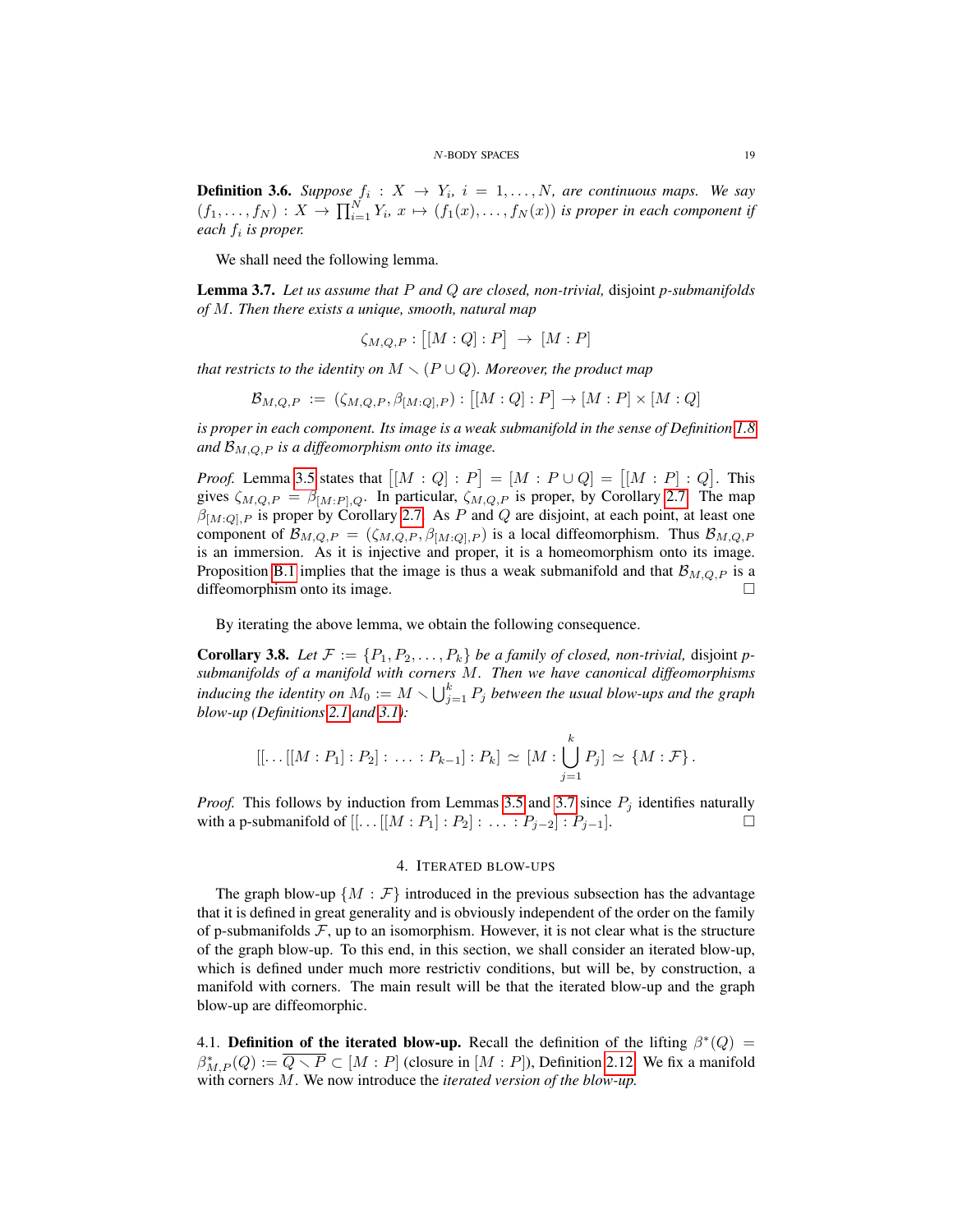**Definition 4.1.** Let  $(P_i)_{i=1}^k$ ,  $P_i \subset M$ , be a k-tuple of closed, non-trivial p-submanifolds *of* M and let  $\beta_1 := \beta_{M,P_1} : [M : P_1] \rightarrow M$ . (We do not assume any inclusion relations between the p-submanifolds  $P_i$ .) Whenever all the terms make sense, we define *by induction on*  $k$  *the iterated blow-up*  $[M:(P_i)_{i=1}^k]$  *of*  $M$  *with respect to*  $or$  *along*  $(P_i)_{i=1}^k$ *by*

$$
[M:(P_i)_{i=1}^k] := \begin{cases} [M:P_1] & \text{if } k=1, \\ \left[ [M:P_1] : (\beta_1^*(P_i))_{i=2}^k \right] & \text{if } k>1. \end{cases}
$$

Note that we did not rule out the case  $P_{i+1} = P_i$ , for some i. In this case we can remove  $P_{i+1}$  from the family  $(P_i)$  without changing  $[M:(P_i)]$ . In particular, we can assume that all the manifolds  $P_i$  are distinct, without losing generality.

We stress that we do not assume any inclusions among the manifolds  $P_i$ , but, on the other hand,  $[M : (P_i)_{i=1}^k]$  is not always defined (unlike the graph blow-up!), as we need additional conditions in order to guarantee that  $\beta_{j-1}^* \beta_{j-2}^* \cdots \beta_1^* (P_j)$  is a closed psubmanifold for all  $j$ . We shall also write

$$
[M:(P_i)_{i=1}^k] =: [M:P_1, P_2, \ldots, P_k],
$$

and hence, using the pull-back by the map  $\beta_1$ , we have

$$
[M:P_1,P_2,\ldots,P_k] := [[M:P_1] : \beta_1^*(P_2),\ldots,\beta_1^*(P_k)].
$$

We generalize this relation in the following remark.

<span id="page-19-2"></span>**Remark 4.2.** Let  $\gamma_1 := \beta_1^*$  and  $\gamma_j := \beta_j^* \circ \gamma_{j-1} = \beta_j^* \circ ... \circ \beta_1^*$ , where

$$
\beta_k := \beta_{[M,P_1,P_2,...,P_{k-1}],P_k}: [M:P_1,P_2,...,P_k] \to [M:P_1,P_2,...,P_{k-1}].
$$

We then have

$$
[M : P_1, P_2, \dots, P_j] = [[M : P_1] : \gamma_1(P_2), \dots, \gamma_1(P_j)]
$$
  
= 
$$
\left[ [[M : P_1] : \gamma_1(P_2)] : \gamma_2(P_3), \dots, \gamma_2(P_j) \right]
$$
  
= ...  
= 
$$
[[\dots[[M : P_1] : \gamma_1(P_2)] : \gamma_2(P_3)] \dots] : \gamma_{j-1}(P_j)].
$$

Note that  $[M : P_1, P_2, \ldots, P_j]$  is always defined if  $j = 1$ . Then the condition that the iterated blow-up  $[M : P_1, P_2, \ldots, P_j]$  be defined can then be formulated by induction as follows:

- (i) the iterated blow-up  $[M : P_1, \ldots, P_{j-1}]$  is defined, and
- (ii) the lift  $\gamma_{j-1}(P_j)$  is defined and is a closed p-submanifold of  $[M : P_1, \ldots, P_{j-1}].$

<span id="page-19-0"></span>4.2. Clean semilattices. We now investigate the iterated blow-up  $[M : (P_i)_{i=1}^k]$  of a manifold with corners M with respect to a (suitably) *ordered* family of non-trivial psubmanifolds of M.

<span id="page-19-1"></span>Definition 4.3. *Let* F *be a locally finite (unordered) set of p-submanifolds of* M*. We shall say that*  $\mathcal F$  *is a* cleanly intersecting family *if any*  $X_1, X_2, \ldots, X_j \in \mathcal F$  *have a clean intersection (Definition [2.9\)](#page-14-1).*

We consider the iterated blow-up mostly with respect to semilattices. Recall that a *meet semilattice* (or, simply, *semilattice* in what follows) is a partially ordered set  $\mathcal L$  such that, for every two  $x, y \in \mathcal{L}$ , there is a greatest common lower bound  $x \cap y \in \mathcal{L}$  of x and y. We shall consider only semi-lattices of subsets of a given set where the order is given by  $\subset$  and where  $x \cap y$  is the usual intersection of sets. We can now introduce the semi-lattices we are interested in. We let  $\mathcal{P}(M)$  denote the set of all subsets of M.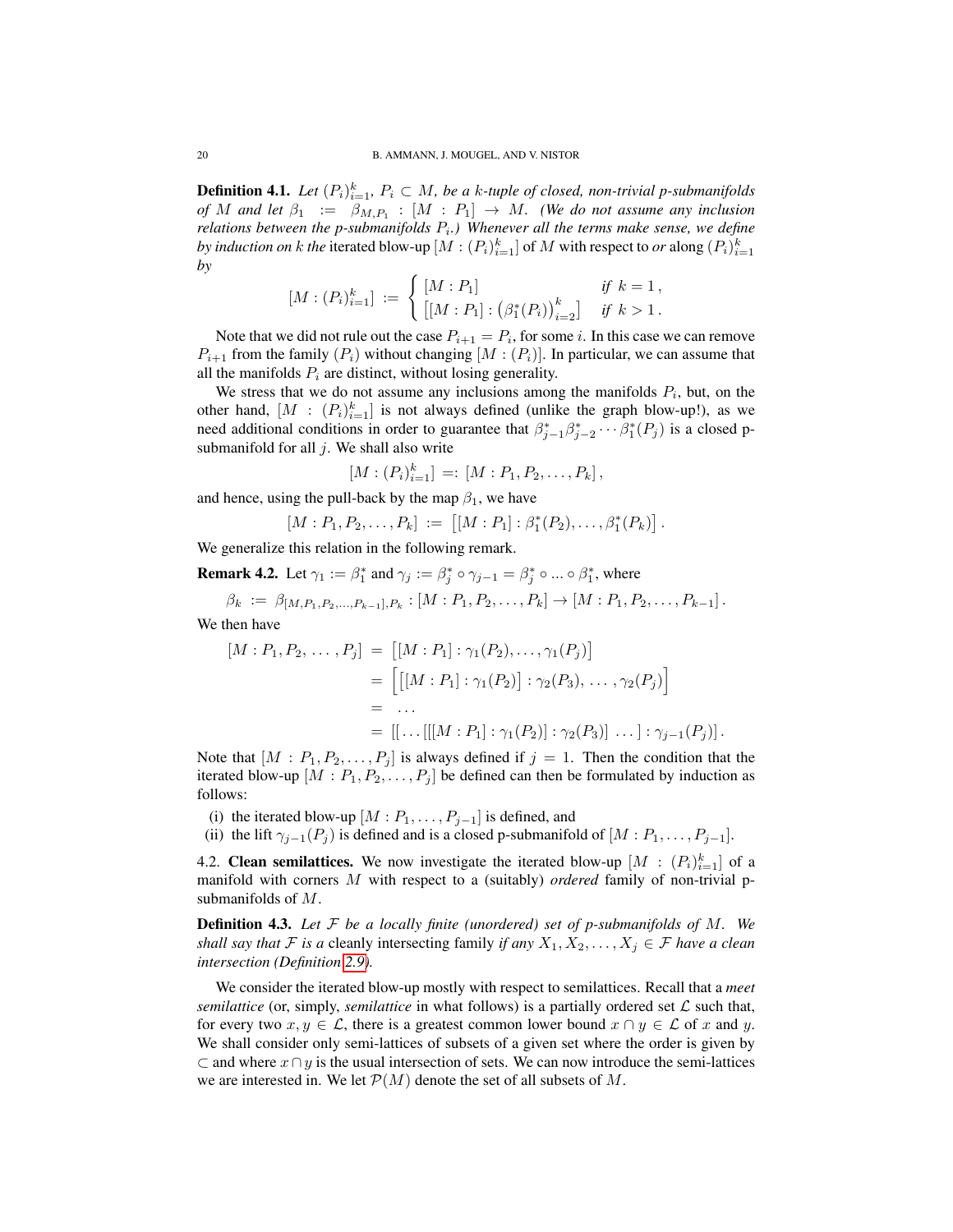<span id="page-20-0"></span>**Definition 4.4.** A semilattice  $S \subset \mathcal{P}(M)$  of closed p-submanifolds of M will be called clean *if* S *is a cleanly intersecting family of p-submanifolds of* M*.*

For the simplicity of the notation, we shall consider only semilattices  $S \subset \mathcal{P}(M)$  with  $\emptyset \in \mathcal{S}$ . This changes nothing in our results, but avoids us treating separately the cases  $\emptyset \in$ S and  $\emptyset \notin S$  in proofs. The concept of a clean semilattice introduced here is very closely related to that of a weakly transversal family considered in [\[1,](#page-33-6) Definition 2.7], except that in that paper, the authors considered only p-submanifolds that were *not* contained in the boundary.

Remark 4.5. Clean semilattices of closed p-submanifolds are useful for studying iterated blow-ups because, if  $P, Q$  are two p-submanifolds of a manifolds with corners M such that P and Q intersects cleanly, then the lifts of P and Q in  $[M : P \cap Q]$  are disjoint p-submanifolds of  $[M : P \cap Q]$ . See also [\[1,](#page-33-6) Theorem 2.8].

The following result was essentially proved in [\[1\]](#page-33-6). The Lemma 5.11.2 of [\[15\]](#page-34-3) treats also the lift of a family under the blow-up. The author proved that a the lift of a normal family remains a normal family if we do the blow-up by an element of the family.

<span id="page-20-1"></span>**Proposition 4.6.** *Let*  $S \ni \emptyset$  *be a clean semilattice (of p-submanifolds) of* M *and let* P *be a* minimal element of  $S \setminus \{\emptyset\}$ . Let  $Q' := [Q : P \cap Q]$ . Then

$$
\mathcal{S}' \ := \ \left\{ Q' = [Q : P \cap Q] \, \big| \, Q \in \mathcal{S} \right\}.
$$

*is a clean semilattice of*  $[M : P]$  *with*  $\emptyset = \emptyset' = P' \in \mathcal{S}'$ .

Let  $Q' := [Q : Q \cap P]$ , so that  $S' = \{Q' | Q \in S\}$ . Recall that the minimality of P and the semilattice property of S imply that, for any  $Q \in S$ , we have either  $P \subset Q$  or  $P \cap Q = \emptyset$ . In the first case, we have  $Q' := [Q : P \cap Q] = [Q : P]$  and in the second case we have  $Q' := [Q : P \cap Q] = Q$ . Thus

 $\mathcal{S}' \coloneqq \{[Q:P] | P \subset Q \in \mathcal{S}\} \cup \{Q | Q \in \mathcal{S}, Q \cap P = \emptyset\}.$ 

Let us also notice that  $P' := [P : P \cap P] = \emptyset = [\emptyset : \emptyset \cap P] = \emptyset'$ , whereas all the other manifolds  $Q'$  ( $Q \in S \setminus \{\emptyset, P\}$ ) are different to each other and nonempty. Therefore,  $|\mathcal{S}'| = |\mathcal{S}| - 1$  (i.e. S' has one element less than S).

*Proof.* This result was proved in slightly less generality in [\[1,](#page-33-6) Theorem 2.8] (assuming that the p-manifolds are *not* contained in the boundary). The proof extends right away to the  $\Box$  current setting.  $\Box$ 

Let S be clean semilattice (of p-submanifolds) of M and let us arrange  $S \setminus \{\emptyset\}$  in a sequence  $(P_i)_{i=1}^k = (P_1, P_2, \ldots, P_k)$ . Recall that  $(P_i)_{i=1}^k$  is an ordering of  $S \setminus \{\emptyset\}$ compatible with the inclusion if  $i \leq j$  whenever  $P_i \subset P_j$ , see Equation [\(2\)](#page-1-1). An ordering with these properties was called an *admissible ordering* in [\[1,](#page-33-6) Definition 2.9].

**Proposition 4.7.** Let S be clean semilattice (of closed p-submanifolds) and  $(P_i)_{i=1}^k =$  $(P_1, P_2, \ldots, P_k)$  *be an ordering of*  $S \setminus \{\emptyset\}$  *compatible with the inclusion*  $(P_i \subset P_j \Rightarrow$  $i \leq j$ ). Then  $[M : (P_i)_{i=1}^k]$  is defined.

*Proof.* We shall write  $[M : \mathcal{S}] := [M : (P_i)_{i=1}^k]$ . (This definition of  $[M : \mathcal{S}]$  is implicitly assuming that a compatible order was chosen on  $S$ . The notation is nevertheless justified since Theorem [4.12](#page-25-0) will show that the result is independent of the order.) To prove that  $[M : S] := [M : (P_i)_{i=1}^k]$  is defined, we shall proceed by induction on the number of elements of S. As  $\emptyset \in S$ , let us assume, for the initial verification step, that  $|S| = 2$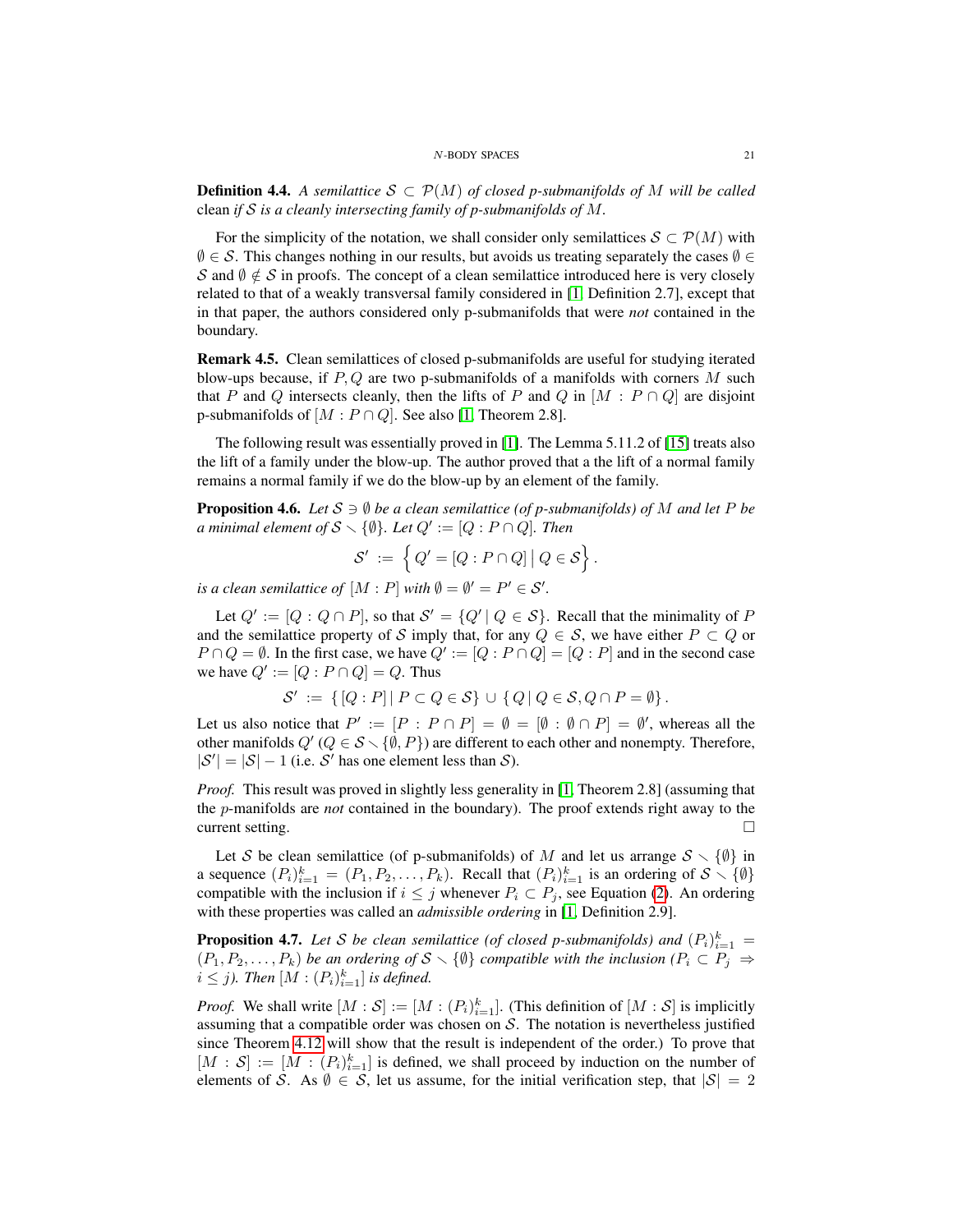and, more precisely, that  $S = \{\emptyset, P\}$ , for some non-trivial p-submanifold P of M. Then  $[M:(P_i)_{i=1}^1] := [M:P]$  is defined.

Let us assume that the result is true for semilattices  $S$  with j elements and prove it for lattices with  $j + 1$  elements. Then the semilattice S' obtained from S via Proposition [4.6](#page-20-1) is a clean semilattice with j elements of  $[M : P_1]$  by that same proposition. Therefore  $[[M : P_1] : S']$  is defined by the induction hypothesis, and hence, using also Remark [4.2,](#page-19-2) we have that

 $\mathcal{C}$ 

$$
[M:S] := [[M:P_1]:\mathcal{S}]
$$

is also defined.  $\Box$ 

Remark 4.8. Note that the normal sphere bundle of a submanifold of codimension 0 is the empty set, thus  $[M : M] = \emptyset$ . As a consequence, our definitions imply  $[M : S] = \emptyset$  in the case  $M \in \mathcal{S}$ . This is why all interesting examples satisfy  $M \notin \mathcal{S}$ .

<span id="page-21-0"></span>4.3. The pair blow-up lemma. We now perform some essential calculations in local coordinates that will be needed for our main result. Recall from Equation [\(6\)](#page-3-4) that

$$
\mathbb{S}_k^n := \mathbb{S}^n \cap \mathbb{R}_k^{n+1},
$$

where  $\mathbb{S}^n$  is the unit sphere in  $\mathbb{R}^n$ , as always. For  $\psi \in \mathbb{S}_{k'+1}^{n'+1} := \mathbb{S}^{n'+1} \cap \mathbb{R}_{k'+1}^{n'+2}$ , we shall write  $\psi =: (\psi_1, \tilde{\psi})$ , with  $\psi_1 \in [0, 1]$  and  $\tilde{\psi} \in \mathbb{R}^{n'+1}_{k'}$ , and we define the map

<span id="page-21-2"></span>(21) 
$$
\Upsilon : \mathbb{S}_k^{n-1} \times \mathbb{S}_{k'+1}^{n'+1} \to \mathbb{S}_{k,k'}^{n,n'} := \mathbb{S}^{n+n'} \cap \left( \mathbb{R}_k^n \times \mathbb{R}_{k'}^{n'+1} \right) (\phi, \psi) \mapsto (\psi_1 \phi, \tilde{\psi}).
$$

We embed the sphere octant  $\{0\} \times \mathbb{S}_{k'}^{n'} = \{0_{\mathbb{R}^n}\} \times \mathbb{S}_{k'}^{n'} \subset \mathbb{R}^{n+n'+1}$  into  $\mathbb{R}^{n+n'+1}$  by mapping the sphere octant to the *last* components of  $\mathbb{R}^{n+n'+1}$ . Of course, we have an isomorphism

$$
\mathbb{S}_{k,k'}^{n,n'} = \mathbb{S}^{n+n'} \cap \left( \mathbb{R}_k^n \times \mathbb{R}_{k'}^{n'+1} \right) \cong \mathbb{S}_{k+k'}^{n+n'} = \mathbb{S}^{n+n'} \cap \mathbb{R}_{k+k'}^{n+n'+1}
$$

given by the canonical permutation of coordinates diffeomorphism of Equation [\(8\)](#page-3-5).

We recall Proposition 5.8.1 of [\[15\]](#page-34-3) and we give the proof to fix the notation.

<span id="page-21-1"></span>**Lemma 4.9.** Let again  $\mathbb{S}_{k,k'}^{n,n'} := \mathbb{S}^{n+n'} \cap \left( \mathbb{R}_k^n \times \mathbb{R}_{k'}^{n'+1} \right) \cong \mathbb{S}_{k+k'}^{n+n'}$  and let the map  $\Upsilon$  :  $\mathbb{S}^{n-1}_k \times \mathbb{S}^{n'+1}_{k'+1} \to \mathbb{S}^{n,n'}_{k,k'}$  be as in the last paragraph. If we define

$$
\Psi: \mathbb{S}^{n,n'}_{k,k'} \setminus \left(\{0\} \times \mathbb{S}^{n'}_{k'}\right) \ \to \ \mathbb{S}^{n-1}_k \times \mathbb{S}^{n'+1}_{k'+1}, \quad \Psi(\eta,\mu) \ = \ \left(\frac{\eta}{|\eta|},\, \left(|\eta|,\mu\right)\right),
$$

then  $\Upsilon \circ \Psi$  is the inclusion  $\mathbb{S}^{n,n'}_{k,k'} \smallsetminus (\{0\}\times\mathbb{S}^{n'}_{k'})\subset \mathbb{S}^{n,n'}_{k,k'}$  and  $\Psi$  extends to a diffeomorphism

$$
\widetilde{\Psi}:[\mathbb{S}_{k,k'}^{n,n'}:\{0\}\times\mathbb{S}_{k'}^{n'}]\ \stackrel{\sim}{\longrightarrow}\ \mathbb{S}_k^{n-1}\times\mathbb{S}_{k'+1}^{n'+1}
$$

such that  $\beta_{\mathbb{S}^{n,n'}_{k,k'},\{0\}\times\mathbb{S}^{n'}_{k'}} = \Upsilon \circ \Psi$ .

If we write by abuse of notation  $\mathbb{S}_{k'}^{n'}$  for the image of  $\{0\} \times \mathbb{S}_{k'}^{n'}$  in  $\mathbb{S}_{k+k'}^{n+n'}$  under the permutation of coordinates described above, then we obtain a diffeomorphism

$$
\widetilde{\Psi}: [\mathbb{S}_{k+k'}^{n+n'} : \mathbb{S}_{k'}^{n'}] \longrightarrow \mathbb{S}_{k}^{n-1} \times \mathbb{S}_{k'+1}^{n'+1}.
$$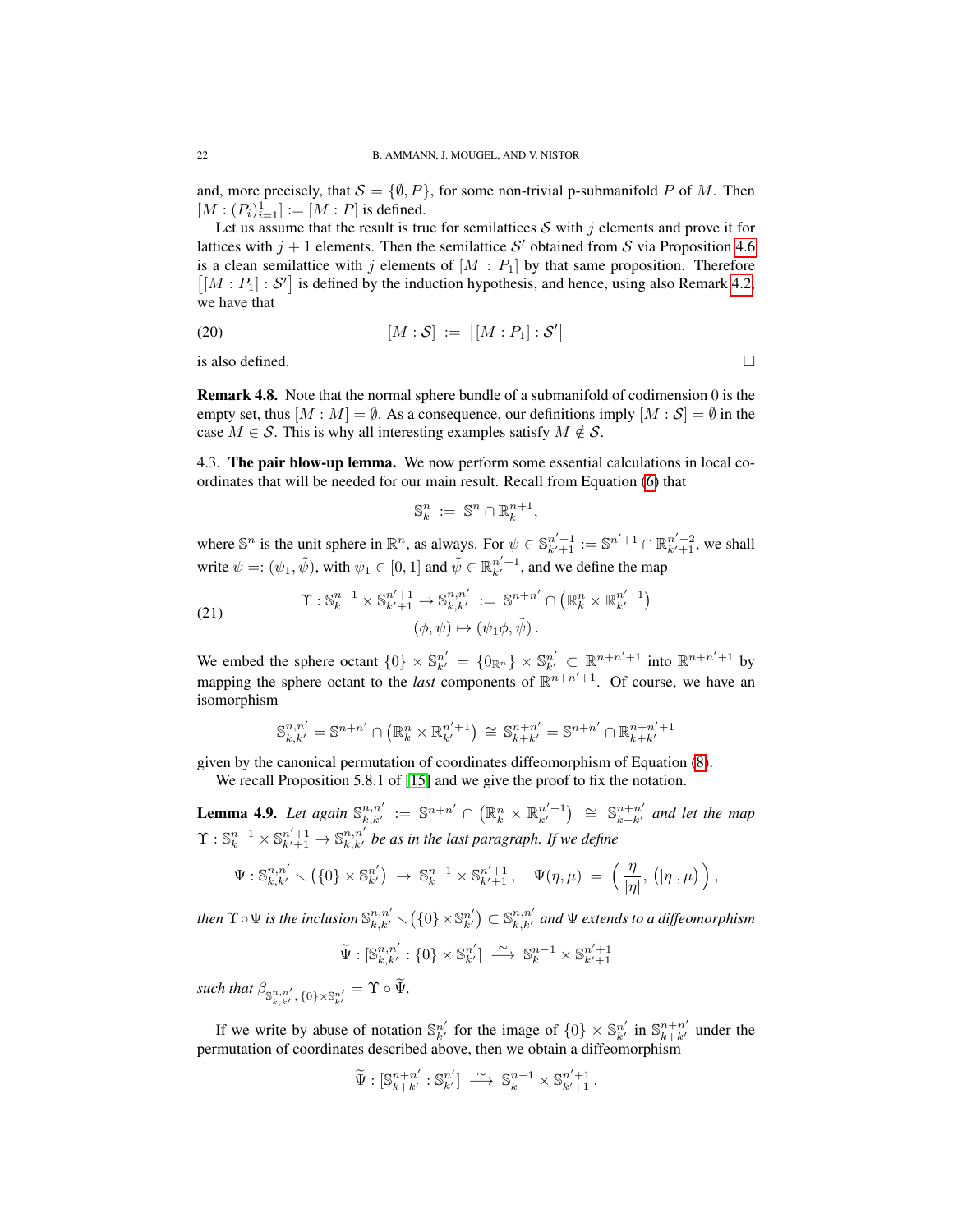*Proof.* Let

$$
\beta := \beta_{\mathbb{R}_k^n \times \mathbb{R}_{k'}^{n'+1}, \{0\} \times \mathbb{R}_{k'}^{n'+1}} : [\mathbb{R}_k^n \times \mathbb{R}_{k'}^{n'+1} : \{0\} \times \mathbb{R}_{k'}^{n'+1}] \to \mathbb{R}_k^n \times \mathbb{R}_{k'}^{n'+1}.
$$

denote the blow-down map. Also, recall that the lifting  $\beta^*(\mathbb{S}^{n,n'}_{k,k'})$  is defined as the closure of  $\beta^{-1}(\mathbb{S}^{n,n'}_{k,k'}\smallsetminus\{0\}\times\mathbb{R}^{n'+1}_{k'})$  in  $[\mathbb{R}^n_k\times\mathbb{R}^{n'+1}_{k'}:\{0\}\times\mathbb{R}^{n'+1}_{k'}].$  Since

$$
\mathbb{S}_{k,k'}^{n,n'} \cap (\{0\} \times \mathbb{R}_{k'}^{n'+1}) = \{0\} \times \mathbb{S}_{k'}^{n'},
$$

Proposition [2.13](#page-15-2) gives a diffeomorphism

$$
\Phi: [\mathbb{S}^{n,n'}_{k,k'}:\{0\}\times\mathbb{S}^{n'}_{k'}] \stackrel{\sim}{\longrightarrow} \beta^*(\mathbb{S}^{n,n'}_{k,k'}),
$$

uniquely determined by the condition that is the inclusion on  $\mathbb{S}_{k,k'}^{n,n'} \setminus \{0\} \times \mathbb{S}_{k'}^{n'}$ . (That is, the blow-up of  $\mathbb{S}_{k,k'}^{n,n'}$  along  $\{0\} \times \mathbb{S}_{k'}^{n'}$  is diffeomorphic to the lifting  $\beta^*(\mathbb{S}_{k,k'}^{n,n'})$  of  $\mathbb{S}_{k,k'}^{n,n'}$  to  $[\mathbb{R}_k^n \times \mathbb{R}_{k'}^{n'+1} : \{0\} \times \mathbb{R}_{k'}^{n'+1}]$  via the blow-down map  $\beta := \beta_{\mathbb{R}_k^n \times \mathbb{R}_{k'}^{n'+1}, \{0\} \times \mathbb{R}_{k'}^{n'+1}}$ .

To identify more explicity the space  $\beta^*(\mathbb{S}_{k,k'}^{n,n'})$ , it is convenient to use the diffeomorphism  $\kappa$ :  $\mathbb{S}_k^{n-1} \times [0, +\infty) \times \mathbb{R}_{k'}^{n'+1} \to [\mathbb{R}_k^n \times \mathbb{R}_{k'}^{n'+1} : \{0\} \times \mathbb{R}_{k'}^{n'+1}]$  of Equation [\(12\)](#page-12-4) with the order of its arguments reversed. To start with, the blow-down map  $\beta :=$  $\beta_{\mathbb{R}_k^n \times \mathbb{R}_{k'}^{n'+1}, \{0\} \times \mathbb{R}_{k'}^{n'+1}}$  is such that  $\beta_1 := \beta \circ \kappa$  satisfies

$$
\beta_1 := \beta \circ \kappa : \mathbb{S}_k^{n-1} \times [0, +\infty) \times \mathbb{R}_{k'}^{n'+1} \to \mathbb{R}_k^n \times \mathbb{R}_{k'}^{n'+1},
$$
  

$$
\beta_1(z, r, x) = (rz, x).
$$

We have that  $(z, r, x) \in \beta_1^{-1}(\mathbb{S}_{k,k'}^{n,n'} \setminus (\{0\} \times \mathbb{R}_{k'}^{n'+1}))$  if, and only if  $\|\beta_1(z, r, x)\| = 1$ and  $r > 0$ . Assume that  $\|\beta_1(z, r, x)\| = 1$  and  $r > 0$ . Then  $\|rz\|^2 + \|x\|^2 = 1$ . Note that  $z \in \mathbb{S}_k^{n-1}$ , and hence  $r^2 + ||x||^2 = 1$ . This leads to  $(r, x) \in \mathbb{S}_{k'+1}^{n'+1} \subset \mathbb{R}_{k'+1}^{n'+2} =$  $[0, \infty) \times \mathbb{R}_{k'}^{n'+1}$ . We thus have

$$
\beta_1^{-1}(\mathbb{S}_{k,k'}^{n,n'}\setminus(\{0\}\times\mathbb{R}_{k'}^{n'+1})) = (\mathbb{S}_k^{n-1}\times\mathbb{S}_{k'+1}^{n'+1})\setminus(\{0\}\times\mathbb{R}_{k'}^{n'+1}).
$$

The closure of this set is  $\mathbb{S}_k^{n-1} \times \mathbb{S}_{k'+1}^{n'+1}$ , and hence we obtain a diffeomorphism  $\Phi_1 :=$  $\kappa^{-1} \circ \Phi : [\mathbb{S}^{n,n'}_{k,k'} : \{0\} \times \mathbb{S}^{n'}_{k'}] \longrightarrow \mathbb{S}^{n-1}_{k} \times \mathbb{S}^{n'+1}_{k'+1}$ . That  $\Upsilon \circ \Psi$  is the inclusion follows from the defining formulas. The relation  $\beta_{\mathbb{S}^{n,n'}_{k,k'},\{0\}\times\mathbb{S}^{n'}_{k'}} = \Upsilon \circ \Psi$  follows from the fact that they are both continuous and they coincide on the dense, open subset  $\mathbb{S}_{k,k'}^{n,n'} \setminus (\{0\} \times \mathbb{S}_{k'}^{n'})$ . This shows that  $\Phi_1 = \Psi$  on  $\mathbb{S}_{k,k'}^{n,n'} \setminus (\{0\} \times \mathbb{S}_{k'}^{n'})$  and hence  $\tilde{\Psi} := \Phi_1$  is the desired extension.  $\Box$ 

We now treat the basic case when the blow-up is defined, namely the simplest case when we blow up by two p-submanifolds P and Q with  $Q \subset P$ . The case when of two disjoint p-submanifolds was already treated in Lemma [3.7,](#page-18-2) so now we treat the remaining case, that is, that one submanifold is contained in the other.

<span id="page-22-0"></span>Lemma 4.10. *Let us assume that* Q *is a p-submanifold of* P *and that* P *is a p-submanifold of* M*. Then there exists a unique, smooth, natural map*

$$
\zeta_{M,Q,P} : [M:Q,P] := [[M:Q] : [P:Q]] \to [M:P]
$$

*that restricts to the identity on*  $M \setminus P$ *. Moreover, the product map* 

$$
\mathcal{B}_{M,Q,P} := (\zeta_{M,Q,P}, \beta_{[M:Q],[P:Q]}) : [M:Q,P] \to [M:P] \times [M:Q]
$$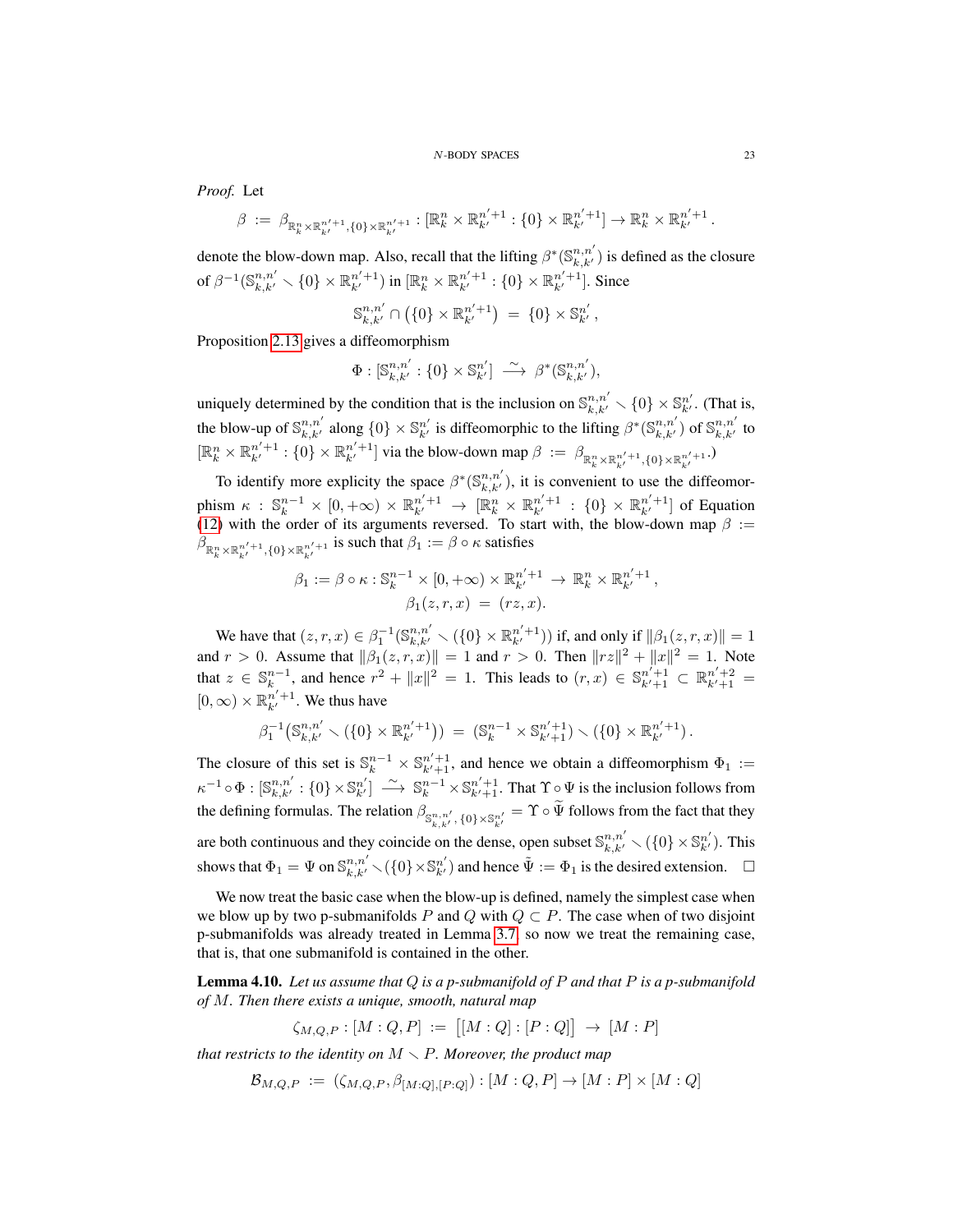

FIGURE 1. The blow-ups  $[M:Q], [[M:Q]: [P:Q]],$  and  $[M:P]$ 

*is proper in each component. The image of*  $\mathcal{B}_{M,Q,P}$  *is a weak submanifold in the sense of Definition* [1.12,](#page-7-0) and  $\mathcal{B}_{M,Q,P}$  *is a diffeomorphism onto its image.* 

See Figure [4.3](#page-22-0) for a local picture of these blow-ups in the example  $M = \mathbb{R}^2$ ,  $P =$  $\mathbb{R} \times \{0\}, Q = \{0\}.$ 

*Proof.* The uniqueness of the map  $\zeta_{M,Q,P}$  follows from the fact that it is the identity on the dense subset  $M \setminus (P \cup Q)$ . The statement is local, so, in view of Lemma [2.8,](#page-13-2) we can assume that  $Q = \{0\}$ . That is, we can assume that

(22) 
$$
\begin{cases} M := \mathbb{R}_{k_m}^m \times \mathbb{R}_{k_p}^p \\ P := \{0\} \times \mathbb{R}_{k_p}^p \\ Q := \{0\} \end{cases}
$$

We have

<span id="page-23-0"></span>
$$
[M : P] = [\mathbb{R}_{k_m}^m \times \mathbb{R}_{k_p}^p : \{0\} \times \mathbb{R}_{k_p}^p]
$$
  
\n
$$
= [\mathbb{R}_{k_m}^m : \{0\}] \times \mathbb{R}_{k_p}^p
$$
  
\n
$$
\simeq \mathbb{S}_{k_m}^{m-1} \times [0, \infty) \times \mathbb{R}_{k_p}^p
$$
  
\n
$$
= \mathbb{S}_{k_m}^{m-1} \times \mathbb{R}_{k_p+1}^{p+1}.
$$

Its blow-down map is  $\beta_{M,P}(x,t,y) = (tx, y)$ .

On the other hand, we have (using the notation of Lemma [4.9\)](#page-21-1):

$$
[M:Q] \ = \ [\mathbb{R}^{m+p}_{k_m+k_p}:\{0\}] \ = \ \mathbb{S}^{m,p-1}_{k_m,\,k_p}\times [0,\infty).
$$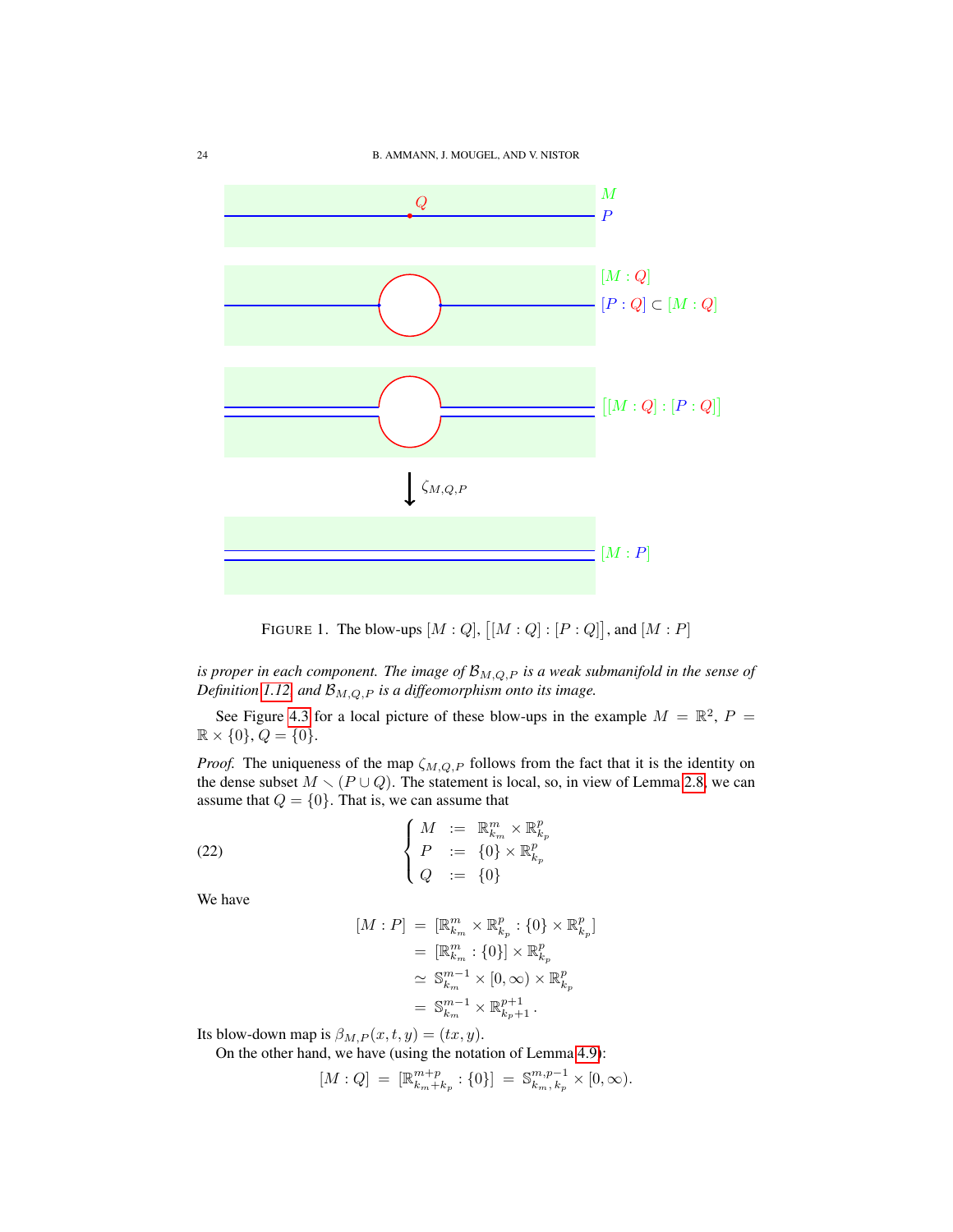Its blow-down map is  $\beta_{M,Q}(x,t) = tx$ . Lemma [2.13](#page-15-2) gives that the lift of P to  $[M:Q]$ is  $P' := [P:Q] = \{0\} \times \mathbb{S}_{k_p}^{p-1} \times [0,\infty)$ . Lemmas [2.8](#page-13-2) and [4.9](#page-21-1) (in this order) then give canonical diffeomorphisms

$$
\begin{aligned} [[M:Q]:P'] &\simeq [\mathbb{S}^{m,p-1}_{k_m,k_p} \times [0,\infty) : \mathbb{S}^{p-1}_{k_p} \times [0,\infty)] \\ &= [\mathbb{S}^{m,p-1}_{k_m,k_p} : \mathbb{S}^{p-1}_{k_p}] \times [0,\infty) \\ &\simeq \mathbb{S}^{m-1}_{k_m} \times \mathbb{S}^{p}_{k_p+1} \times [0,\infty) \,. \end{aligned}
$$

The blow-down map  $\beta_{[[M:Q]:P]} : [[M:Q]:P'] \rightarrow [M:Q]$  is given, up to canonical diffeomorphisms, by the map  $\Upsilon \times id$ , where  $\Upsilon$  is as defined in Equation [\(21\)](#page-21-2). Hence  $\Upsilon \times \mathrm{id}(\phi, \psi, t) = (\psi_1 \phi, \psi, t).$ 

The desired map  $\zeta_{M,Q,P}$  is then obtained from the blow-down map  $\mathbb{S}^p_{k_p+1} \times [0,\infty) \to$  $\mathbb{R}_{k_p+1}^{p+1} = [0,\infty) \times \mathbb{R}_{k_p}^p$ , that is  $\zeta_{M,Q,P}(x,y,t) = (x, ty)$ . In particular, it is proper. It remains to check that this map is the identity on  $M \setminus P$ . As we used for  $x \in M \setminus P$  the identifications  $x \triangleq \beta_{M,Q}(x) \triangleq \beta_{M,P}(x) \triangleq \beta_{[M:Q],[P :Q]}(x)$ , it is enough to check

<span id="page-24-1"></span>(23) 
$$
\beta_{M,P} \circ \zeta_{M,Q,P} = \beta_{M,Q} \circ \beta_{[M:Q],[P:Q]}
$$

on  $M \setminus P$ . As this calculation is local, we can again assume [\(22\)](#page-23-0) and the concrete presentations of  $\beta_{M,Q}, \beta_{M,P}(x)$  and  $\beta_{[M:Q],[P:Q]}$  described above, [\(23\)](#page-24-1) turns into

(24) 
$$
\beta_{M,P} \circ \zeta_{M,Q,P} = \beta_{M,Q} \circ (\Upsilon \times id)
$$

on  $\mathbb{S}_{k_m}^{m-1} \times \mathbb{S}_{k_p+1}^p \times [0, \infty)$ . Indeed for  $x \in \mathbb{S}_{k_m}^{m-1}$ ,  $y = (y_1, \tilde{y}) \in \mathbb{S}_{k_p+1}^p \subset \mathbb{R}_{k_p+1}^{p+1}$  $\mathbb{R}^1_1 \times \mathbb{R}^p_{k_p}, t \in [0, \infty) = \mathbb{R}^1_1$  we have

<span id="page-24-2"></span>
$$
\beta_{M,P}\circ\zeta_{M,Q,P}(x,y,t) = \beta_{M,P}(x,ty) = \beta_{M,P}(x,ty) = (ty_1x,t\tilde{y}).
$$

Together with

$$
\beta_{M,Q} \circ (\Upsilon \times \mathrm{id})(x,y,t) = \beta_{M,Q}(y_1x,\tilde{y},t) = (ty_1x,t\tilde{y}),
$$

this implies [\(24\)](#page-24-2).

The map  $\mathcal B$  is given in local coordinates by  $\mathcal B(x, y, t) = (x, ty, (y_1x, \tilde{y}), t)$  with differentiable left inverse  $(x, z, (w_1, w_2), t) \mapsto (x, (\Vert w_1 \Vert, w_2), t)$ . Hence by Corollary [B.2](#page-33-12) the image of B is a weak submanifold and B is a diffeomorphism onto its image.

<span id="page-24-0"></span>**Remark 4.11.** Note that, in general, the image of the map  $\mathcal{B}_{M,Q,P}$  introduced in the proof above is not a p-submanifold of  $[M : P] \times [M : Q]$ . Indeed, let us consider the case when M is the closed unit disk in  $\mathbb{R}^2$ , and let p and q be two disjoint points in the interior of M. Let  $P := \{p\}$  and  $Q := \{q\}$ . We claim that the image N of  $\mathcal{B} = \mathcal{B}_{M,Q,P}$  is *not* a p-submanifold of  $M_1 := [M : P] \times [M : Q]$ . Suppose N were a p-submanifold of  $M_1$ . As N is connected, the function  $\text{depth}_{M_1}(x) - \text{depth}_N(x)$  is constant on N, see Remark [1.15.](#page-8-3) However, the map B sends the interior points of  $M \setminus \{p,q\}$  to the interior of  $M_1 = [M : P] \times [M : Q]$ , thus  $\text{depth}_{M_1}(x) - \text{depth}_N(x) = 0 - 0 = 0$  for  $x = B(y)$  with y in the interior of  $M \setminus \{p, q\}$ . On the other hand B maps the boundary  $\partial M = \partial (M \setminus \{p, q\})$  to the corner  $\partial M \times \partial M$  of  $[M : P] \times [M : Q]$ , which has boundary depth 2 in  $M_1 = [M : P] \times [M : Q]$ . Thus, if  $x = B(y)$ , with  $y \in \partial M$ , we obtain  $\text{depth}_{M_1}(x) - \text{depth}_N(x) = 2 - 1 = 1$ . Therefore, the function  $\text{depth}_M(x) - \text{depth}_N(x)$ is not constant on N, and hence N is not a p-submanifold of  $M_1 = [M : P] \times [M : Q]$ .

We conjecture that the image of  $\mathcal{B}_{M,Q,P}$  is a b-submanifold and a wib-submanifold. We will discuss this in more detail in Remark [4.14.](#page-27-2)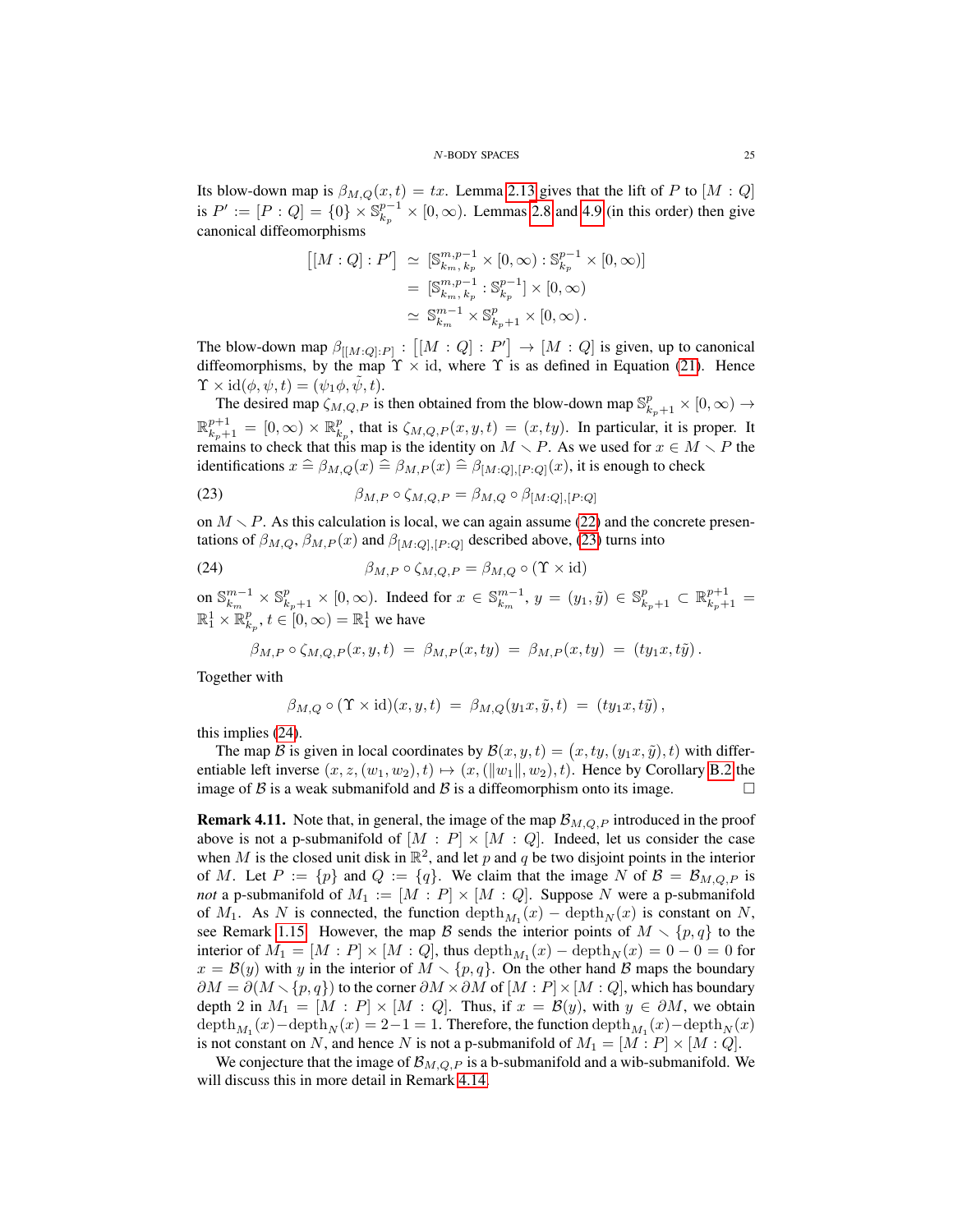Using the similar result for disjoint manifolds, Lemma [3.7,](#page-18-2) we obtain the following result. (Recall that our semilattices contain the empty set, but do not contain the ambient manifold  $M$ .)

<span id="page-25-0"></span>**Theorem 4.12.** Let  $S = (P_j)_{j=0,1,\dots,k}$  be a clean semilattice of closed p-submanifolds *of*  $M$  (so  $\emptyset \in S$ ). Then, for each  $P \in S$ , there exists a unique smooth map  $\phi_{S,P} : [M :$  $S] \to [M : P]$  that is the identity on  $M \setminus \bigcup_{Q \in \mathcal{S}} Q$ . These maps are such that the induced *map*

$$
\mathcal{B}_{\mathcal{S}} \ := \ (\phi_{\mathcal{S}, P_0}, \dots, \phi_{\mathcal{S}, P_k}) : [M : \mathcal{S}] \to \prod_{j=0}^k [M : P_j]
$$

*is proper in each component. Furthermore the image of*  $\mathcal{B}_{S}$  *is a weak submanifold of*  $\prod_{j=0}^{k}[M:P_j]$  *in the sense of Definition* [1.12](#page-7-0) and  $\mathcal{B}_{\mathcal{S}}$  maps  $[M:S]$  diffeomorphically *onto* {M : S}*, i.e. we have a diffeomorphism*

$$
\mathcal{B}_{\mathcal{S}}:[M:\mathcal{S}]\ \stackrel{\sim}{\longrightarrow}\ \{M:\mathcal{S}\}.
$$

*Proof.* We shall proceed by induction on the number  $k+1$  of elements of  $S = (P_i)_{i=0,1,\dots,k}$ . We can assume that  $P_i \neq \emptyset = P_0$  for all  $i > 0$ . (So k is the number of *non-empty* elements of S.) The case  $k = 0$  is trivial.

**Case**  $k = 1$ : If S has  $1 + 1 = 2$  elements, we have  $S = (\emptyset, P)$  and  $\mathcal{B}_{S} = (\beta_{M,P}, id_{[M,P]})$ so the claim is trivially satisfied, since the blow-down map is proper (Corollary [2.7\)](#page-13-4). **Case**  $k = 2$ : If S has  $2 + 1 = 3$  elements, we have  $S = \{\emptyset, Q, P\}$  and we have  $Q \subset P$  or  $Q \cap P = \emptyset$ .

1) In the first subcase, that is, if  $Q \subset P$ , the result was already proved in Lemma [4.10,](#page-22-0) with

$$
\mathcal{B}_{\mathcal{S}} := (\beta_{M,Q} \circ \beta_{[M:Q],[P:Q]}, \beta_{[M:Q],[P:Q]}, \zeta_{M,Q,P}),
$$

that is, we have,  $\phi_{\mathcal{S},\emptyset} = \beta_{M,Q} \circ \beta_{[M:Q],[P:Q]}, \phi_{\mathcal{S},Q} := \beta_{[M:Q],[P:Q]}, \phi_{\mathcal{S},P} := \zeta_{M,Q,P}$ . In particular, the fact that  $\mathcal{B}_{M,Q,P} = (\beta_{[M:Q],[P:Q]}, \zeta_{M,Q,P})$  is a diffeomorphism onto its image implies the same statement for  $\mathcal{B}_{\mathcal{S}}$ .

2) Similarly, in the second subcase, that is, if  $Q \cap P = \emptyset$ , the result was already proved in Lemma [3.7,](#page-18-2) with  $B_{\mathcal{S}} = (\beta_{M,P\cup Q}, \beta_{[M:Q],P}, \beta_{[M:P],Q})$ , i.e. all the components of  $B_{\mathcal{S}}$  are given by blow-down maps. The diffeomorphism property for  $B<sub>S</sub>$  comes from the fact that its restriction to  $[M \setminus Q : P]$  and  $[M \setminus P : Q]$  has a component equal to the identity, so it is a local diffeomorphism onto its image, which is at the same time injective and proper, thus having a continuous inverse.

**Case**  $k \geq 3$ : Let us now proceed with the induction step from  $k - 1$  to k, that is, let us assume that S has  $k + 1$  elements  $P_0 = \emptyset, P_1, \ldots, P_k$ . As always, the numbering of the sets  $P_j$  is chosen to be compatible with the inclusion (an admissible ordering), meaning that if  $P_i \subset P_j$ , then  $i \leq j$ . In particular,  $P_1$  must be a minimal element of  $S \setminus \emptyset$  with respect to the relation  $\subset$ . For  $P := P_j \in S$ ,  $2 \le j \le k$ , we thus have  $P_1 \subset P$  or  $P_1 \cap P = \emptyset$ , by the minimality of  $P_1$  in  $(P_1, \ldots, P_k)$  and by the fact that S is stable under intersections. Let  $P' := [P : P \cap P_1]$ . Thus we have  $P' = [P : P_1]$ , if  $P_1 \subset P$ , and  $P' = P$ , if  $P_1 \cap P = \emptyset$ . We shall use the notation of Proposition [4.6](#page-20-1) with  $P := P_1$ , in particular,  $Q' := [Q : Q \cap P_1]$ . The semilattice  $S' = (P'_j := [P_j : P_j \cap P_1])_{j=1,...k}$  of Proposition [4.6](#page-20-1) is then clean. Note that  $P'_1 := [P_1 : P_1 \cap P_1] = \emptyset = \emptyset'$ , and hence S' has k elements. By the induction hypothesis, the map  $\mathcal{B}_{S'}$  is a diffeomorphism onto its image. The same property is shared by the maps

$$
\mathcal{B}_{M,P_1,P_j} : [[M : P_1] : [P_j : P_1]] \to [M : P_1] \times [M : P_j]
$$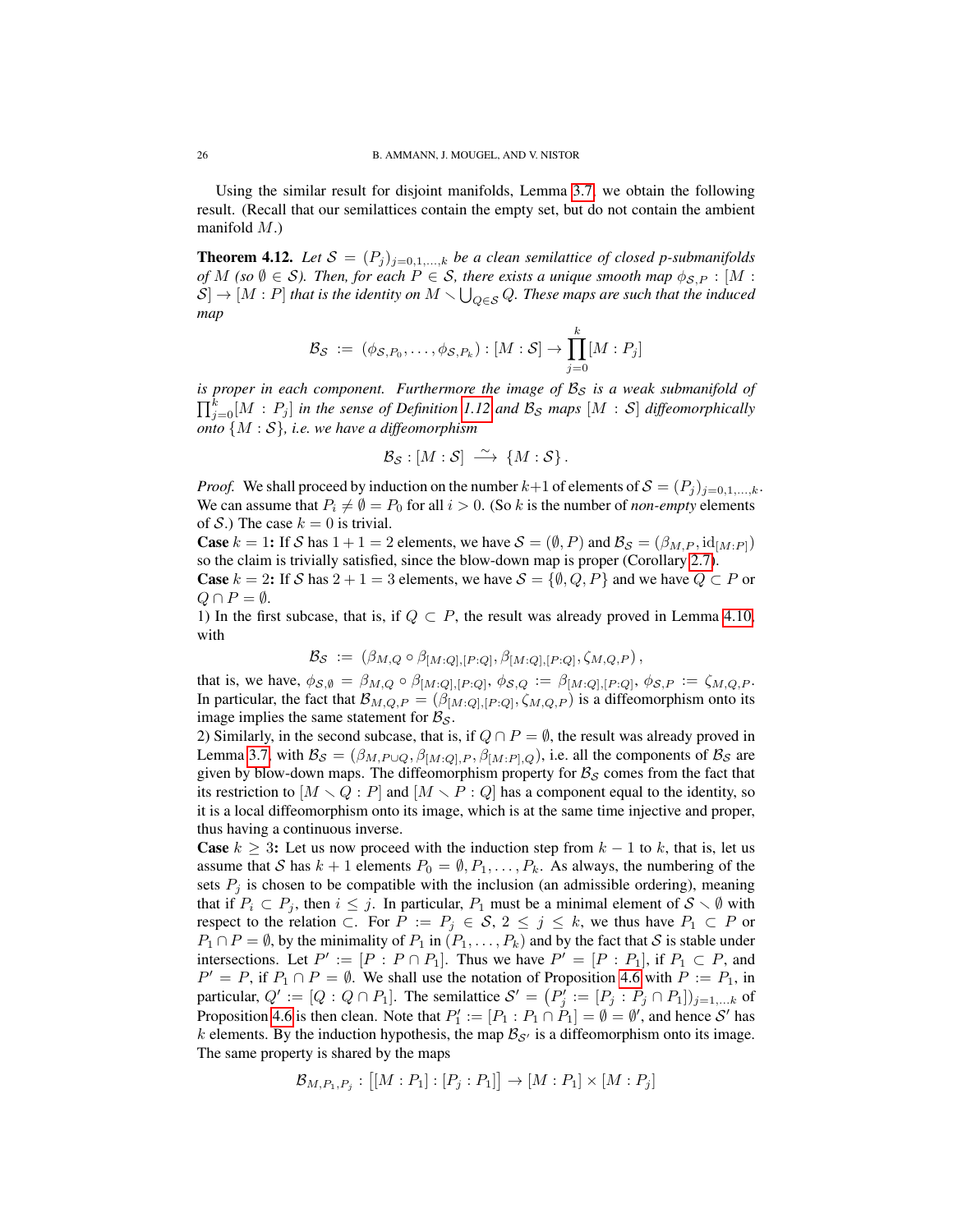of the Lemmata [3.7](#page-18-2) and [4.10.](#page-22-0) Let  $\Phi := id \times \prod_{j=2}^{k} B_{M,P_1,P_j}$  and consider the composition

(25) 
$$
[M:S] := [[M:P_1]:S'] \xrightarrow{\mathcal{B}_{S'}} \prod_{j=1}^{k} [[M:P_1]:[P_j:P_1]]
$$

$$
\xrightarrow{\Phi} [M:P_1] \times \prod_{j=2}^{k} ([M:P_1] \times [M:P_j]).
$$

The two maps of the composition are both injective immersions, and hence their composition is again an injective immersion. The desired map  $\phi_{\mathcal{S},P_j}$  is the projection onto the  $P_i$ -component. The projection of the composite map onto any of the factors is the identity on  $M \setminus \bigcup_{Q \in \mathcal{S}} Q$ . Note that all components with factors of the form  $[M : P_1]$  (which are repeated), yield the same projection, again because this projection is the identity map on  $M \setminus \bigcup_{Q \in \mathcal{S}} Q$ . By removing these repetitions, and by adding the iterated blow-down map  $[M : \mathcal{S}] \to M$  we obtain the desired map  $\mathcal{B}_{\mathcal{S}}$ , which is consequently also an injective immersion. The map  $\mathcal{B}_s$ , is proper in each component, and thus proper. It follows from Corollary [A.2](#page-32-2) that  $\mathcal{B}_{\mathcal{S}}$  is a homeomorphism to its image  $N := \mathcal{B}_{\mathcal{S}}([M : \mathcal{S}])$ . With Proposition [B.1](#page-33-10) we see that N is a weak submanifold of  $\prod_{j=0}^{k} [M : P_j]$ , and that  $\mathcal{B}_{\mathcal{S}}$  is a diffeomorphism onto N.

It remains to argue that  $N$  coincides with

$$
\{M:\mathcal{S}\} \stackrel{\text{(def)}}{=} \overline{\mathcal{B}_{\mathcal{S}}\left(M \smallsetminus \bigcup_{Q \in \mathcal{S}} Q\right)}.
$$

For any  $x \in [M : S]$  there is a sequence  $(x_i)$  in  $M \setminus \bigcup_{Q \in S} Q$  converging to x in  $[M : S]$ . Thus

$$
\mathcal{B}_{\mathcal{S}}\left(M\smallsetminus\bigcup_{Q\in\mathcal{S}}Q\right)\ni\mathcal{B}_{\mathcal{S}}(x_i)\to\mathcal{B}_{\mathcal{S}}(x)\,,
$$

thus  $\mathcal{B}_{\mathcal{S}}(x) \in \{M : \mathcal{S}\}$ . It follows that  $N \subset \{M : \mathcal{S}\}$ .

Conversely, for  $y \in \{M : S\}$  there is a sequence  $y_i = \mathcal{B}_{\mathcal{S}}(x_i)$  in  $\mathcal{B}_{\mathcal{S}}(M \setminus \bigcup_{Q \in \mathcal{S}} Q)$ converging to y in  $\prod_{j=0}^{k} [M : P_j]$ . Thus  $\{y_i \mid i \in \mathbb{N}\} \cup \{y\}$  is compact, and by properness of  $B_{\mathcal{S}}$  the set

$$
(\mathcal{B}_{\mathcal{S}})^{-1} (\{y_i \mid i \in \mathbb{N}\} \cup \{y\}) = \{x_i \mid i \in \mathbb{N}\} \cup (\mathcal{B}_{\mathcal{S}})^{-1} (\{y\})
$$

is compact as well. As a consequence a subsequence  $x_{i_k}$  has to converge to some  $z \in [M : \mathcal{S}]$ . We conclude that

$$
N \ni \mathcal{B}_{\mathcal{S}}(z) = \lim_{k \to \infty} \mathcal{B}_{\mathcal{S}}(x_{i_k}) = \lim_{k \to \infty} y_{i_k} = y.
$$

This yields  $\{M : S\} \subset N$ .

Again, the image of the map  $\mathcal{B}_{\mathcal{S}}$  is, in general, not a p-submanifold, see Remark [4.11.](#page-24-0) We obtain the following corollary.

Corollary 4.13. *Let* S *be a clean semilattice of closed p-submanifolds of* M*. If* G *is a discrete group acting smoothly on* M *such that*  $g(S) = S$  *for*  $g \in G$ *, then* G *acts smoothly on*  $[M : S]$  *and the action commutes with the above homeomorphism*  $B_s$ *.*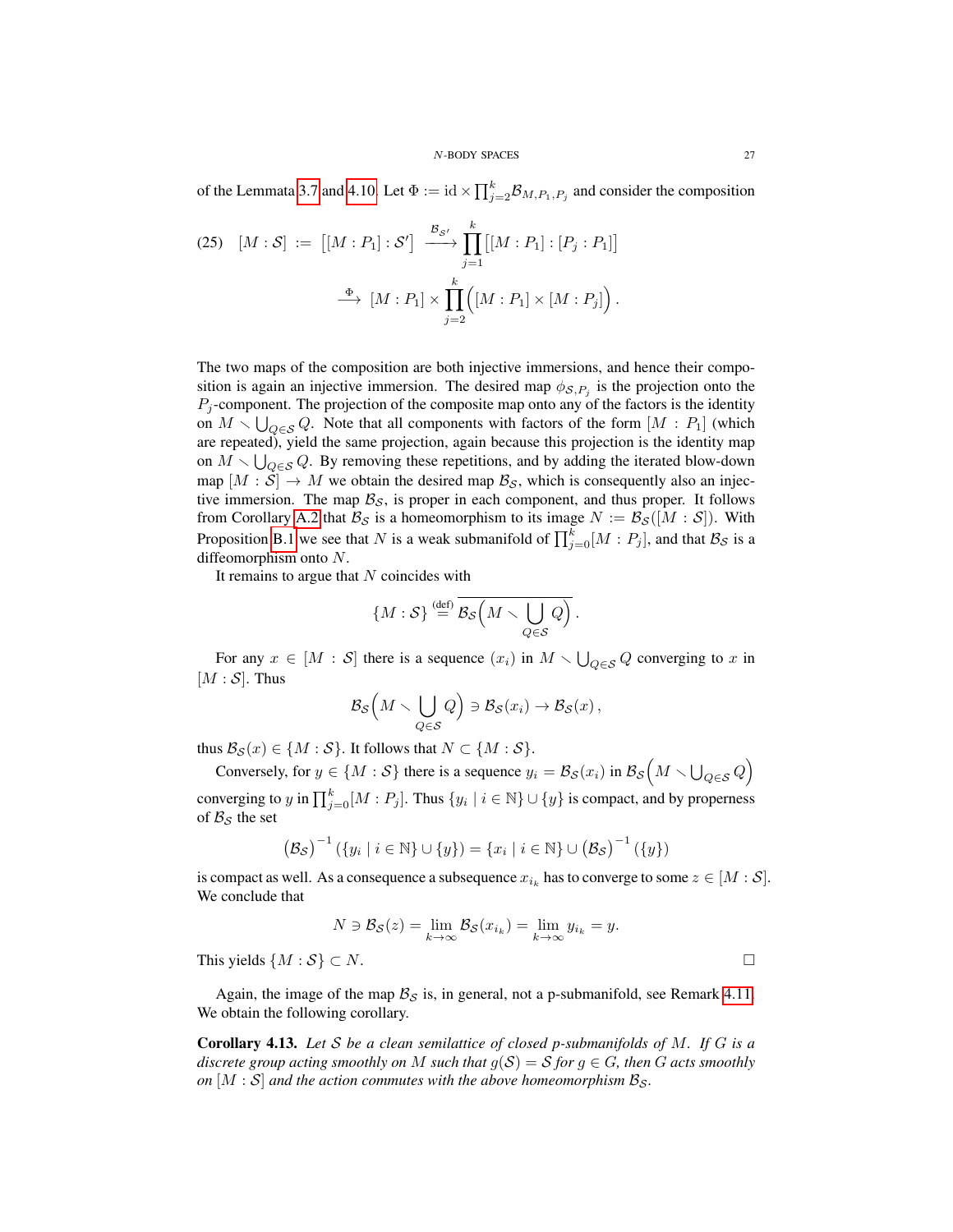*Proof.* Let  $\delta$  be the diagonal embedding  $\delta(x) = (x, x, \dots, x)$  considered before. Theorem [4.12](#page-25-0) gives that  $\mathcal{B}_S = \delta$  on the dense open subset  $M \setminus \bigcup_{Q \in S} Q$ . Hence the image of the map  $\mathcal{B}_{\mathcal{S}}$  is contained in the graph blow-up  $\{M : \mathcal{S}\}\)$ , by the definition of the later. We know that  $B_S$  is continuous and proper, and hence with closed image. This gives that  $\mathcal{B}_{\mathcal{S}}([M:\mathcal{S}]) = \{M:\mathcal{S}\}.$ 

<span id="page-27-2"></span>Remark 4.14. It is natural to ask whether we can replace "weak submanifold" by "wibsubmanifold" or "b-submanifold" in Lemma [3.7,](#page-18-2) Corollary [3.8,](#page-18-3) Lemma [4.10,](#page-22-0) Theorem [4.12,](#page-25-0) and Equation [\(3\)](#page-2-2). We conjecture that the submanifolds are both wib-submanifols and bsubmanifolds. It is obvious by the discussion above, that they cannot be d-submanifold, and therefore they are not p-submanifolds. However, a proof – if it exists – of the wib- and b-submanifold properties would require considerable additional work. We do no want to carry this out here, as it is not needed for proving the main result of our article, namely to prove that Georgescu's compactification is homeomorphic to Vasy's compactification. Note that Georgescu's compactification, see Definition [5.8,](#page-30-0)does not come equipped naturally with a smoot structure, so it does not make sense to ask whether this homeomorphism is a diffeomorphism.

# 5. APPLICATIONS TO THE N-BODY PROBLEM

<span id="page-27-1"></span><span id="page-27-0"></span>5.1. Spherical compactifications. For any finite dimensional real vector space  $Z$ , recall that  $\mathbb{S}_Z$  denotes the set of vector directions in Z, that is, the set of (non-constant) open half-lines  $\mathbb{R}_+v$ , with  $0 \neq v \in Z$  and  $\mathbb{R}_+ := (0, \infty)$ . The disjoint union

$$
\overline{Z} := Z \sqcup \mathbb{S}_Z
$$

is then called the *radial compactification* of Z. For example, if  $Z = \mathbb{R}$ , then  $\overline{Z} :=$  $[-\infty, \infty]$  with the usual topology. The action of the group  $GL(Z)$  of linear automorphisms of Z extends, by definition, to an action on  $\overline{Z}$ . Similarly, if  $Y \subset Z$ , then  $\overline{Y} \subset \overline{Z}$ . In particular,  $\overline{Z}$  is the union of all *closed lines*  $\overline{\mathbb{R}v}$ ,  $0 \neq v \in Z$ , with closure taken in  $\overline{Z}$ .

In the existing literature,  $\overline{Z}$  carries a topology and a smooth structure, and our next goal is to recall their definitions. This will turn  $\overline{Z}$  into a smooth manifold with boundary. For notational purposes it is convenient consider the case  $Z = \mathbb{R}^n$  first. There is a bijection between the set of vector directions in  $\mathbb{R}^{n+1}$  and its unit sphere  $\mathbb{S}^n$ . This allows us to regard  $\mathbb{S}_1^n := \{(x_1, x') \mid x_1 \geq 0\}$  as a subset of the set of vector directions in  $\mathbb{R}^n$ , where we used the usual notation of Equation [\(5\)](#page-3-0). Now, let us regard  $GL(\mathbb{R}^n)$  as a subgroup of  $GL(\mathbb{R}^{n+1})$  with the action on the last n variables. This yields an action of  $GL(\mathbb{R}^n)$  on  $\mathbb{S}^n_1$ . We have the following standard lemma (see also [\[15,](#page-34-3) [21\]](#page-34-0)), where we denote, as usual,

$$
\langle x \rangle^2 := 1 + ||x||^2 = ||(1, x)||^2.
$$

<span id="page-27-3"></span>**Definition 5.1.** We define a map  $\Theta_n : \overline{\mathbb{R}^n} = \mathbb{R}^n \cup \mathbb{S}_{\mathbb{R}^n} \to \mathbb{S}^n_1$  as follows. For  $x \in \mathbb{R}^n$  we  $\textit{define } \Theta_n(x) := \frac{1}{\langle x \rangle}(1,x) \in \mathbb{S}_1^n.$  For  $\mathbb{R}_+v \in \mathbb{S}_{\mathbb{R}^n}$  we define  $\tilde{\Theta}_n(\mathbb{R}_+v) := \frac{1}{\|v\|}(0,v) \in \mathbb{S}_1^n.$ 

The map  $\Theta_n$  is well defined as  $\mathbb{R}_+v = \mathbb{R}_+w$  implies  $v = \lambda w$  for some  $\lambda \in \mathbb{R}_+$ . Note that the inverse of  $\Theta_n$  is given by :

(27) 
$$
\Theta_n^{-1}: \mathbb{S}_1^n \ni (y_0, y_1, \dots, y_n) \mapsto \frac{1}{y_0}(y_1, \dots, y_n) \in \overline{\mathbb{R}^n},
$$

$$
\Theta_n^{-1}(0, v) = \mathbb{R}_+ v.
$$

<span id="page-27-4"></span>As  $\Theta_n$  and its inverse are  $GL(\mathbb{R}^n)$ -invariant, we have obtained the following lemma: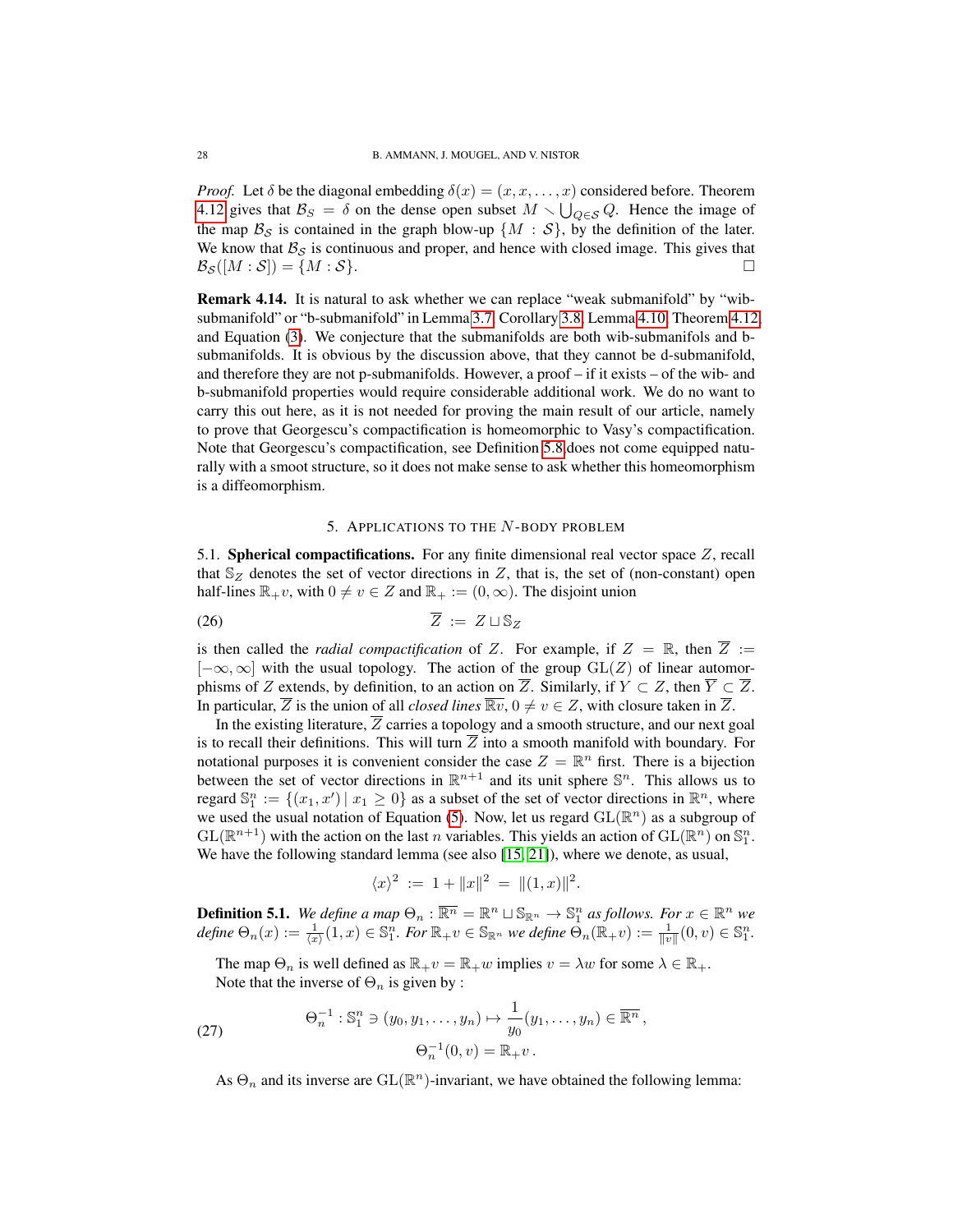<span id="page-28-1"></span>**Lemma 5.2.** *The map*  $\Theta_n$  *of Definition* [5.1](#page-27-3) *is bijective and equivariant for the actions of*  $\text{GL}(\mathbb{R}^n)$  on  $\overline{\mathbb{R}^n}$  and on  $\mathbb{S}^n_1$ .

We endow  $\overline{\mathbb{R}^n}$  with the structure of a smooth manifold (with boundary) that makes  $\Theta_n$  of Lemma [5.2](#page-28-1) a diffeomorphism. This manifold structure on  $\overline{\mathbb{R}^n}$  extends the standard manifold structure of  $\mathbb{R}^n$ . We extend now this construction to any *n*-dimensional real vector space Z in the usual way. First, choose a vector space isomorphism  $Z \to \mathbb{R}^n$ , which yields bijections

$$
\overline{Z} \stackrel{\sim}{\longrightarrow} \overline{\mathbb{R}^n} \stackrel{\sim}{\longrightarrow} \mathbb{S}^n_1
$$

which in turn can be used to define a smooth structure on the radial compactification  $\overline{Z}$ of Z. The  $\text{GL}(\mathbb{R}^n)$ -invariance of Lemma [5.2](#page-28-1) above implies that this smooth structure does not depend on the isomorphism  $Z \to \mathbb{R}^n$ .

<span id="page-28-0"></span>5.2. Quotients and compactifications. In what follows, the role played by  $M$  in the previous sections will be played by the spherical compactification  $\overline{Z}$  of a vector space Z. It follows from the definition of the radial compactification and of its topology that if  $Y \subset Z$ is a (linear) subspace, then  $\overline{Y} \subset \overline{Z}$  is a p-submanifold and  $\mathbb{S}_Y = \mathbb{S}_X \cap \overline{Y}$ .

If Y is a proper linear subspace of X, then there is a well-defined map  $\overline{X} \setminus \overline{Y} \to \overline{X/Y}$ , which is the projection  $x \mapsto x + Y$  on X and, at the boundary, it is given by  $\mathbb{R}_+ x \mapsto$  $\mathbb{R}_+(xY)$ . We would like to extend it to a map  $\overline{X} \to \overline{X/Y}$ , but this is not possible in a continuous way. However after blowing up along  $\mathbb{S}_Y$  we may do this in a natural way. In fact, we have:

<span id="page-28-2"></span>**Proposition 5.3.** *The canonical surjection*  $\pi_{X/Y} : X \to X/Y$  *extends to a smooth map*  $\psi_Y:[\overline X:\mathbb S_Y]\to \overline{X/Y}$  such that the induced map  $(\beta_{\overline X, \mathbb S_Y}, \psi_Y):[\overline X:\mathbb S_Y]\to \overline X\times \overline{X/Y}$ *is a diffeomorphism onto its image, and this image is a weak submanifold. Let*  $G =$  $GL(X, Y) \subset GL(X)$  *be the group of linear isomorphisms*  $X \to X$  *that map* Y *to itself. Then*  $\psi_Y$  *is G-equivariant.* 

Again we conjecture that one can prove much better submanifold properties for this image, namely that it is both a wib-submanifold and a b-submanifold, but we omit this discussion here.

*Proof.* In view of Lemma [5.2,](#page-28-1) we can assume  $X = \mathbb{R}^n$  and  $Y = \{0\} \times \mathbb{R}^q$ . We will write  $\mathbb{S}^{q-1}$  and  $\mathbb{R}^q$  instead of  $\{0\} \times \mathbb{S}^{q-1}$  and  $\{0\} \times \mathbb{R}^q$ , for simplicity. Recall that Lemma [4.9](#page-21-1) yields a diffeomorphism  $\widetilde{\Psi} : [\mathbb{S}_{k,k'}^{r,r'} : \{0\} \times \mathbb{S}_{k'}^{r'}] \longrightarrow \mathbb{S}_{k}^{r-1} \times \mathbb{S}_{k'+1}^{r'+1}$ . We shall use this result for  $r = n - q + 1$ ,  $r' = q - 1$ ,  $k = 1$ , and  $k' = 0$ . Since  $\mathbb{S}_0^{q-1} = \mathbb{S}^{q-1}$  and  $\mathbb{S}^{n-q+1,q-1}_{1,0} = \mathbb{S}^n_1$  we obtain the diffeomorphism

$$
\widetilde{\Psi}: \mathbb{S}_1^n : \mathbb{S}^{q-1} \right] \longrightarrow \mathbb{S}_1^{n-q} \times \mathbb{S}_1^q.
$$

Let  $p_1 : \mathbb{S}_1^{n-q} \times \mathbb{S}_1^q \to \mathbb{S}_1^{n-q}$  be the projection onto the first component.

By definition of the smooth structure on  $\overline{X}$ , the map  $\Theta_n : \overline{X} \to \mathbb{S}^n_1 = \mathbb{S}^{n-q+1,q-1}_{1,0}$  of Lemma [5.2](#page-28-1) is a diffeomorphism, and it maps diffeomorphically  $\mathbb{S}_Y$  onto  $\mathbb{S}^{q-1}$ . Then by Lemma [2.2](#page-12-0) we obtain a diffeomorphism  $\Theta_n^{\beta}: [\overline{X} : \mathbb{S}_Y] \to [\mathbb{S}_1^n : \mathbb{S}^{q-1}].$ 

We define the composition

$$
\psi_Y : [\overline{X} : \mathbb{S}_Y] \xrightarrow{\Theta_n^{\beta}} [\mathbb{S}_1^n : \mathbb{S}^{q-1}] \xrightarrow{\widetilde{\Psi}} \mathbb{S}_1^{n-q} \times \mathbb{S}_1^q \xrightarrow{p_1} \mathbb{S}_1^{n-q} \xleftarrow{\Theta_{n-q}} \overline{X/Y},
$$

in other words

$$
\psi_Y \; := \; \big(\Theta_{n-q}\big)^{-1} \circ p_1 \circ \widetilde{\Psi} \circ \Theta_n^{\beta} \, : \, [\overline{X} : \mathbb{S}_Y] \to \overline{X/Y},
$$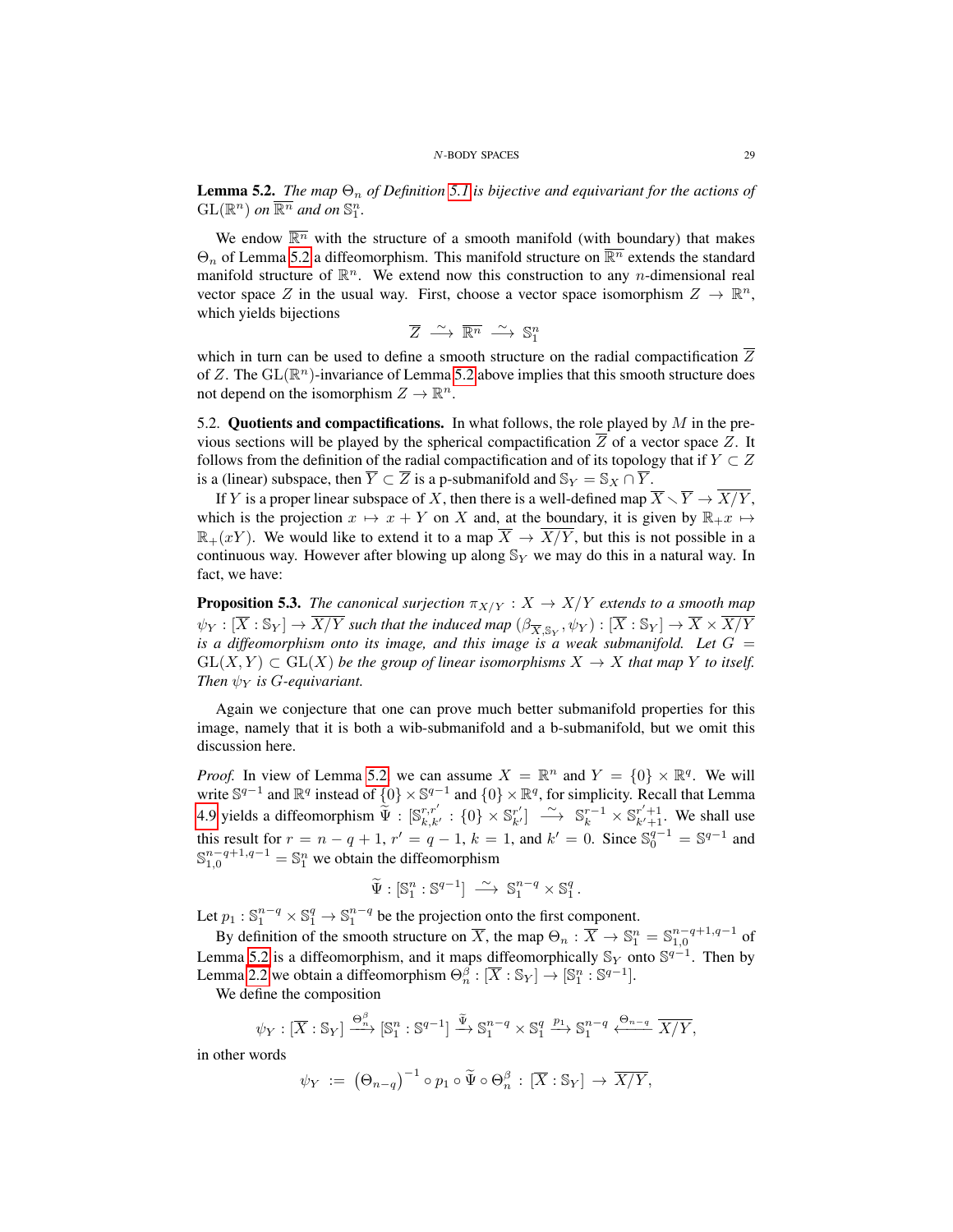and we claim that  $\psi_Y$  is the desired extension.

To prove the claim, recall that we defined  $\Psi$  in Lemma [4.9](#page-21-1) as the unique continuous extension of the map

$$
\Psi: \mathbb{S}^n_1 \setminus \mathbb{S}^{q-1} \to \mathbb{S}^{n-q}_1 \times \mathbb{S}^q_1, \quad (\eta, \mu) \mapsto \left( \frac{\eta}{|\eta|}, \left( |\eta|, \mu \right) \right),
$$

where  $v \in \mathbb{R}_1^{n-q+1}$  and  $\mu \in \mathbb{R}^q$ . We write  $v \in X = Y^{\perp} \oplus Y$  as  $v = (v_{\perp}, v_Y)$ , i.e.  $v_Y \in Y$ und  $v_{\perp} \perp Y$  which means  $v_{\perp} \in Y^{\perp} = \mathbb{R}^{n-q} \times \{0\}$ . Then in the case  $v_{\perp} \neq 0$  we have  $\Theta_n(v) = \frac{1}{\langle v \rangle}(1, v) \in \mathbb{S}_1^n \setminus \mathbb{S}^{q-1}$ , and in this case we then calculate

$$
\widetilde{\Psi} \circ \Theta_n(v) = \Psi\left(\frac{1}{\langle v \rangle}(1,v)\right) = \left(\frac{1}{\langle v_{Y^{\perp}} \rangle}(1,v_{Y^{\perp}}), \frac{1}{\langle v \rangle}(\langle v_{Y^{\perp}} \rangle, v_Y)\right).
$$

By continuity of the extension, this formula even holds for all  $v \in [\mathbb{S}_1^n : \mathbb{S}^{q-1}]$ .

By formula [\(27\)](#page-27-4) we have  $(\Theta_{n-q})^{-1}(y_0, y_1, \dots, y_{n-q}) = \frac{1}{y_0}(y_1, \dots, y_{n-q})$ , if  $y_0 > 0$ . Finally, a straightforward calculation gives

$$
\Theta_{n-q}^{-1} \circ p_1 \circ \widetilde{\Psi} \circ \Theta_n(v) = \Theta_{n-q}^{-1} \left( \frac{1}{\langle v_{Y^{\perp}} \rangle} (1, v_{Y^{\perp}}) \right) = v_{Y^{\perp}} = \pi_{X/Y}(v).
$$

So  $\psi_Y$  is indeed the desired extension of  $\pi_{X/Y}$ .

The restriction of the map  $\beta_{\overline{X}, \mathbb{S}_Y}$  to  $\overline{X} \setminus \mathbb{S}_Y$  is a diffeomorphism onto its image. The map  $(\beta_{\overline{X}, \mathbb{S}_Y}, \psi_Y) : [\overline{X} : \mathbb{S}_Y] \to \overline{X} \times \overline{X/Y}$ , when restricted to  $\beta_{\overline{X}, \mathbb{S}_Y}^{-1}(\mathbb{S}_Y) := \mathbb{S} N_+^{\overline{X}} \mathbb{S}_X \simeq$  $\mathbb{S}_Y \times \overline{X/Y}$  becomes the inclusion map  $\mathbb{S}_Y \times \overline{X/Y} \to \overline{X} \times \overline{X/Y}$ .

One can check that the differential of  $(\beta_{\overline{X}, \mathbb{S}_Y}, \psi_Y)$  is injective also in the boundary points. Thus, it is a injective immersion. It is defined a compact set, and thus a homeomor-phism onto its image. Using Proposition [B.1](#page-33-10) we see that it is a weak submanifold.  $\square$ 

**Remark 5.4.** Let  $\psi := p_1 \circ \widetilde{\Psi}$ , using the notation of the proof of the last proposition. We thus have a commutative diagram

(28) 
$$
\left[\overline{X} : \mathbb{S}_Y\right] \xrightarrow{\psi_Y} \overline{X/Y}
$$

$$
\Theta_n^{\beta} \downarrow \qquad \qquad \left(\Theta_{n-q}^{-1}\right)
$$

$$
\left[\mathbb{S}_1^{n-1} : \mathbb{S}^{q-1}\right] \xrightarrow{\psi} \mathbb{S}_1^{n-q}
$$

**Remark 5.5.** The extension  $\psi_Y$  was also considered in [\[7,](#page-33-4) [9\]](#page-33-11). It satisfies the following property. Let Y be a linear subspace of X. If  $x_n \in X$  converges to  $\overline{x} \in \overline{X}$  and  $\overline{x} \notin \mathbb{S}_Y$ , then  $x_n + Y$  converges in  $\overline{X/Y}$  to  $\psi_Y(\overline{x})$ .

<span id="page-29-0"></span>5.3. Induced maps on  $C^*$ -algebras. The main motivation of our constructions was to prove that certain spaces introduced by Georgescu and Vasy are naturally homeomorphic. Georgescu's construction is that of a spectrum of a commutative  $C^*$ -algebra [\[4,](#page-33-2) [5,](#page-33-13) [7\]](#page-33-4), whereas Vasy used blow-ups [\[21,](#page-34-0) [22\]](#page-34-1). Georgescu's construction provides a topological space, whereas Vasy's construction defines a smooth manifold with corners. Thus a homeomorphism is the best we can obtain, and this homeomorphism then equips Georgescu's conpactification with the structure of a smooth manifold with corners. To compare their approaches, we need to recall a few facts about commutative  $C^*$ -algebras.

**Definition 5.6.** A C<sup>\*</sup>-algebra A is an algebra over ℂ with a norm ||.|| and with a map ∗ : A → A *such that* A *is a Banach algebra and for every* λ, µ ∈ C *and* a, b ∈ A*, we have*  $(i)$   $(a^*)^* = a$ ,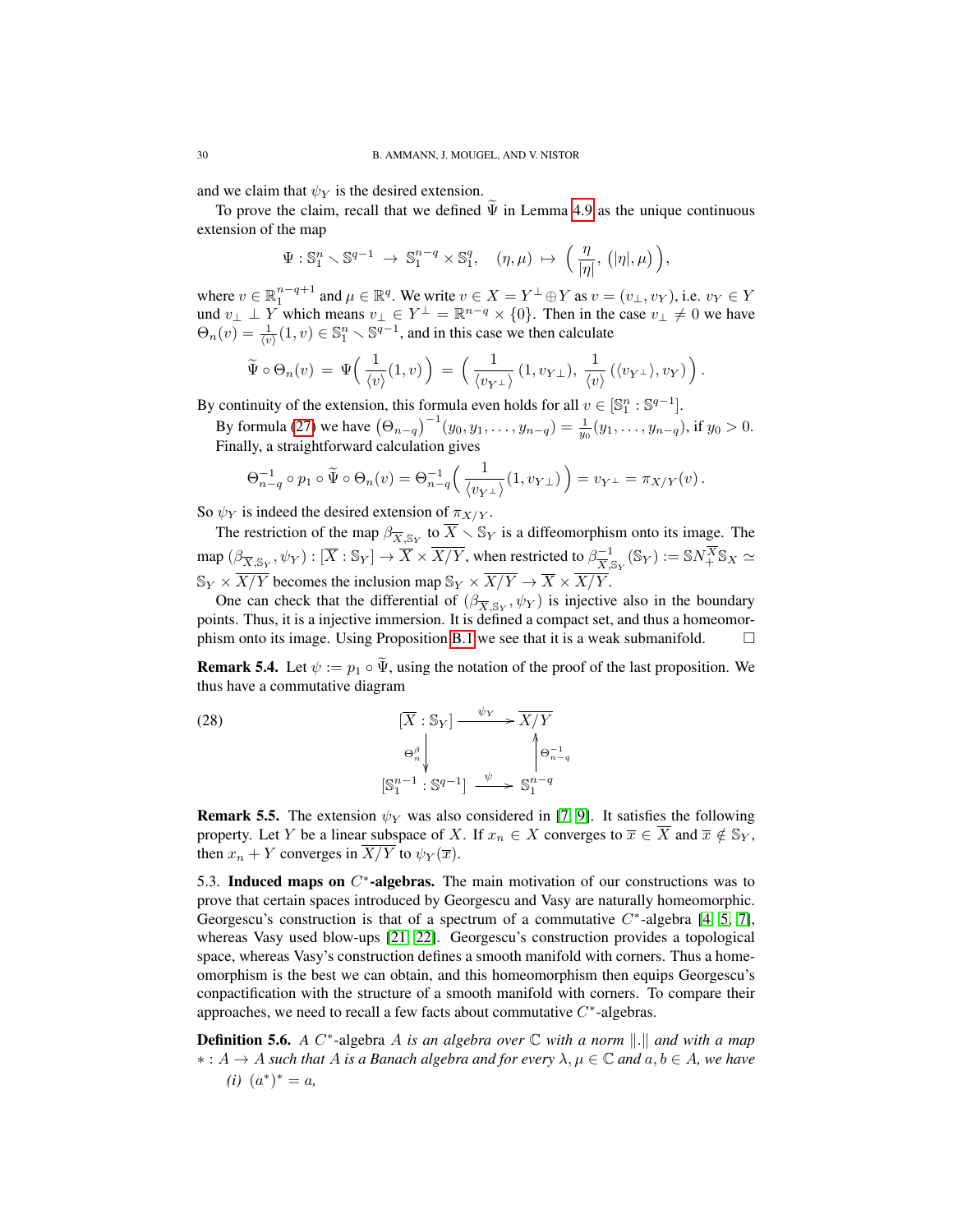(*ii*) 
$$
(ab)^* = b^*a^*
$$
,  
\n(*iii*)  $(\lambda a + \mu b)^* = \overline{\lambda}a^* + \overline{\mu}b^*$ ,  
\n(*iv*)  $||aa^*|| = ||a||^2$ .

*The*  $C^*$ -algebra is commutative *if*  $ab = ba$  *for all*  $a, b \in A$ *.* 

The next definition provides, up to isomorphism, all examples of commutative and unital  $C^*$ -algebras.

Definition 5.7. *For a compact and Hausdorff topological space* Z *let* C(Z) *be the algebra of complex-valued continuous function on Z. We endow*  $C(Z)$  with the involution  $f^* = \overline{f}$ *(the complex conjugation) and with the norm*  $||f||_{\infty} = \sup_{z \in Z} |f(z)|$ *. With this structure,* 

 $\mathcal{C}(Z)$  is a commutative, unital  $C^*$ -algebra.

Give two vector spaces X and  $Y \subset X$ , the composition

<span id="page-30-2"></span> $X \xrightarrow{\pi_{X/Y}} X/Y \xrightarrow{\text{incl}} \overline{X/Y}$ 

induces by pullback an injective map  $\mathcal{C}(\overline{X/Y}) \xrightarrow{\pi_{X/Y}^*} \mathcal{C}(X)$ .

Let X be a vector space and F be a finite semilattice of linear subspaces of X,  $X \notin \mathcal{F}$ ,  ${0} \in \mathcal{F}$ . We shall be interested in the induced semilattice S on the boundary:

(29) 
$$
\mathcal{S} := \{ \mathbb{S}_Y = \mathbb{S}_X \cap \overline{Y} \mid Y \in \mathcal{F} \}.
$$

Then  $\emptyset \in \mathcal{S}$ , as it corresponds to the subspace  $\{0\} \subset X$  that was assumed to be in  $\mathcal{F}$ . As in the Introducton, Equation [\(4\)](#page-2-3), let  $\mathcal{E}_{\mathcal{S}}(X)$  be the norm closed algebra generated by the pullbacks of the spaces  $\mathcal{C}(\overline{X/Y})$  where Y runs over F. Then  $\mathcal{E}_{\mathcal{S}}(X)$  is a  $C^*$ -algebra by construction.

If A is a commutative C<sup>\*</sup>-algebra, we define its spectrum  $Spec(\mathcal{A})$  as the set of primitive ideals of A. Recall that an ideal of A is *primitive* if it is the kernel of an irreducible representation of  $A$  and if  $A$  is commutative the set of primitives ideals and the set of maximal ideals coincides. A *character* of a  $C^*$ -algebra is a non-zero  $*$ -morphism  $A \to \mathbb{C}$ . If A is a commutative  $C^*$ -algebra, then there is a one-to-one correspondence between the characters  $\chi : A \to \mathbb{C}$  and the maximal ideals of A, given by  $\chi \mapsto \ker(\chi)$ . The  $w^*$  topology on the space of characters defines a locally compact topology on  $Spec(\mathcal{A})$  and then yields an isomorphism  $A \to C_0(\text{Spec}(\mathcal{A}))$ . Similarly it yields for a locally compact Hausdorff space M a homeomorphism  $M \to \text{Spec}(\mathcal{C}_0(M))$ , sending  $x \in M$  to the maximal ideal  ${f : M \to \mathbb{C} \mid f(x) = 0}$ , or equivalently, to the character  $e_x$ , where  $e_x(f) := f(x)$ .

<span id="page-30-0"></span>Definition 5.8. *Let* F *be a finite semilattice of linear subspaces of the finite dimensional vector space* X *as above. Then the spectrum*  $Spec(\mathcal{E}_{\mathcal{S}}(X))$  *of the algebra introduced in Equation* [\(4\)](#page-2-3) *is called* Georgescu's compactification of X with respect to  $\mathcal F$  *or* with respect to S*.*

In [\[18\]](#page-34-2), two of the authors of this paper, together with N. Prudhon, have proved the following result.

<span id="page-30-1"></span>**Proposition 5.9.** *The spectrum*  $Spec(\mathcal{E}_{\mathcal{S}}(X))$  *of*  $\mathcal{E}_{\mathcal{S}}(X)$  *is homeomorphic to the closure of the image of* X *in the product*  $\prod_{Y \in \mathcal{F}} X/Y$  *under the "diagonal" map*  $\delta$  :  $X$   $\rightarrow$  $\prod_{Y \in \mathcal{F}} X/Y$ ,  $\delta(x) := (\pi_Y(x))_{Y \in \mathcal{F}}$ *. More precisely, the homeomorphism*  $\Phi : \delta(X) \to$  $\operatorname{Spec}(\mathcal{E}_{\mathcal{S}}(X))$  *is given as follows. Let*  $z = (z_Y)_{Y \in \mathcal{F}}$  *be in the closure of*  $\delta(X)$ *. Then the homeomorphism* Φ *sends* z *to the* C ∗ *-algebra generated by*

$$
\bigcup_{Y \in \mathcal{F}} \{ \pi^*_{X/Y} f \mid f \in \mathcal{C}(\overline{X/Y}), \ f(z_Y) = 0 \}.
$$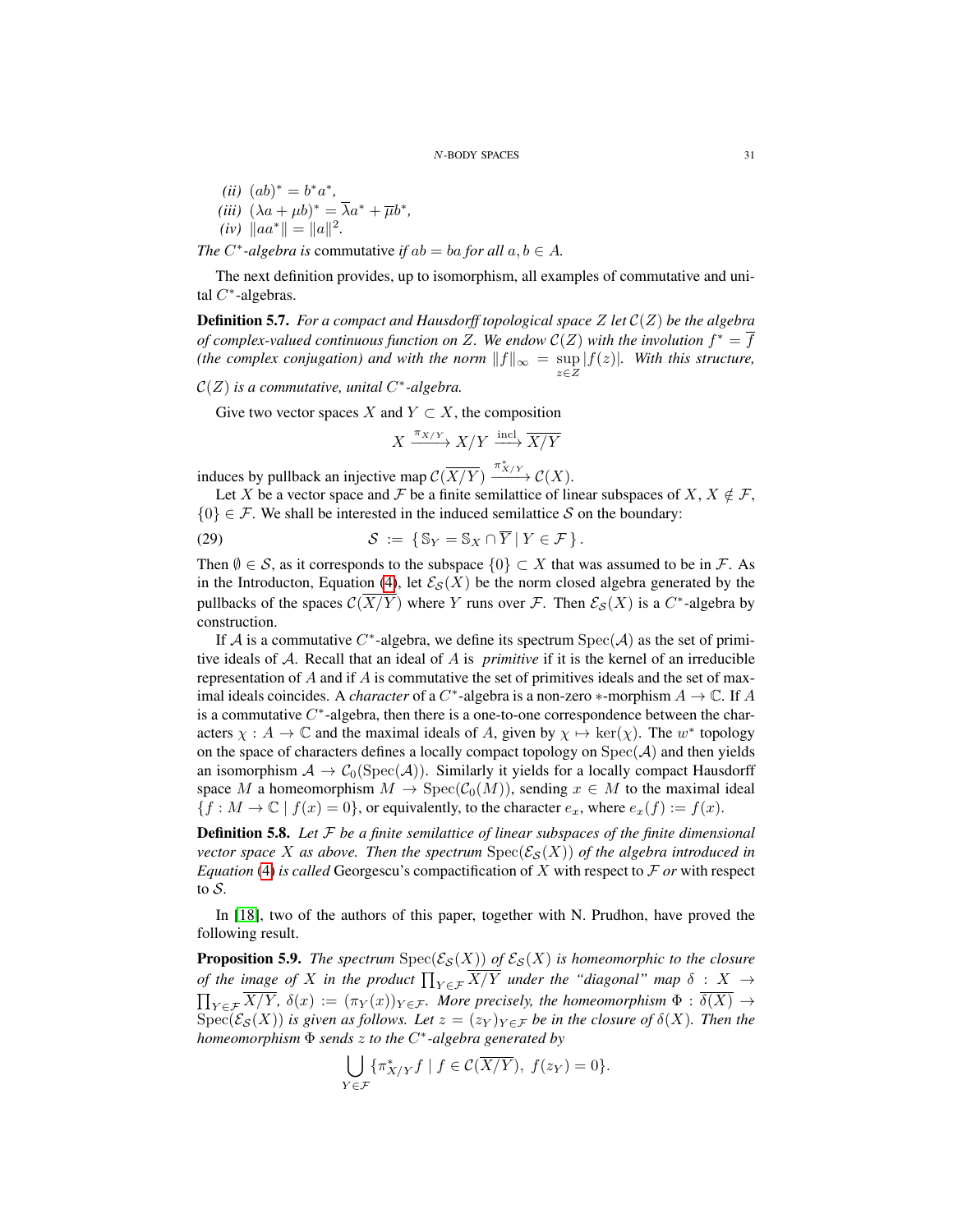In particular, this  $C^*$ -algebra is a maximal ideal in  $\mathcal{E}_{\mathcal{S}}(X)$ .

<span id="page-31-0"></span>5.4. Identification of the Georgescu and Vasy spaces. If we apply Theorem [4.12](#page-25-0) to the setting of the current subsection, then the Y-component of the map  $B<sub>S</sub>$  in Theorem [4.12](#page-25-0) is the map  $\phi_{\mathcal{S}, \mathbb{S}_Y} : [\overline{X} : \mathcal{S}] \to [\overline{X} : \mathbb{S}_Y]$ . We then compose this map with the map  $\psi_Y : [\overline{X} : \mathbb{S}_Y] \to \overline{X/Y}$  defined in Proposition [5.3](#page-28-2) to obtain the following result.

<span id="page-31-1"></span>Corollary 5.10. *The product map*

(30) 
$$
\Xi_{\mathcal{S}} : [\overline{X} : \mathcal{S}] \to \prod_{Y \in \mathcal{F}} \overline{X/Y}
$$

*of the composite maps*  $\psi_Y \circ \phi_{\mathcal{S}, \mathbb{S}_Y} : [\overline{X} : \mathcal{S}] \to [\overline{X} : \mathbb{S}_Y] \to \overline{X/Y}$  *is a diffeomorphism onto its image. (For*  $Y = 0$ *, the map*  $\psi_Y \circ \phi_{S, \mathbb{S}_Y} = \psi_Y \circ \phi_{S, \emptyset}$  *is simply the blow-down map*  $[\overline{X} : \mathcal{S}] \to \overline{X}$ .) Let G be a discrete group of linear autormorphisms of X that map *elements of* F *to elements of* F *(thus*  $g(S) = S$  *for all*  $g \in G$ *). Then* G *acts on*  $[\overline{X} : S]$ *and the map*  $\Xi$ *s is G*-equivariant.

*Proof.* If we replace in the definition of  $\Xi_{\mathcal{S}}$  the maps  $\psi_Y$  with the maps  $(\beta_{\overline{X}, \mathbb{S}_Y}, \psi_Y)$   $\circ$  $\phi_{S,S_Y}$  of Proposition [5.3,](#page-28-2) then the resulting map  $\Xi_S' = ((\beta_{\overline{X},S_Y}, \psi_Y) \circ \phi_{S,S_Y})_{Y \in \mathcal{F}}$  is a diffeomorphism by Proposition [5.3](#page-28-2) together with Theorem [4.12.](#page-25-0) The map  $\Xi'_{\mathcal{S}}$  differs from  $\Xi_S$  by simply repeating several times the factors  $\beta : [\overline{X} : \mathcal{S}] \to \overline{X}$ . The corollary is obtained by keeping only one of these repeated factors, which still insures that the resulting map is a diffeomorphism onto its image. The action of G and the fact that  $\Xi_{\mathcal{S}}$  is Gequivariant follow from the definition of  $\Xi_{\mathcal{S}}$  and from Theorem [4.12.](#page-25-0)

Combining Corollary [5.10](#page-31-1) with Proposition [5.9,](#page-30-1) we obtain the following result.

<span id="page-31-2"></span>Theorem 5.11. *There exists a unique homeomorphism*

$$
\text{Spec}(\mathcal{E}_{\mathcal{S}}(X)) \simeq [X:\mathcal{S}]
$$

*that is the identity on* X*.*

*Proof.* Let  $\delta: X \to \prod_{Y \in \mathcal{F}} X/Y$  be the diagonal map. Proposition [5.9](#page-30-1) states that we have a homeomorphism  $Spec(\mathcal{E}_{\mathcal{S}}(X)) \to \overline{\delta(X)}$ . Corollary [5.10](#page-31-1) states that the map  $\Xi_{\mathcal{S}}$ defined on  $[\overline{X} : S]$  is a diffeomorphism onto its image. Since  $[\overline{X} : S]$  is compact, the image is closed. It moreover contains  $\delta(X)$  as a dense open subset. Therefore  $[\overline{X} : S]$  is also homeomorphic to  $\delta(X)$ .

We obtain the following description for the spaces introduced in [\[4,](#page-33-2) [5,](#page-33-13) [6\]](#page-33-3).

Remark 5.12. In [\[4,](#page-33-2) [5,](#page-33-13) [6\]](#page-33-3), Georgescu and his collaborators have considered the norm closed subalgebra of functions  $\mathfrak{A}_{\mathcal{S}}$  of  $L^{\infty}(X)$  generated by all the algebras  $C_0(X/Y)$ . This corresponds to potentials that have zero limit at infinity on  $X/Y$ . The spectrum of this algebra (after adjoining a unit) identifies with the closure of the image of  $X$  in  $\prod_{Y \in \mathcal{S}} (X/Y)^+$ , where  $Z^+$  denotes the one point compactification of a locally compact space Z. Since  $\mathfrak{A}_{\mathcal{S}} \subset \mathcal{E}_{\mathcal{S}}(X)$ , we obtain that  $\text{Spec}(\mathfrak{A}_{\mathcal{S}})$  is a quotient of  $\text{Spec}(\mathcal{E}_{\mathcal{S}}(X))$ , and hence also a quotient of  $[\overline{X} : S]$ , by Theorem [5.11.](#page-31-2) Generally, the topology on  $\widehat{\mathfrak{A}}_S$  is rather complicated and singular, see also [\[13,](#page-34-7) [14\]](#page-34-8) for concrete examples when  $\dim(X) = 2$ .

**Example 5.13.** In the concrete case of the N-body problem, we take  $X := \mathbb{R}^{3N}$  and consider the subspaces

$$
Y_j := \{ x = (x_1, x_2, \dots, x_N) \in \mathbb{R}^{3N} \mid x_j = 0 \}
$$
 and  

$$
Y_{ij} := \{ x = (x_1, x_2, \dots, x_N) \in \mathbb{R}^{3N} \mid x_j = x_j \}, i \neq j.
$$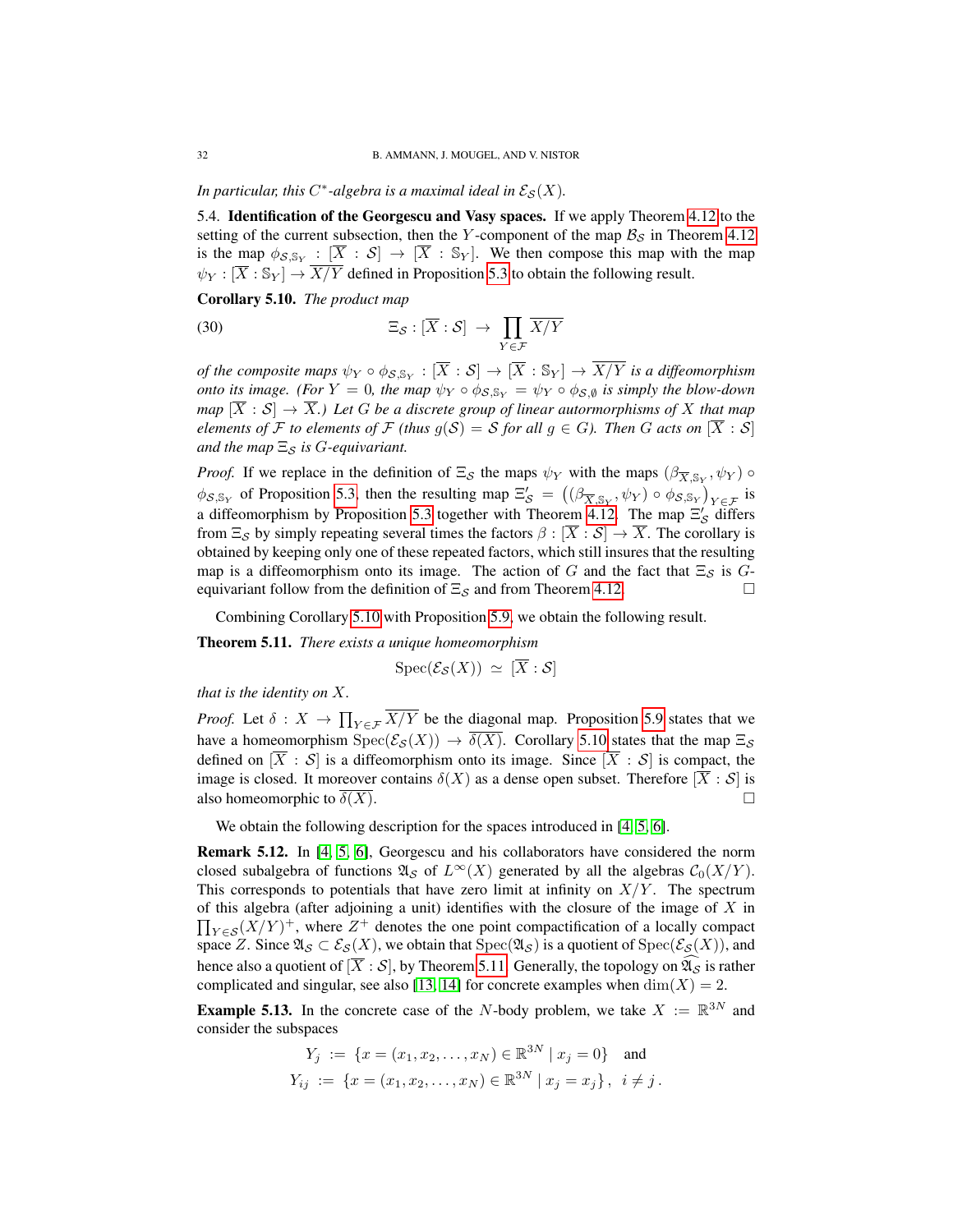Thus each  $x_i \in \mathbb{R}^3$ . We let F be the semilattice generated by the subspaces  $Y_i$  and  $Y_{ij}$ ,  $i, j \in \{1, 2, \ldots, N\}$ . Let S be the finite semilattice of p-submanifolds of  $\overline{X}$  as in Equation [\(29\)](#page-30-2). Then our results imply that  $[\overline{X} : S]$  will be endowed with the following natural smooth actions:

- of  $X := \mathbb{R}^{3N}$  by translation,
- of  $S_N$ , the symmetric group on N variables, by permutation, and
- of  $O(3)$  acting diagonally on the components of  $X := \mathbb{R}^{3N}$ .

These actions are easy to obtain at the level of spectra of  $C^*$ -algebras or for the graphfamily blow-up, but more difficult to obtain geometrically using iterated blow-ups. In particular, this explains the answer to the question of Melrose and Singer [\[17\]](#page-34-9) provided in [\[19\]](#page-34-10).

### APPENDIX A. PROPER MAPS

<span id="page-32-0"></span>Let  $f : X \to Y$  be a continuous map between two Hausdorff spaces. Recall that f is called *proper* if  $f^{-1}(K)$  is compact for every compact subset  $K \subset Y$ .

**Lemma A.1** (Generalizes [\[12,](#page-34-11) Prop 4.32]). Let  $f : X \to Y$  be a continuous map between *two Hausdorff spaces with* Y *locally compact. If* f *is proper, then* f *is closed.*

In  $[12, \text{Prop } 4.32]$  $[12, \text{Prop } 4.32]$  the lemma is stated with the additional requirement that X is locally compact. However in the proof the locally compactness of  $X$  is not needed. Furthermore we will apply the lemma only if  $X$  is locally compact. Thus we omit the proof.

<span id="page-32-2"></span>**Corollary A.2.** Let  $f : X \to Y$  be a continuous injective map between two Hausdorff *spaces with* Y *locally compact. If* f *is proper, then* f *is a homeomorphism onto its image.*

*Proof.* The map  $f: X \to f(X)$  is bijective continuous and closed and thus a homeomor- $\Box$ 

We shall say that f is *locally proper* if, for every  $y \in Y$ , there exists an open neighborhood  $V_y$  of y in Y such that the map  $f^{-1}(V_y) \to V_y$  induced by f is proper.

<span id="page-32-1"></span>**Lemma A.3.** *Let*  $f : X \to Y$  *be a continuous map between two Hausdorff spaces with* Y *locally compact. Then* f *is proper if, and only if, it is locally proper.*

*Proof.* Clearly, every proper map is locally proper, by definition. Let us assume that f is locally proper and let  $K \subset Y$  be a compact subset. For any  $y \in K$  we choose the open neighborhood  $V_y$  as above (in the definition of a locally proper map). As Y is locally compact, there is an open neighborhood  $W_y$  of y in  $V_y$  such that its closure  $\overline{W}_y$  in Y is a compact subset of  $V_y$ . The local properness of f together with the choice of  $V_y$  implies that  $f^{-1}(\overline{W}_y \cap K)$  is compact. By the compactness of K we can coose  $y_1, \ldots, y_N$  such that K is covered by  $(W_{y_j})_{1 \leq j \leq N}$ . Then  $K = \bigcup_{j=1}^N (\overline{W}_{y_j} \cap K)$ . Then

$$
f^{-1}(K) = \bigcup_{j=1}^{N} f^{-1}(\overline{W}_{y_j} \cap K)
$$

is also compact. This completes the proof.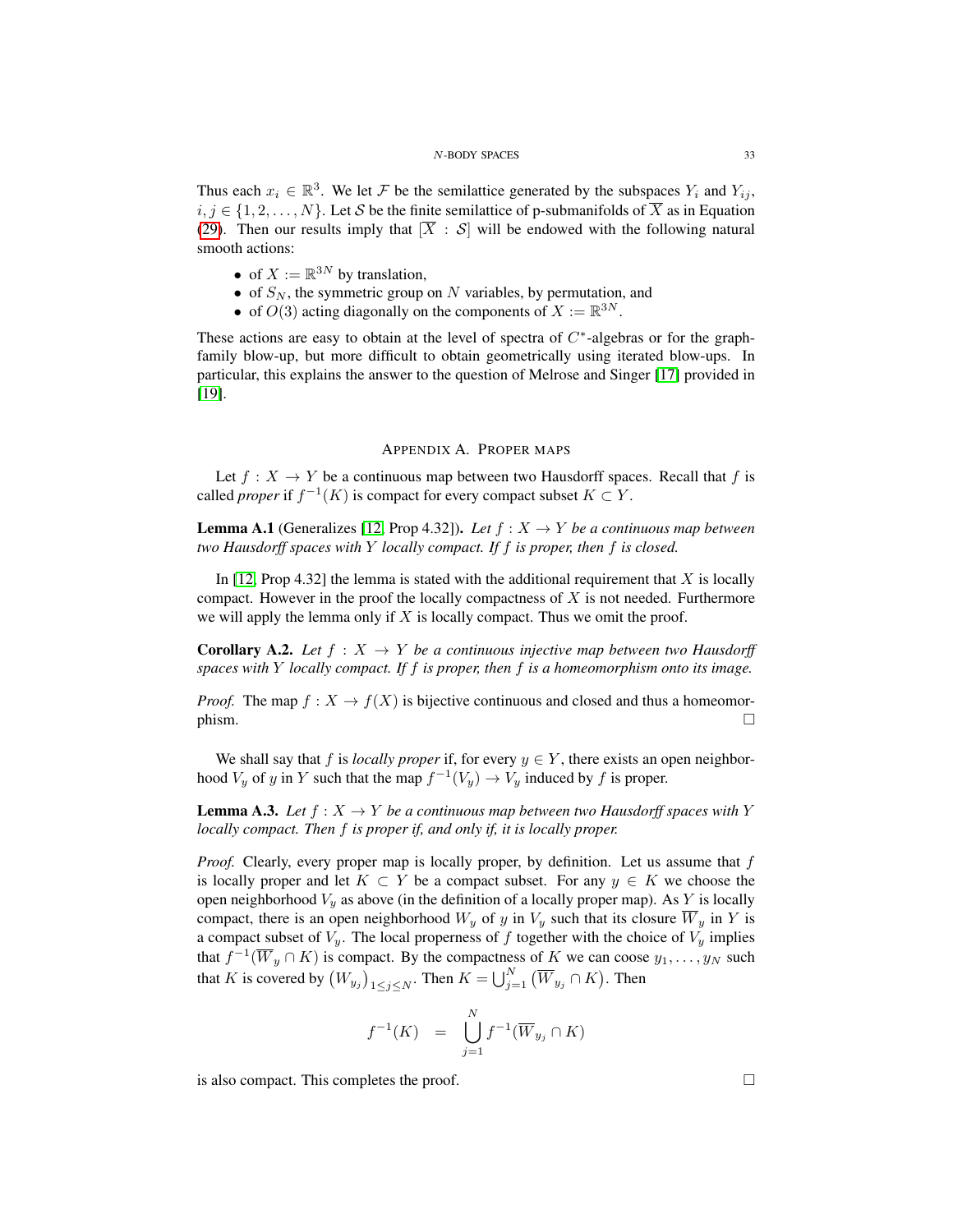### APPENDIX B. SUBMANIFOLD CRITERIA

<span id="page-33-10"></span><span id="page-33-0"></span>**Proposition B.1.** Let N and M be manifolds with corners. Let  $f : N \to M$  be a smooth *map which is an immersion and a homeomorphism onto its image. Then* f(N) *is a weak submanifold of* M *in the sense of Definition [1.12,](#page-7-0) and* f *is a diffeomorphism from* N *to*  $f(N)$ .

*Proof.* Note that the homeomorphism property implies that we have a local statement, i.e. we can restrict to small neighborhoods in  $N$  and  $M$  to prove it. Without loss of generality we can assume by passing to a chart of M that we have  $M = \mathbb{R}_{\ell}^n$ ,  $n = \dim M$ . We will show that  $f(N)$  is a submanifold of  $\mathbb{R}^n$ . It is sufficient to do this on a neighborhood of  $p \in$ N with  $f(p) = 0$ . By choosing an appropriate chart for N, we can also assume that  $p = 0$ and that N is an open neighborhood of 0 in  $\mathbb{R}_{\ell}^{n'}$ , where  $n' := \dim N = \dim d_0 f(T_0 N)$ .

We choose vectors  $v_1, \ldots, v_{n-n'}$  such that they form a basis of a complement of  $d_0f(T_0N)$ in  $T_0M \cong \mathbb{R}^n$ . We extend f to a smooth map

$$
F: N \to \mathbb{R}^{n-n'} \to M
$$
,  $F(q, t_1, ..., t_{n-n'}) \mapsto f(q) + \sum_{j=1}^{n-n'} t_j v_j$ .

Obviously  $d_{(p,0)}F$  is an invertible linear map, and F can be extended to a smooth map  $\tilde{F}: B \to \mathbb{R}^n$ , defined on an open ball B around 0 in  $\mathbb{R}^n$ . Thus  $\tilde{F}$  is a diffeomorphism onto its image on a small neighborhood V of  $(p, 0)$ . By taking  $\phi := (\tilde{F}|V)^{-1}$  as a chart for  $\mathbb{R}^n$ , the conditions in Definition [1.8](#page-5-1) are satisfied for  $k := 0$ ,  $k' := \ell', G = 1 \in GL(n, \mathbb{R})$ .

Thus  $f(N)$  is a submanifold of  $\mathbb{R}^n$  and thus a weak submanifold of M.

In the chart  $\phi$  constructed this way, the map f is a linear injective map and thus a diffeomorphism onto its image.

<span id="page-33-12"></span>**Corollary B.2.** Let N and M be manifolds with corners. Let  $f : N \to M$  be a smooth *map. If there is a smooth map*  $F : M \to N$  *with*  $F \circ f = id_N$ *, then*  $f(N)$  *is a submanifold of* M *in the sense of Definition [1.12.](#page-7-0)*

*Proof.* The relation  $id_{T_xN} = d_{f(x)}F \circ d_x f$  implies that  $d_x f : T_xN \to T_{f(x)}M$  is injective. As  $F|_{f(N)}$  is continuous, f is a homeomorphism onto its image.

### <span id="page-33-1"></span>**REFERENCES**

- <span id="page-33-6"></span>[1] B. Ammann, C. Carvalho, and V. Nistor. Regularity for eigenfunctions of Schrödinger operators. Lett. Math. *Phys.*, 101(1):49–84, 2012.
- <span id="page-33-9"></span>[2] B. Ammann, A. D. Ionescu, and V. Nistor. Sobolev spaces on Lie manifolds and regularity for polyhedral domains. *Doc. Math.*, 11:161–206, 2006.
- <span id="page-33-8"></span>[3] B. Ammann, R. Lauter, and V. Nistor. On the geometry of Riemannian manifolds with a Lie structure at infinity. *Int. J. Math. Math. Sci.*, 2004(1-4):161–193, 2004.
- <span id="page-33-2"></span>[4] M. Damak and V. Georgescu. C∗-algebras related to the N-body problem and the self-adjoint operators affiliated to them. Preprint, University of Texas, [number 99-482.](https://web.ma.utexas.edu/mp_arc-bin/mpa?yn=99-482)
- <span id="page-33-13"></span>[5] A.-B. de Monvel-Berthier and V. Georgescu. Graded C∗-algebras in the N-body problem. *J. Math. Phys.*, 32(11):3101–3110, 1991.
- <span id="page-33-3"></span>[6] V. Georgescu and A. Iftimovici. Crossed products of C∗-algebras and spectral analysis of quantum Hamiltonians. *Comm. Math. Phys.*, 228(3):519–560, 2002.
- <span id="page-33-4"></span>[7] V. Georgescu and V. Nistor. On the essential spectrum of N-body Hamiltonians with asymptotically homogeneous interactions. *J. Operator Theory*, 77(2):333–376, 2017.
- <span id="page-33-5"></span>[8] D. Joyce. A generalization of manifolds with corners. *Adv. Math.*, 299:760–862, 2016.
- <span id="page-33-11"></span>[9] C. Kottke. Functorial compactification of linear spaces. 2017. [arxiv: 1712.03902.](http://arxiv.org/abs/1712.03902)
- <span id="page-33-7"></span>[10] C. Kottke. Blow-up in Manifolds with Generalized Corners. *Int. Math. Res. Not. IMRN*, (8):2375–2415, 2018.